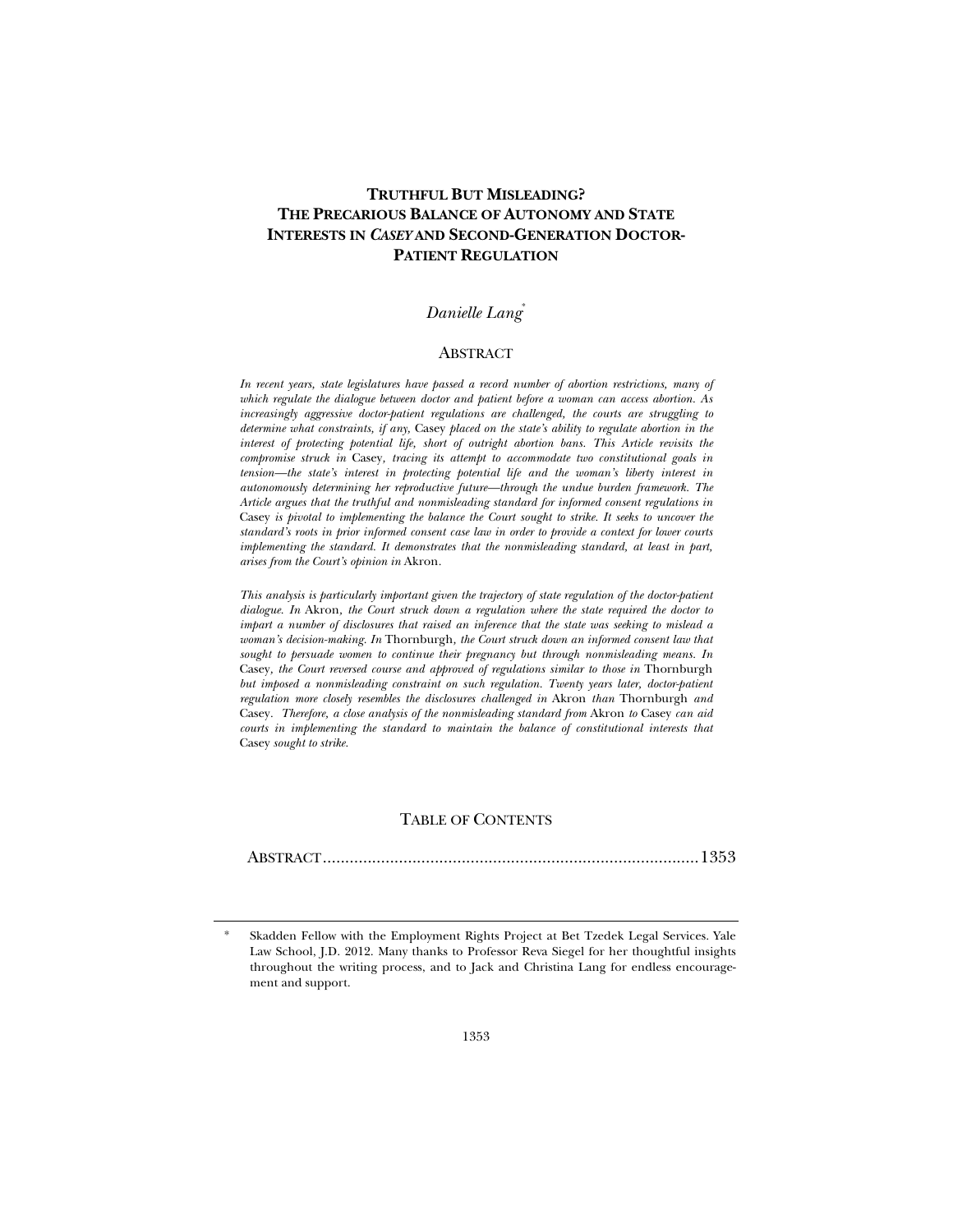| 1354 | JOURNAL OF CONSTITUTIONAL LAW                                                                                                                                                                                               | [Vol. 16:5 |
|------|-----------------------------------------------------------------------------------------------------------------------------------------------------------------------------------------------------------------------------|------------|
|      |                                                                                                                                                                                                                             |            |
| А.   | I. DECIPHERING THE CONTOURS OF THE CASEY COMPROMISE1359<br>Tension in the Undue Burden Standard: Respecting the<br>State's Interest in Potential Life and Preserving Women's                                                |            |
|      |                                                                                                                                                                                                                             |            |
|      | 1. A New Direction in Abortion Jurisprudence: The<br>Trimester Framework to the Undue Burden Standard 1359<br>2. Goals in Tension: Respecting the State Interest in<br>Potential Life and Preserving Women's Autonomy  1363 |            |
| В.   | The Compromise Illustrated: The Undue Burden Standard                                                                                                                                                                       |            |
|      | and the Truthful and Nonmisleading Standard1368                                                                                                                                                                             |            |
|      | 1. The Content of the Undue Burden Standard 1368                                                                                                                                                                            |            |
|      | 2. The Compromise in Informed Consent: Truthful and                                                                                                                                                                         |            |
|      |                                                                                                                                                                                                                             |            |
|      | II. TWENTY-FIRST CENTURY ABORTION REGULATION 1376                                                                                                                                                                           |            |
|      | A. Incrementalism and the Women-Protective Antiabortion                                                                                                                                                                     |            |
|      |                                                                                                                                                                                                                             |            |
| В.   | The First and Second Generations of Doctor-Patient                                                                                                                                                                          |            |
|      | Dialogue Regulations: Informed Consent and Dissuasion.1383                                                                                                                                                                  |            |
|      | 1. Medically Incorrect and Misleading Risk Disclosures 1384                                                                                                                                                                 |            |
|      | a. PATSD and Negative Mental Health Effects                                                                                                                                                                                 |            |
|      |                                                                                                                                                                                                                             |            |
|      | b. Fetal Pain and Survival Laws 1385                                                                                                                                                                                        |            |
|      | 2. Overwhelming Disclosures: The Endless Disclosure                                                                                                                                                                         |            |
|      |                                                                                                                                                                                                                             |            |
|      | 3. "Coerced Abortion Prevention" Screening Requirements 1389                                                                                                                                                                |            |
|      | Crisis Pregnancy Center Counseling 1390<br>4.<br>5.                                                                                                                                                                         |            |
|      | Purely Ideological Disclosures: "Whole, Separate,<br>6.                                                                                                                                                                     |            |
|      | Unique, Living Human Being" 1392                                                                                                                                                                                            |            |
|      | III. THE TRUTHFUL AND NOT MISLEADING STANDARD IN                                                                                                                                                                            |            |
|      |                                                                                                                                                                                                                             |            |
|      | IV. REVIVING THE NONMISLEADING REQUIREMENT: A                                                                                                                                                                               |            |
|      | RENEWED ANALYSIS OF AKRON, THORNBURGH, AND CASEY 1402                                                                                                                                                                       |            |
|      | A. Retracing Akron - The Origins of the Nonmisleading                                                                                                                                                                       |            |
|      | B. The Nonmisleading Standard in Application: Protecting the                                                                                                                                                                |            |
|      | 1. The Nonmisleading Standard in Multiple Roles:                                                                                                                                                                            |            |
|      |                                                                                                                                                                                                                             |            |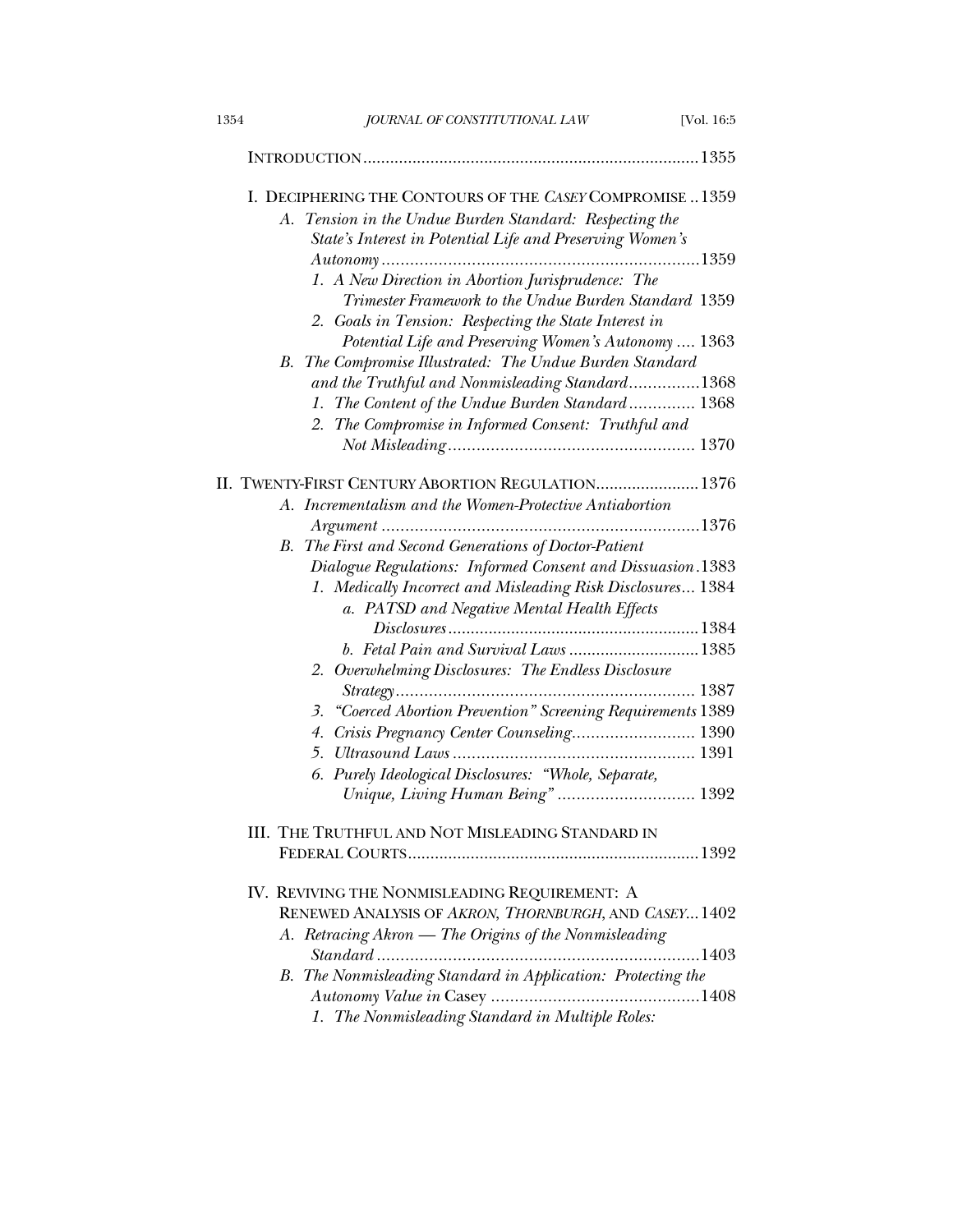|  | Mav 20141 |
|--|-----------|
|--|-----------|

## May 2014] *TRUTHFUL BUT MISLEADING?* 1355

| Serving Multiple Constitutional Purposes 1408 |  |
|-----------------------------------------------|--|
| 2. The Nonmisleading Standard As Applied 1411 |  |
| a. The "Whole, Separate, Unique, Living Human |  |
|                                               |  |
| b. The 2011 South Dakota Dissuasion Law: Risk |  |
| Disclosures and Crisis Pregnancy Center       |  |
|                                               |  |
| c. The Mandatory Ultrasound with Mandatory    |  |
|                                               |  |
|                                               |  |
|                                               |  |

### **INTRODUCTION**

In recent years, state legislatures have passed a record number of abortion restrictions. Many of these restrictions focus on crafting and regulating the content of the dialogue between doctor and patient before a woman can access an abortion. As increasingly aggressive doctor-patient regulations are challenged, the courts are struggling to determine what constraints, if any, the Supreme Court's decision in Planned Parenthood of Southeastern Pennsylvania v. Casey<sup>1</sup> placed on the states' ability to regulate abortion in the interest of protecting potential life, short of outright abortion bans. This Article contributes to the scholarly dialogue regarding where courts should draw the constitutional line on abortion regulation under *Casey* by analyzing *Casey*'s "truthful and nonmisleading" standard for regulations concerning doctor-patient dialogue.<sup>2</sup> It revisits the compromise struck in *Casey*, tracing its attempt to accommodate two constitutional goals in tension—the state's interest in protecting potential life and the woman's liberty interest in autonomously determining her reproductive future—through the undue burden framework. The Article argues that the truthful and nonmisleading standard for doctor-patient dialogue regulation in *Casey*, particularly the nonmisleading component, is pivotal to implementing the balance the Court sought to strike by protecting a woman's ultimate autonomy in making the decision whether or not to terminate her pregnancy.

Nonmisleading in this context must mean something beyond technical truthfulness. This Article demonstrates that it does; it re-

 $\frac{1}{9}$  505 U.S. 833 (1992).

<sup>2</sup> *Id.* at 882.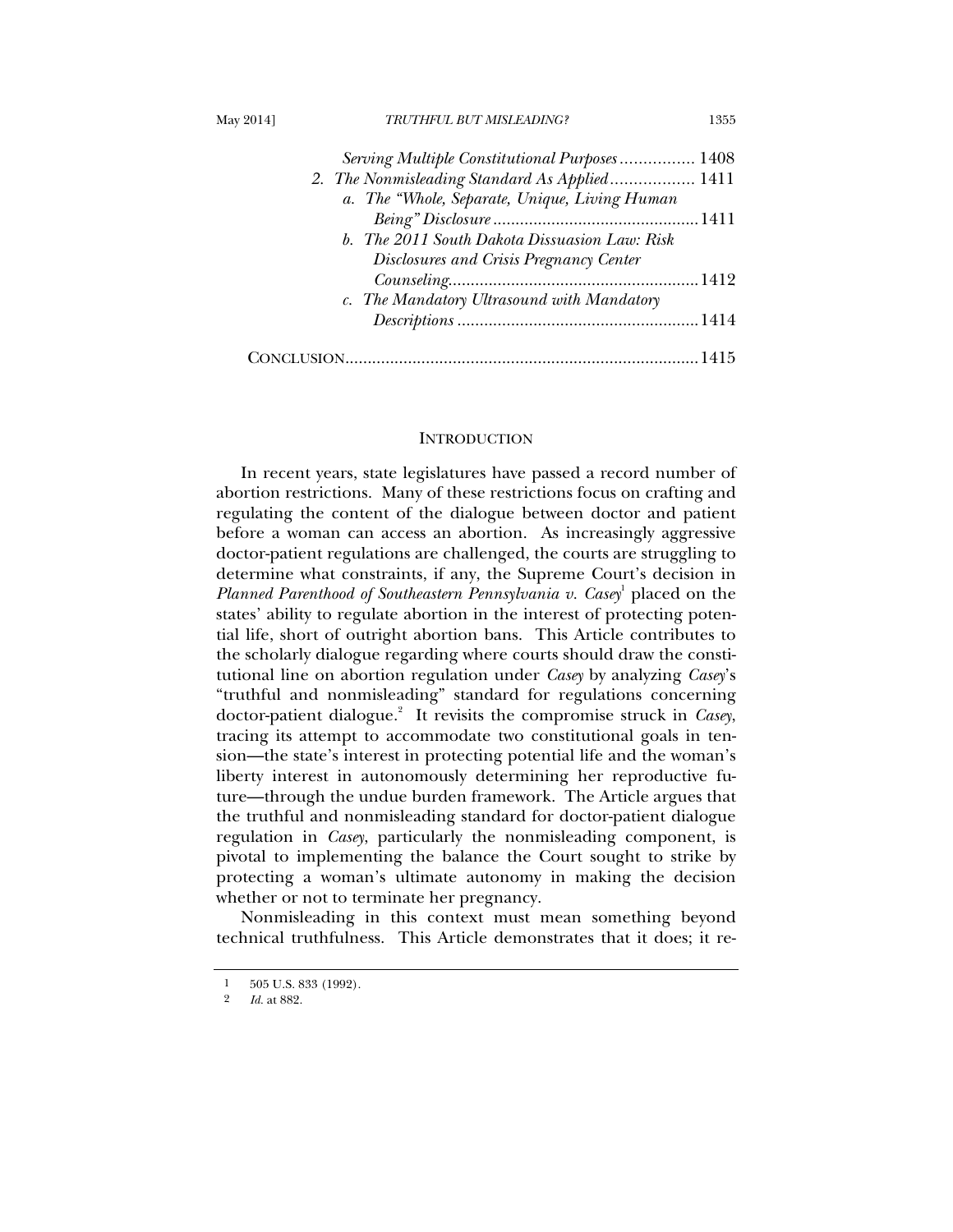flects the autonomy-protecting principle within *Casey*. The Article uncovers the nonmisleading standard's roots in prior informed consent case law in order to provide a context for lower courts implementing the standard. It demonstrates that the nonmisleading standard, at least in part, arises from the Court's opinion in *City of Akron v. Akron Center for Reproductive Health, Inc.*. 3 This analysis is particularly important given the trajectory of state regulation of the doctorpatient dialogue. In *Akron*, the Court struck down a regulation which required the doctor to recite disclosures that raised an inference that the state was seeking to mislead a woman's decision-making.<sup>4</sup> In Thornburgh v. American College of Obstetricians and Gynecologists,<sup>5</sup> the Court struck down an informed consent law that sought to persuade a woman to continue her pregnancy, but through nonmisleading means. In *Casey*, the Court reversed course and approved of regulations similar to those in *Thornburgh* but at the same time imposed a nonmisleading constraint on such regulation.<sup>6</sup>

Twenty years later, doctor-patient regulations more closely resemble the disclosures challenged in *Akron* than in *Thornburgh* and *Casey*. The new generation of doctor-patient dialogue regulation departs too far from traditional informed consent principles to be properly so-termed. Instead, this Article will refer to the new generation of these regulations as "dissuasion laws" because the laws seek to dissuade women from having abortions by means that do not align with the principle of autonomy inherent in the informed consent model. However, as of yet, lower courts—focusing on the state deference aspect of the *Casey* balance—have failed to give force to the nonmisleading component of the truthful and nonmisleading standard. These courts have problematically used optional doctor commentary to "assuage" constitutional concerns, required doctors to give convoluted explanations to cure facially false disclosures without consideration of the misleading results, and reduced the truthful and nonmisleading requirement to technical truthfulness only. Given that the new generation of dissuasion laws closely tracks the statute struck down as misleading in *Akron*, a close analysis of the nonmisleading standard from *Akron* to *Casey* can aid courts in implementing the standard to maintain the balance of constitutional interests that *Casey* sought to strike.

<sup>3 462</sup> U.S. 416 (1983).

<sup>4</sup> *Id.* at 451–52.

<sup>5 476</sup> U.S. 747 (1986).

<sup>6</sup> *Casey*, 505 U.S. at 882.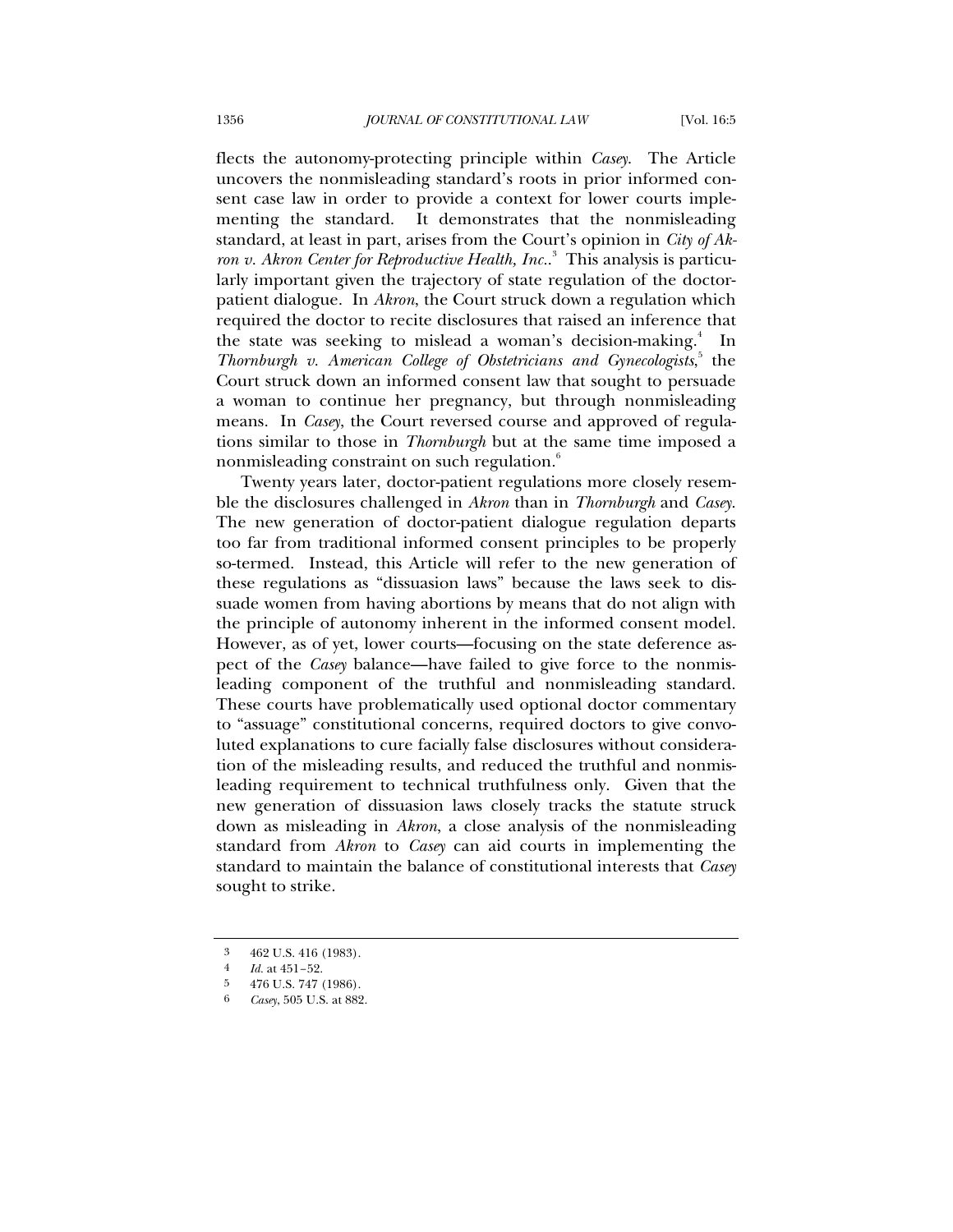This Article proceeds in four parts. Part I discusses the *Casey* decision, the compromise embedded in it, and the truthful and nonmisleading standard within this framework. Part II discusses two main strategies of the antiabortion movement in the years after *Casey*: incrementalism and the women-protective antiabortion argument. It conducts an inventory of the new generation of compulsory dissuasion laws from ideological disclosures to ultrasound laws. Part III reviews the post-*Casey* federal law addressing doctor-patient dialogue regulation and implementing the nonmisleading standard. Until recently, courts have been deferential to states in recognition of *Casey*'s permissive stance towards abortion regulation, but inattentive to the constraints *Casey* placed on such regulation. Therefore, the doctrine currently lacks a robust conception of what misleading means in the *Casey* context.

 Part IV turns to the nonmisleading standard. It draws on *Akron*  and *Thornburgh* to trace a doctrinal and stare decisis argument for a more robust conception of the nonmisleading standard that can implement the autonomy-protecting aspect of the *Casey* compromise. It argues that the nonmisleading standard can serve important constitutional goals—protecting autonomy, smoking out unconstitutional purposes, and striking down women-protective statutes that are based on gender stereotypes and violate equality norms—while still preserving significant space for state regulation. Finally, it applies the nonmisleading standard to three pieces of compulsory dissuasion legislation, demonstrating the standard's importance, but also its limitations as only part of the larger undue burden framework: (1) the "whole, separate, unique, living human being" disclosure; (2) the 2011 South Dakota law, requiring overwhelming disclosures and a visit to a "crisis pregnancy center"; and (3) the mandatory ultrasound with mandatory description law. Given the constitutional values it serves and its doctrinal support, I argue that the nonmisleading standard is a fruitful place for courts to start recalibrating the enforcement of *Casey* to more accurately preserve the balance *Casey* sought to strike. In recent years, a number of scholars have commented on the various ways in which the lower courts have eroded the autonomy-protecting aspects of *Casey*. Linda Wharton, Susan Frietsche, and Kathryn Kolbert have comprehensively documented the lower courts' imposition of nearly impossible evidentiary requirements for proving an undue burden where regulations increase the cost and accessibility of abortion services as well as their re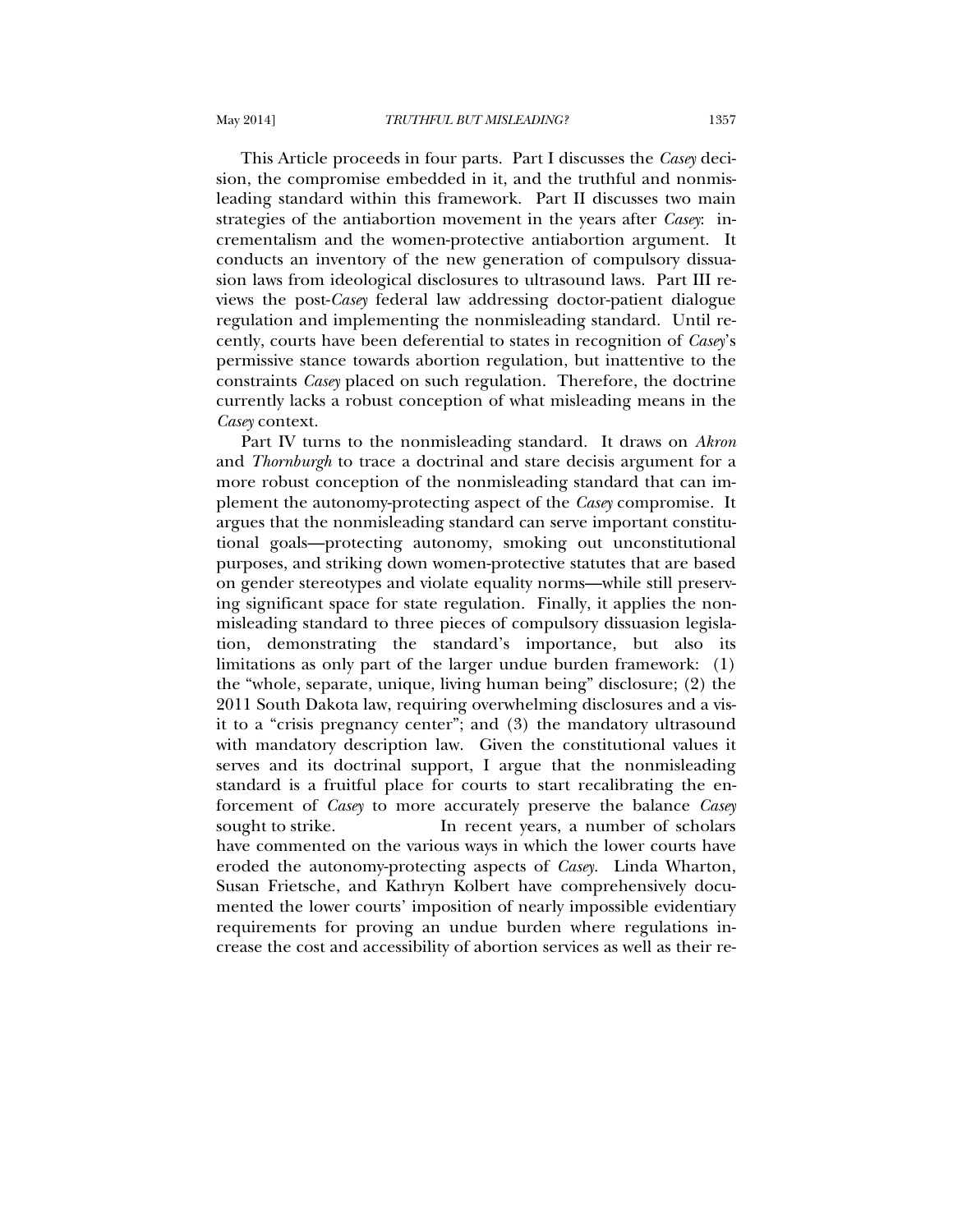jection of nearly all claims based on improper purpose.<sup>7</sup> Priscilla Smith has noted the lower courts' failure to attend to the legitimacy of state interests in abortion regulation.<sup>8</sup> Caitlin Borgmann has argued that the undue burden standard's lax application has undermined key rights of privacy inherent in the right to choose.<sup>9</sup>

Concerns about the underenforcement of *Casey*'s autonomypreserving principle have also generated significant scholarly work on how to revive the undue burden standard's force. Smith has argued that litigators should introduce traditional sex equality arguments in challenges to abortion regulation.<sup>10</sup> Khiara Bridges has argued that the lower courts must "unburden" the undue burden standard of its acceptance of the moral significance of the fetus, which she argues overdetermines every undue burden evaluation, and apply a morally agnostic undue burden standard.<sup>11</sup> Less optimistic scholars have proposed a look to the state constitutions and courts for constitutional protections no longer enforced in federal courts.<sup>12</sup>

This Article contributes to this literature by suggesting analytical tools for applying the nonmisleading standard to more faithfully enforce the compromise struck in *Casey*. This Article is the first to closely analyze the truthful and nonmisleading principle within the overarching framework of the undue burden standard and its guiding purpose: protecting women's autonomy while respecting the state's interest in regulating to promote childbirth over abortion. It is also the first to systematically track how the lower courts have applied this standard as challenges to dissuasion laws mount. Most importantly, this Article contributes to the dialogue around the constitutionality of dissuasion laws—a major component of contemporary abortion litigation—by focusing on the history of the nonmisleading standard. It

<sup>7</sup> Linda J. Wharton, Susan Frietsche & Kathryn Kolbert, *Preserving the Core of* Roe: *Reflections on* Planned Parenthood v. Casey, 18 YALE J.L. & FEMINISM 317, 353 (2006).

<sup>8</sup> Priscilla J. Smith, *Give Justice Ginsburg What She Wants: Using Sex Equality Arguments to Demand Examination of the Legitimacy of State Interests in Abortion Regulation*, 34 HARV. J.L. & GENDER 377, 389 (2011).

<sup>9</sup> Caitlin E. Borgmann, *Abortion, the Undue Burden Standard, and the Evisceration of Women's Privacy*, 16 WM. & MARY J. WOMEN & L. 291, 291, 324 (2010).

<sup>10</sup> Smith, *supra* note 8, at 378.

<sup>11</sup> Khiara M. Bridges, *Capturing the Judiciary:* Carhart *and the Undue Burden Standard*, 67 WASH. & LEE L. REV. 915, 916 (2010).

<sup>12</sup> *See* Scott A. Moss & Douglas M. Raines, *The Intriguing Federalist Future of Reproductive Rights*, 88 B.U. L. REV. 175, 177 (2008) (noting that state constitutions may provide abortion right protections as the "federal right declines"); Linda J. Wharton, Roe *at Thirty-Six and Beyond: Enhancing Protection for Abortion Rights Through State Constitutions*, 15 WM. & MARY J. WOMEN & L. 469, 469–70 (2009) (concluding that "state constitutions are playing an important role in safeguarding abortion rights in individual states in an era of diminished federal constitutional protection . . . at the federal level").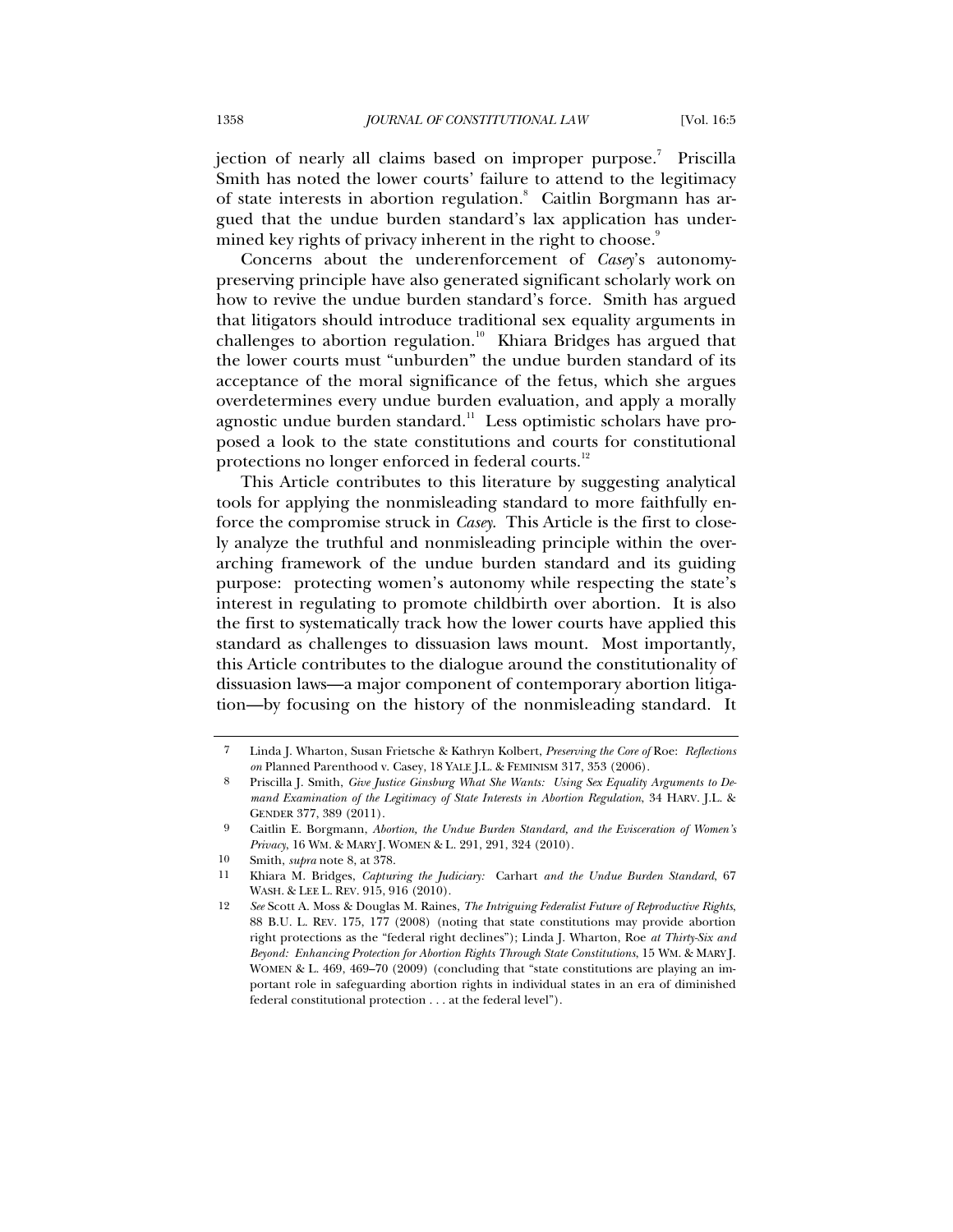uncovers a history of the nonmisleading requirement from *Akron* to *Thornburgh* to *Casey* that gives content to its purpose and meaning by connecting it to the overarching purposes of the *Casey* compromise, confirms its centrality to the *Casey* balance, and enhances its legitimacy in constitutional jurisprudence. In fact, the importance of barring misleading regulation was supported by Justice Byron White, an original *Roe* dissenter. Scholars have previously discarded all of *Akron* and *Thornburgh* as relics of pre-*Casey* jurisprudence. This Article challenges that assumption; a close reading of these cases suggests that parts of *Akron* should still inform the courts' thinking about what is misleading after *Casey*. In fact, *Casey* standardized the concerns about misleading regulation that were first articulated in *Akron*. The truthful and nonmisleading standard is only a component of the undue burden framework. However, it is a central one that is growing in importance as dissuasion laws mount and become increasingly aggressive. This Article provides the first systematic account of its history, an analysis of its implementation, and a path forward.

# I. DECIPHERING THE CONTOURS OF THE *CASEY* COMPROMISE

# *A. Tension in the Undue Burden Standard: Respecting the State's Interest in Potential Life and Preserving Women's Autonomy*

Twenty years ago, *Planned Parenthood v. Casey*13 worked a radical change in the constitutional law of abortion. This section traces the goals of *Casey* and the contours of the *Casey* doctrine in implementing those goals. In doing so, it seeks to discover the tools that are available in the doctrine for determining what types of state regulation of abortion the decision opened the door for and what limits it placed on that regulation.

# *1. A New Direction in Abortion Jurisprudence: The Trimester Framework to the Undue Burden Standard*

In *Roe v. Wade*,<sup>14</sup> about twenty years prior to *Casey*, the Court recognized a constitutional right to privacy that encompassed the abortion decision.<sup>15</sup> To effectuate the right, the Court constructed the

<sup>13</sup> Planned Parenthood of Southeastern Pennsylvania v. Casey, 505 U.S. 833 (1992).

<sup>14 410</sup> U.S. 113, (1973).

 <sup>15</sup> *Roe*, 410 U.S. at 153. The *Roe* decision built on the prior right to privacy cases protecting the use of contraception, first for married couples, then for all individuals. Eisenstadt v. Baird, 405 U.S. 438, 454 (1972); Griswold v. Connecticut, 381 U.S. 479, 485 (1965).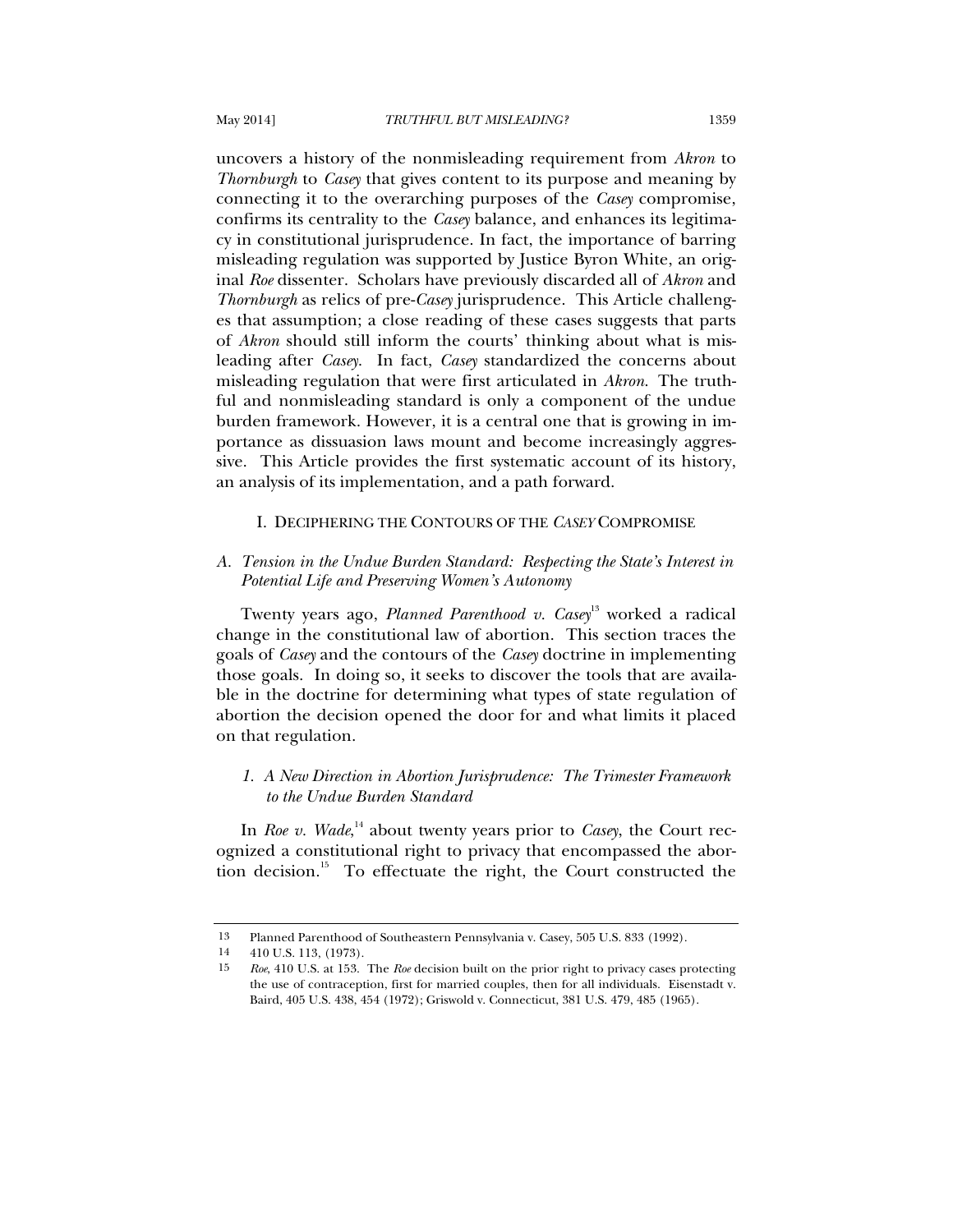well-known trimester framework.<sup>16</sup> During the first trimester, the state could not regulate access to abortion because it lacked a compelling interest in either the health of the mother or the potential life of the fetus.<sup>17</sup> During the second trimester, the state could regulate the abortion procedure in the interest of the health of the mother.<sup>18</sup> Only after viability (roughly coinciding with the third trimester of pregnancy) did the state have a compelling interest in the potential life of the fetus, thus allowing it to regulate and/or proscribe abortion, "except where it is necessary . . . for the preservation of the life or health of the mother."<sup>19</sup> From 1973 to 1992, the constitutional law on state regulation of abortion remained relatively stable.<sup>20</sup> Over those years, the Court struck down numerous abortion regulations, including bans on particular procedures, $^{21}$  hospitalization requirements,<sup>22</sup> and informed consent laws designed to influence a woman's decision.23 In 1989, in *Webster v. Reproductive Health Services*, the Court indicated that it might reconsider its position on the abortion right and showed willingness to apply a significantly lower standard in

<sup>16</sup> *Roe*, 410 U.S. at 164–65.

<sup>17</sup> *Id*. at 164.

<sup>18</sup> *Id*.

*Id.* at 164–65.

<sup>20</sup> This is not to say that there was no significant development in this area of the law or with regard to limitations placed upon the principles of *Roe*, only that the basic *Roe* framework remained intact. *See, e.g.*, Harris v. McRae, 448 U.S. 297, 317–18 (1980) (upholding the ban on the use of federal Medicaid funds for most abortions); Bellotti v. Baird, 443 U.S. 622, 643–44 (1979) (holding that states can impose parental consent provisions for minors as long as those states provide adequate judicial bypass mechanisms).

<sup>21</sup> Planned Parenthood of Central Missouri v. Danforth, 428 U.S. 52, 67–71 (1976) (concluding that a state law requiring spousal consent for an abortion is unconstitutional).

<sup>22</sup> City of Akron v. Akron Ctr. for Reprod. Health, Inc., 462 U.S. 416, 452 (1983) (striking down "Akron's requirement that all second-trimester abortions be performed in a hospital"); Planned Parenthood Ass'n of Kansas City v. Ashcroft, 462 U.S. 476, 478, 482 (1983) (holding that the Missouri statute "requir[ing] that abortions after 12 weeks of pregnancy be performed in a hospital" is unconstitutional).

<sup>23</sup> Thornburgh v. Am. Coll. of Obstetricians & Gynecologists, 476 U.S. 747, 760 (1986) (holding that a state statute mandating that a doctor provide specific disclosures to a pregnant woman is unconstitutional); *Akron*, 462 U.S. at 442–49 (holding the same in an earlier case). However, as this Article discusses in length, the required disclosures in *Akron* and *Thornburgh* were different in both kind and scope.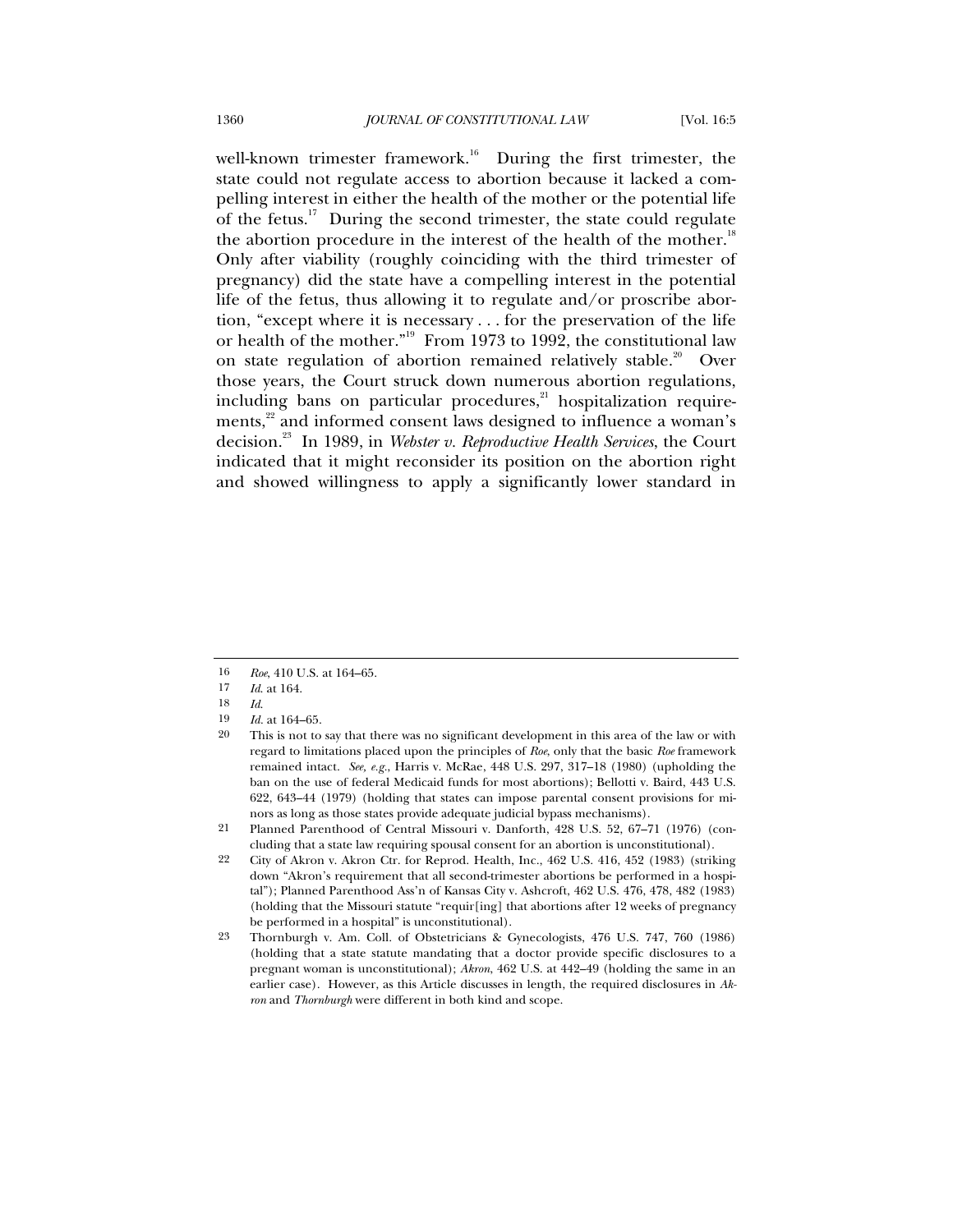evaluating abortion regulations. $24$  Nonetheless, it refrained from addressing the core holdings of *Roe* or its implementation framework.<sup>25</sup>

*Casey* was a challenge to Pennsylvania's Abortion Control Act. In 1988 and 1989, the Pennsylvania Legislature amended the law to include new informed consent disclosures, a twenty-four-hour waiting period, a parental consent provision, a spousal notification requirement, and various other reporting requirements for clinics.<sup>26</sup> The law included numerous provisions similar to those struck down by recent prior Supreme Court cases such as  $Akron^{27}$  and  $Thomburgh^{28}$  including provisions drawn directly from its predecessor law, invalidated in *Thornburgh* in 1986<sup>29</sup>—and thus presented a straightforward vehicle to challenge *Roe*.

The *Casey* Court did not entirely overturn *Roe*, as many expected. However, the *Casey* plurality—composed of Justices Sandra Day O'Connor, Anthony Kennedy, and David Souter—did upend *Roe*'s clean rules on abortion regulation and reflected the tensions within the national debate. It eliminated the trimester framework, upheld the state's right to significantly regulate abortion throughout pregnancy, and reworked the constitutional underpinnings of a woman's ultimate right to make the decision to terminate her pregnancy. The Court introduced the undue burden framework, opening the door to

<sup>24 492</sup> U.S. 490, 518 (1989) ("*Stare decisis . . .* has less power in constitutional cases, where, save for constitutional amendments, this Court is the only body able to make needed changes. . . . We have not refrained from reconsideration of a prior construction of the Constitution that has proved 'unsound in principle and unworkable in practice.' . . . We think the *Roe* trimester framework falls into that category." (internal citations omitted)).

<sup>25</sup> *Id.* at 521. ("This case . . . affords us no occasion to revisit the holding of *Roe* . . . ."). Even though this case elided the *Roe* question, the possibility of *Roe*'s demise was widely speculated. Due to recent changes in the composition of the Court, only two known supporters of the *Roe* decision remained on the bench: Justice Harry Blackmun and Justice John Paul Stevens. The other Justices were either known opponents or recent Republican nominees presumed to oppose *Roe*. Linda Greenhouse, *Both Sides in Abortion Argument Look Past Court to Political Battle*, N.Y TIMES, Apr. 20, 1992, at A1. Even pro-choice groups seemed resigned to the belief that the Court was poised to overturn *Roe*. Nonetheless, pro-choice advocates chose to challenge a Pennsylvania abortion regulation, seeking a reaffirmation of *Roe* in the Supreme Court against the odds: "The litigation strategy is," explained the president of the Women's Legal Defense Fund, "[i]f indeed we don't have *Roe*, American women ought to know about it and the Court shouldn't be duplicitous." Ruth Marcus, *Abortion-Rights Groups Expect to Lose*, WASH. POST, Apr. 22, 1992, at A1. She continued, "I don't think we have anything to lose." *Id.* It was in this setting that the *Casey* challenge arrived in the Court in 1992.

<sup>26 18</sup> PA. CONS. STAT. §§ 3205-06, 3209, 3214 (1990).<br>27 469 U.S. 416, 499-94, 448 (1983)

<sup>27 462</sup> U.S. 416, 422–24, 448 (1983).

<sup>28 476</sup> U.S. 747, 750, 764 (1986).

 <sup>29</sup> *Compare Thornburgh*, 476 U.S. at 759–71 (describing the provisions challenged in *Thornbugh*) *with* Planned Parenthood of Southeastern Pennsylvania v. Casey, 505 U.S. 833, 879– 901 (1992) (analyzing the various provisions challenged in *Casey*).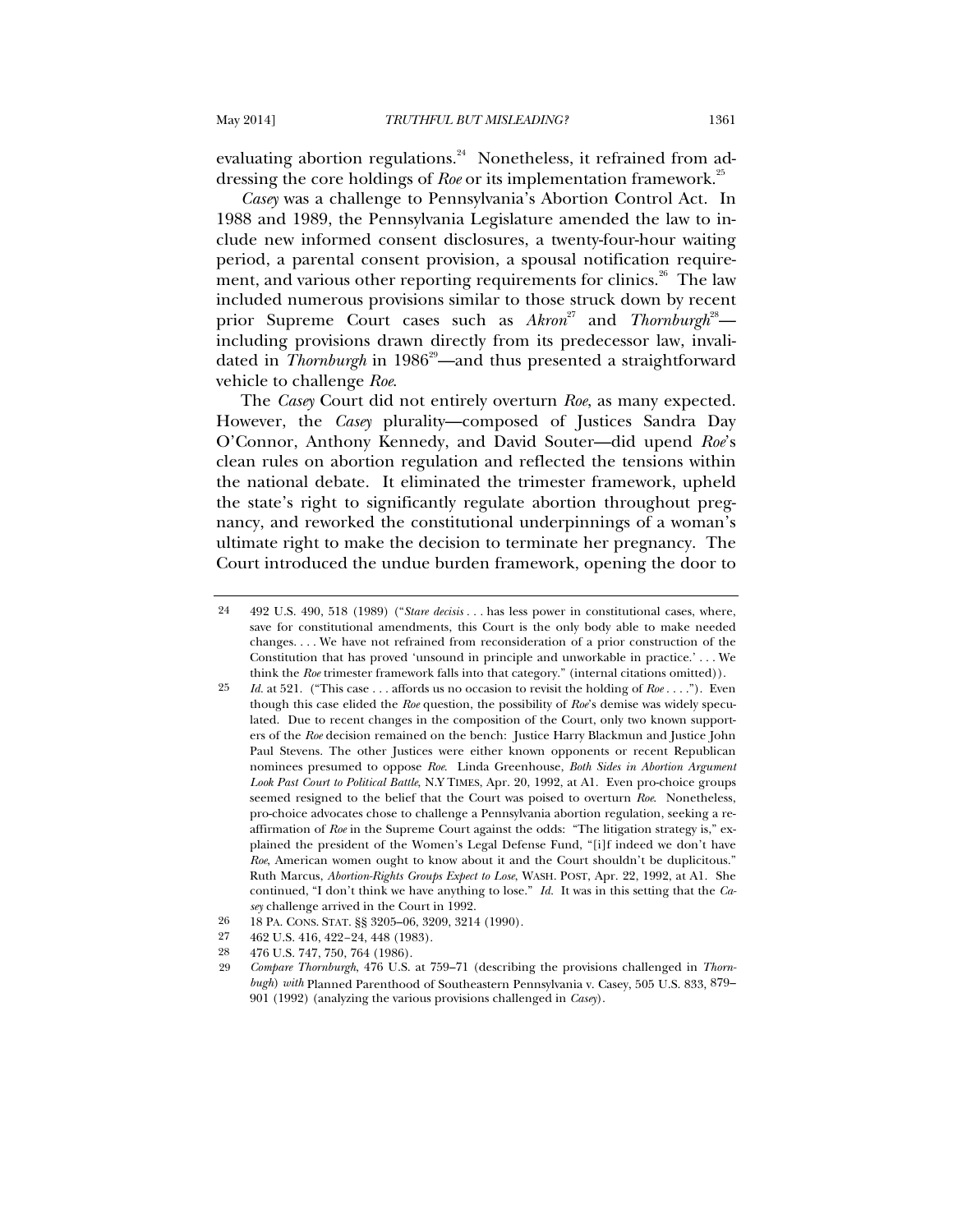significant state regulation of abortion, but placing constitutional limits on the state to respect women's autonomy in the ultimate decisionmaking.

The Court found that *Roe*'s "rigid prohibition" on nearly all regulation in the first trimester of pregnancy "undervalue[d] the State's interest in potential life."30 Thus, recognition and respect for the state's interest in legislating to protect potential life was central to the *Casey* decision and its holdings. But at the same time, the Court upheld the "essential holding" of *Roe*: the right of a woman, before viability, to choose to have an abortion and obtain it "without undue interference from the State."<sup>31</sup> It reaffirmed the root principle that a woman should have the autonomy to decide whether or not to continue her pregnancy and that state action must be limited to ensure that the right exists not only in theory, but also in fact.<sup>32</sup> Nonetheless, in recognition of countervailing state interests, how and to what extent state action must be limited changed. Under *Casey*, the state only violates the liberty protected by the Due Process Clause when it unduly burdens a woman's ability to decide to terminate her pregnancy, irrespective of when during pregnancy the regulation operates.<sup>33</sup> The Court defined an undue burden as any regulation that has the "purpose or effect of placing a substantial obstacle in the path of a woman seeking an abortion of a nonviable fetus."<sup>34</sup>

The breadth of the change in the standard is demonstrated by the Court's holdings. Whereas only six years earlier, the Court had struck down nearly all of the provisions of a practically identical statute, the Court now upheld all the regulations except one. The informed consent provisions, including disclosures about gestational age and development, the waiting period, and the reporting requirements all passed constitutional muster under the new standard.<sup>35</sup> However, the Court held that the spousal notification requirement, which required all married women to inform their spouses of their intents before they could access abortion services, presented an undue burden and therefore failed even under the lower bar of *Casey*. 36 Sensitive to the realities of spousal abuse in some marriages, the Court concluded that the notification requirements would represent

<sup>30</sup> Planned Parenthood of Southeastern Pennsylvania v. Casey, 505 U.S. 833, 873 (1992).<br> $\frac{1}{d}$  at 846

<sup>31</sup> *Id.* at 846.

<sup>32</sup> *Id.* at 872.

<sup>33</sup> *Id.* at 876.

<sup>34</sup> *Id.* at 877.

<sup>35</sup> *Id*. at 884.

<sup>36</sup> *Id.* at 898.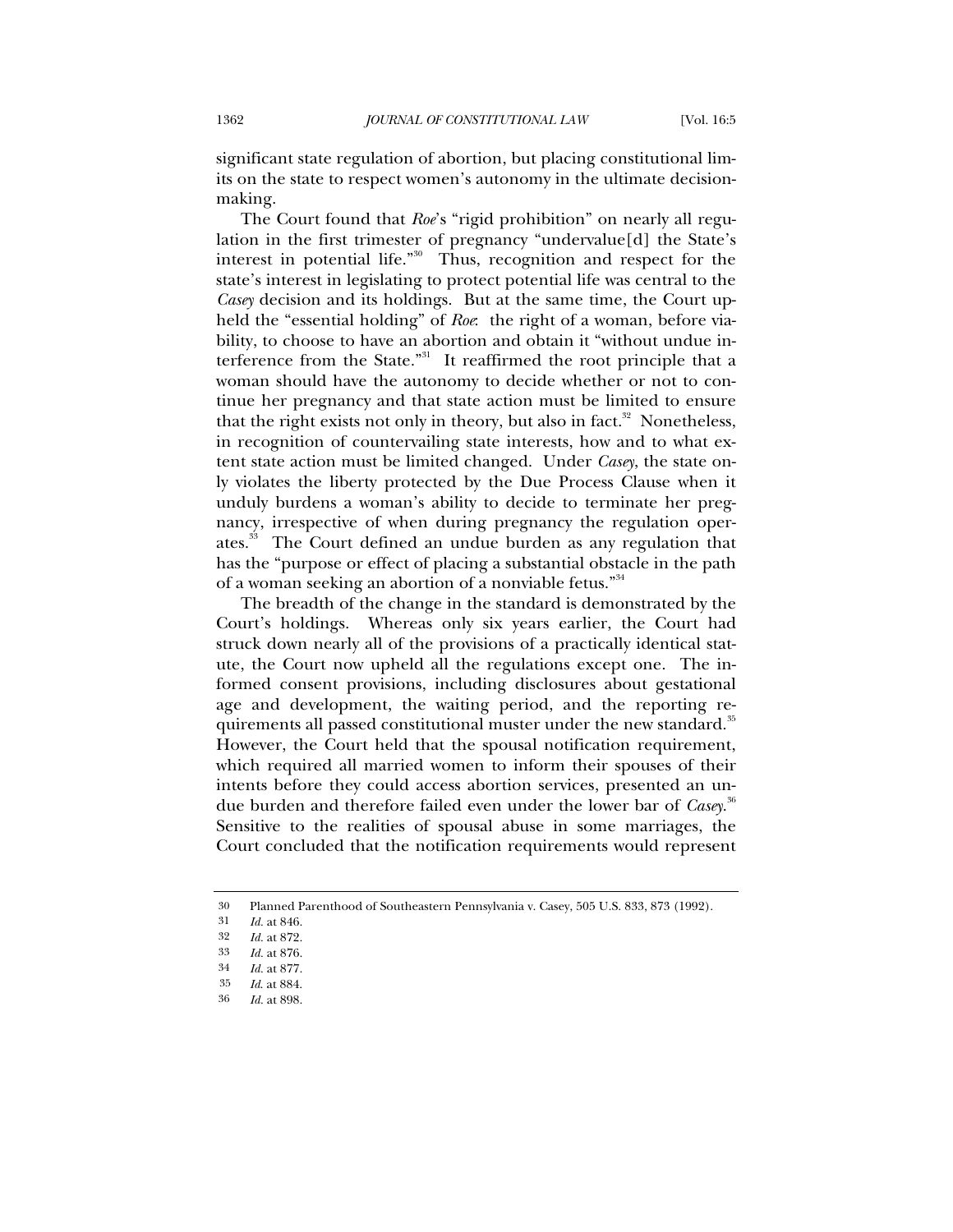a "substantial obstacle" for women in these relationships.<sup>37</sup> In cases of domestic abuse, the law would essentially result in the state granting a husband an "effective veto over his wife's decision" in violation of the core liberty that both *Roe* and *Casey* aimed to protect.<sup>38</sup> In the wake of *Casey*, it was clear that there had been a sea change in the constitutional jurisprudence of abortion. However, the contours of the change were less clear. The Court replaced a bright line rule barring state interference with a fundamental right with a standard meant to vindicate conflicting constitutional interests and principles. Outside of the particular provisions upheld or struck down in *Casey*, the constitutionality of various possible abortion regulations became an open question.

# *2. Goals in Tension: Respecting the State Interest in Potential Life and Women's Autonomy*

The *Casey* decision has been widely described, both positively and negatively, as the Court's attempt at a compromise in the abortion debate. Professor Neal Devins describes the *Casey* decision as a "splitthe-difference" approach, which, he argues, largely "settled the abortion wars."39 However, the description of *Casey* as nothing more than a political choice to "split-the-difference" and broker a compromise on abortion, while convincing, does not sufficiently engage with the internal dialogue of *Casey*. The puzzle of *Casey* is that it attempted to vindicate both the state's interest in protecting potential life and the woman's liberty interest in autonomous control over her reproductive life. This Subpart analyzes how the Court's opinion demonstrates deep engagement with this set of conflicting constitutional values and how the Court sought to use the undue burden standard to set the constitutional balance. The Court's opinion reflected an understanding of the rights in conflict at issue in the case before them, unlike the *Roe* decision, which no longer reflected the values embedded in the debate over a woman's right to choose. As scholars Reva Siegel and Robert Post argue, the Court in *Casey* seriously engaged with "the ideals of both proponents and opponents of abortion" and thus "accord[ed] great respect to both sides of the abortion controversy. $^{\cdot^{40}}$ 

<sup>37</sup> *Id.* at 893–94.

<sup>38</sup> *Id.* at 897.

<sup>39</sup> Neal Devins, *How* Planned Parenthood v. Casey *(Pretty Much) Settled the Abortion Wars*, 118 YALE L.J. 1318, 1322 (2009).

<sup>40</sup> Robert Post & Reva Siegel, Roe *Rage: Democratic Constitutionalism and Backlash*, 42 HARV. C.R.-C.L. L. REV. 373, 428–29 (2007).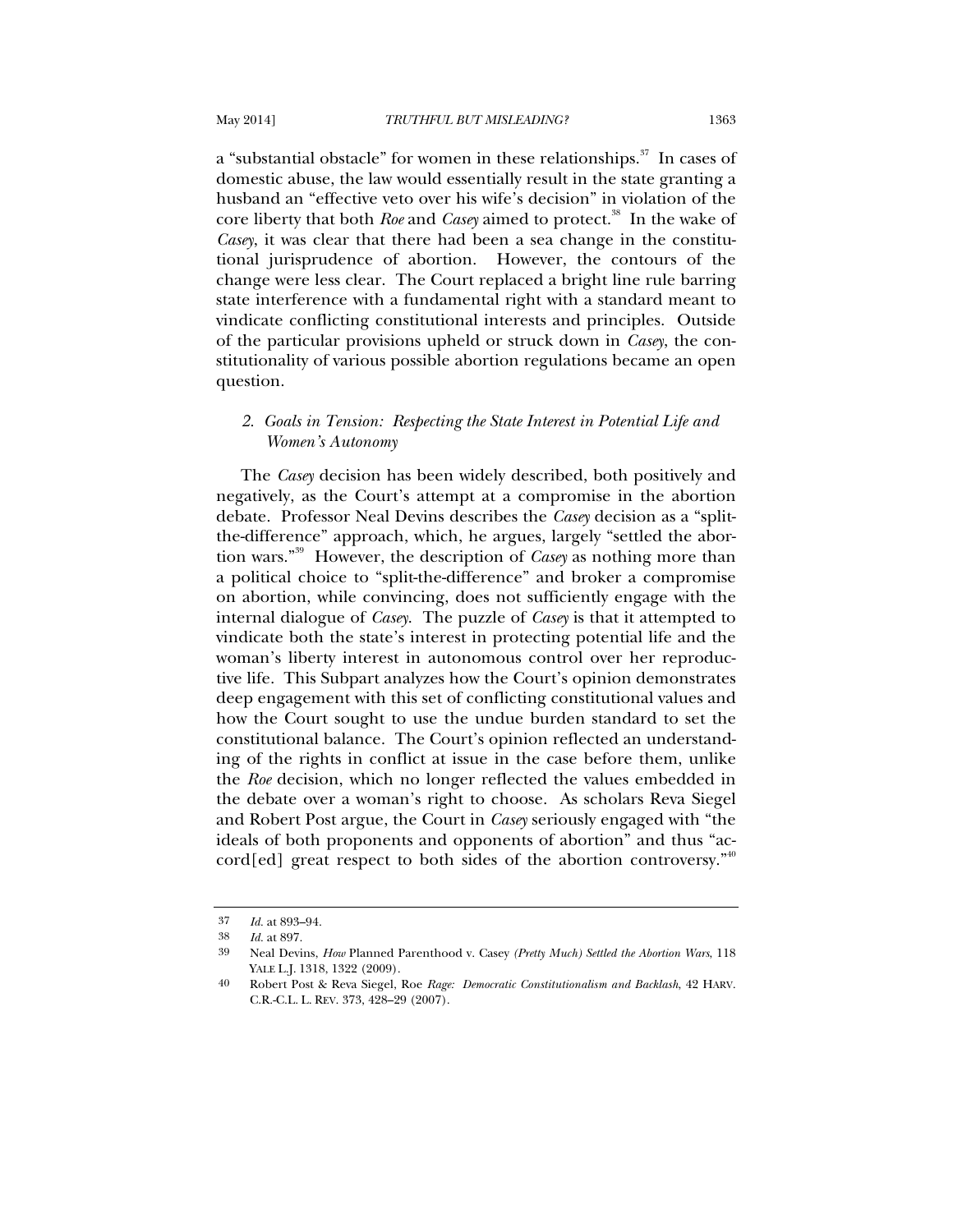The Court's reflection of the ongoing constitutional clash in our society over abortion, they argue, epitomizes their theory of "democratic constitutionalism," wherein constitutional law repeatedly interacts with the polity in shaping rights and constitutional structure.<sup>41</sup>

The *Casey* Court gave far greater weight than *Roe* to the views expressed by abortion opponents and the states that seek to regulate (or eliminate) abortion to vindicate the rights of the unborn. In *Roe*, the Court simply concluded that Texas, "by adopting one theory of life," could not override the rights of pregnant women (an opinion shared by the *Casey* Court) without seriously appraising the state's concerns.42 While the Court cursorily recognized the state's interest in "protecting the potentiality of human life," $43$  it did not consider it a valid purpose for any regulation whatsoever until viability.<sup>44</sup>

Thus, the sea change in *Casey* primarily came from the Court's reversal on how much weight the state is allowed to assign to the fetus in the regulation of abortion. In *Roe*, the Court focused on the impact of the abortion right on medical providers and their patients.<sup>45</sup> But *Casey* recognized the broader ramifications of the abortion right in a society torn about its moral implications:

It is an act fraught with consequences for others: for the woman who must live with the implications of her decision; for the persons who perform and assist in the procedure; for the spouse, family, and society which must confront the knowledge that these procedures exist, procedures some deem nothing short of an act of violence against innocent human life; and, depending on one's beliefs, for the life or potential life that is aborted.

The Court recognized the "substantial" and "profound" state interest in protecting potential life. $47$  Indeed, the plurality opinion stressed the weightiness of this interest even as measured against the woman's liberty and equality rights, deferring the question of how the Justices would have resolved the question of these conflicting interests in the first instance:

<sup>41</sup> *Id.* at 376.

<sup>42</sup> Roe v. Wade, 410 U.S. 113, 162 (1973).

<sup>43</sup> *Id.*

<sup>44</sup> *Id.* at 163; *see also* Sylvia A. Law, *Abortion Compromise—Inevitable and Impossible*, 1992 U. ILL. L. REV. 921, 929 (1992) (characterizing the *Roe* Court's treatment of the state interest in potential life as "lip service").

 <sup>45</sup> *See, e.g.*, Betty Friedan, *Abortion: A Woman's Civil Right*, *in* LINDA GREENHOUSE & REVA B. SIEGEL, BEFORE *ROE V. WADE*: VOICES THAT SHAPED THE ABORTION DEBATE BEFORE THE SUPREME COURT'S RULING 255 (2010) ("[T]he Court figured the doctor as the agent responsible for abortion decisions and the criteria guiding those decisions as medical.").

<sup>46</sup> Planned Parenthood of Southeastern Pennsylvania v. Casey, 505 U.S. 833, 852 (1992).

<sup>47</sup> *Id.* at 878.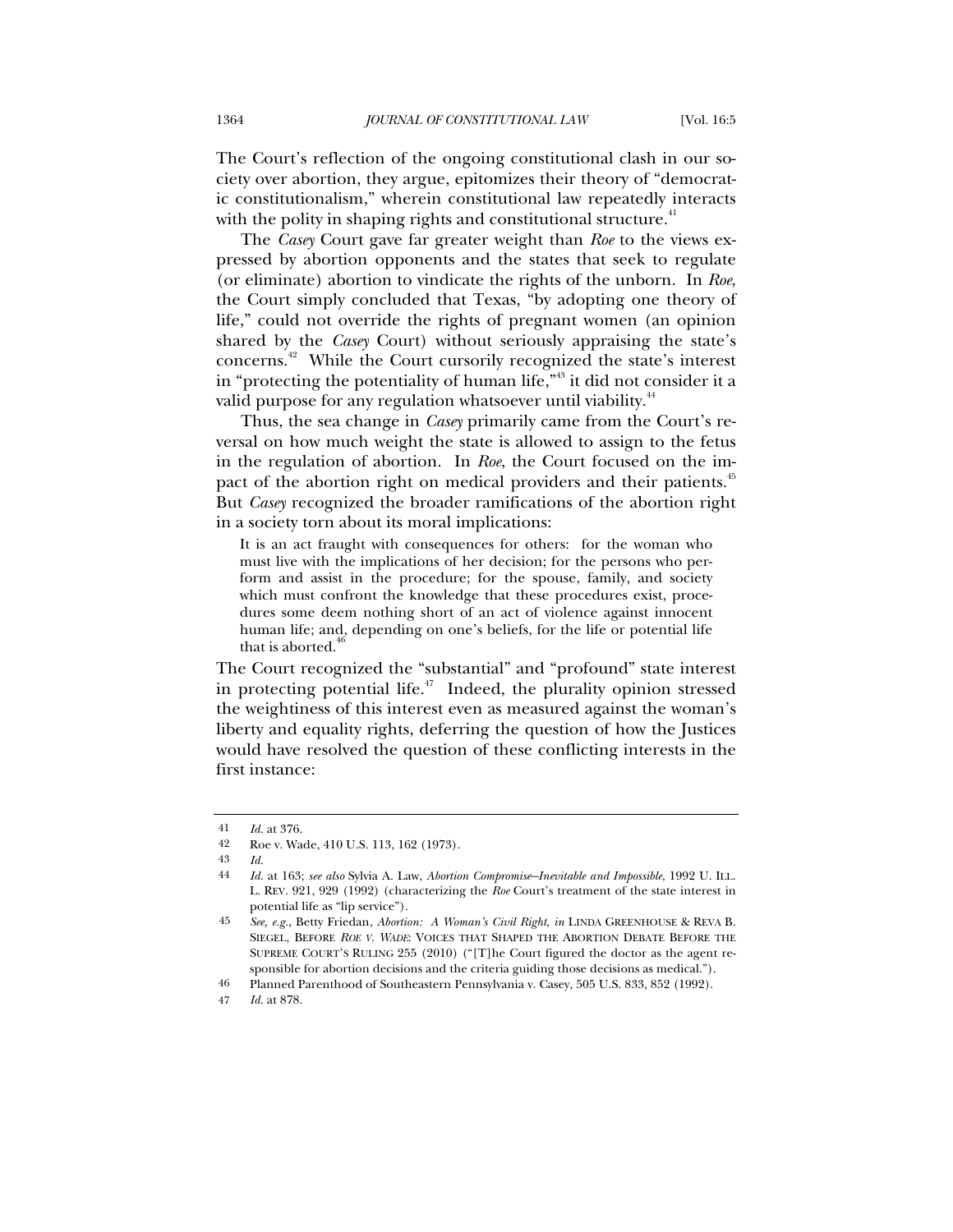The weight to be given this state interest . . . was the difficult question faced in *Roe*. We do not need to say whether each of us, had we been Members of the Court when the valuation of the state interest came before it as an original matter, would have concluded, as the *Roe* Court did  $\ldots$ 

Eschewing the original question, the Court held that it would be inappropriate twenty years later to overturn *Roe* in its entirety. However, it also determined that the *Roe* trimester framework failed to properly value the state's interest and held that regulations that "express profound respect for the life of the unborn are permitted" throughout pregnancy, as long as they do not impose an undue burden on the woman's ultimate decision.<sup>49</sup>

Even as it cut back significantly on the absolute protections of a woman's right to abortion, the *Casey* Court also engaged more directly with the woman's position in the abortion decision than the *Roe* Court. The *Roe* decision paid little heed to the women's rights arguments articulated before it<sup>50</sup> and that, at that time, were just beginning to animate the public debate.<sup>51</sup> Instead, the Court focused primarily on doctors and the patient-doctor relationship:<sup>52</sup>

The decision vindicates the right of the physician to administer medical treatment according to his professional judgment . . . . [T]he abortion decision in all its aspects is inherently, and primarily, a medical decision, and basic responsibility for it must rest with the physician.<sup>5</sup>

*Roe*'s lack of attention to women and the equality arguments at the heart of the abortion issue is a main source of liberal critiques of the decision. Perhaps most famously, Justice Ruth Bader Ginsburg (then a judge on the D.C. Circuit) wrote:

[I]n the balance is a woman's autonomous charge of her full life's course—as Professor Karst put it, her ability to stand in relation to man, society, and the state as an independent, self-sustaining, equal citizen. . . . Overall, the Court's *Roe* position is weakened, I believe, by the

53 *Roe*, 410 U.S. at 165–66.

<sup>48</sup> *Id.* at 871.

<sup>49</sup> *Id.* at 875–78.

<sup>50</sup> *See* Motion for Permission to File Brief and Brief Amicus Curiae on Behalf of New Women Lawyers, et al. at 6–7 Roe v. Wade, 410 U.S. 113 (1973) (Nos. 70-18, 70-40), 1971 WL 134283, at \*6–7 (summarizing several reasons why the Georgia and Texas statutes at issue violated various women's rights).

<sup>51</sup> *See, e.g.*, Friedan, *supra* note 45, at 8; *see also id.* at 256 (noting that while *Roe*'s holding "decriminalized abortion along the lines that the feminists and others advocated," its reasoning "gave only blurry and indistinct expression to the values feminists argued were at stake in protecting women's choices").

<sup>52</sup> *Id.* at 255 ("[T]he Court figured the doctor as the agent responsible for abortion decisions and the criteria guiding those decisions as medical.").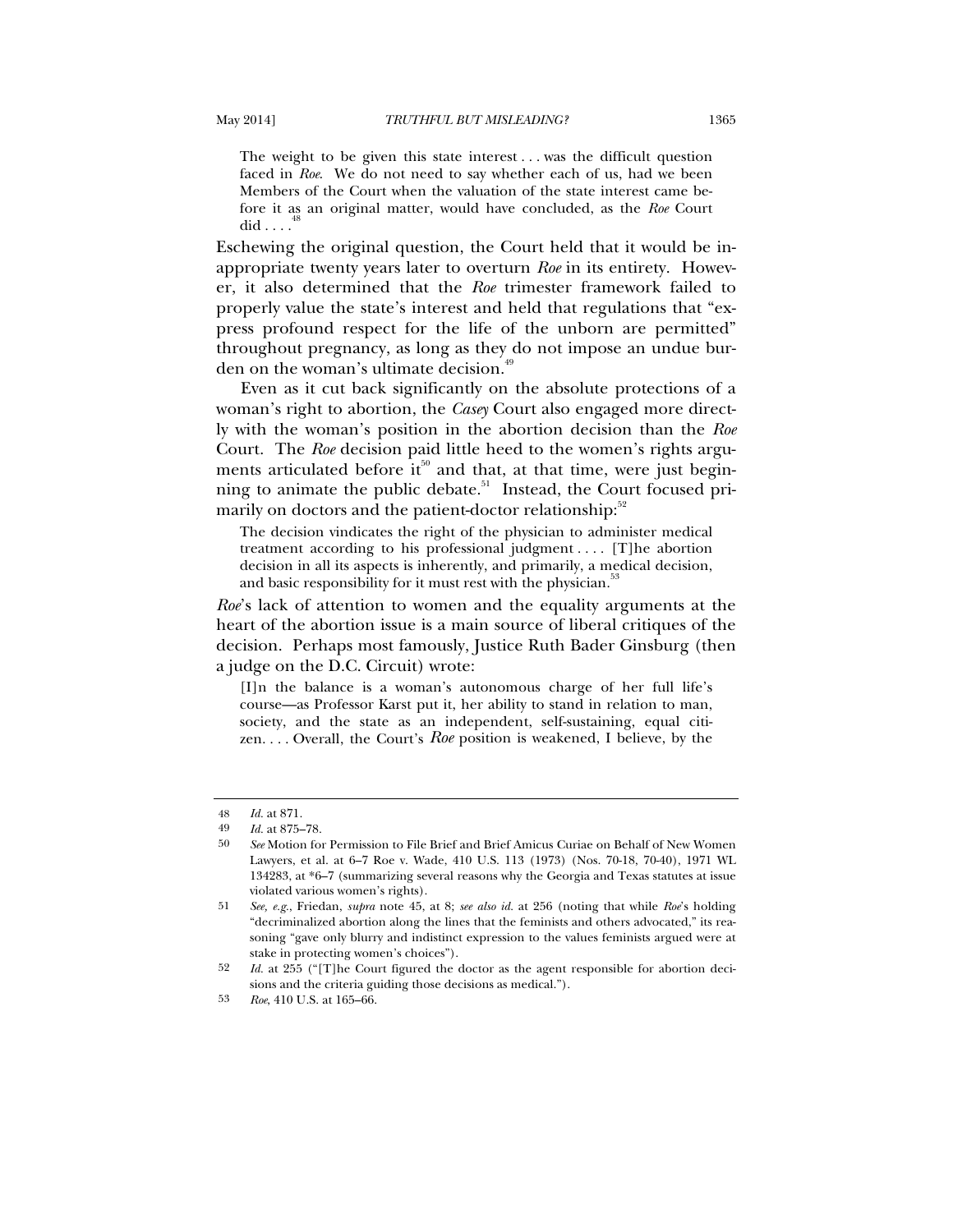opinion's concentration on a medically approved autonomy idea, to the exclusion of a constitutionally based sex-equality perspective.<sup>54</sup>

*Casey*'s discussion of the abortion right recognized in *Roe* focused more specifically on the woman in the decision, recognizing the various intertwined liberty *and* equality rights at stake for her in the right to her reproductive freedom. In explaining why the state cannot mandate that a woman continue her pregnancy against her wishes, the Court explained: "[A woman's] suffering is too intimate and personal for the State to insist, without more, upon its own vision of the woman's role  $\dots$ ."<sup>55</sup> The Court's analysis of the spousal notification provision further recognized the intersection between a woman's liberty interest in the decision and her right to equal respect. The Court held that the spousal notification law reflected antiquated views of the family and women's role in marriage that the state is no longer constitutionally permitted to enforce:

[The spousal notification requirement] embodies a view of marriage consonant with the common-law status of married women but repugnant to our present understanding of marriage and of the nature of the rights secured by the Constitution. Women do not lose their constitutionally protected liberty when they marry.<sup>36</sup>

These passages not only recognize the important liberty interest in the abortion decision—a woman's "destiny . . . must be shaped to a large extent on her own conception of her spiritual imperatives"<sup>57</sup> but also tie the right to the sex equality argument that reproductive rights accord women equal respect and dignity by not allowing the state to enforce "its own vision of the woman's role," motherhood, upon her. $58$ 

*Casey* also acknowledged the practical intersection between women's liberty to control whether and when to have children and women's ability to achieve equality in society more generally. The Court

<sup>54</sup> Ruth Bader Ginsburg, *Some Thoughts on Autonomy and Equality in Relation to* Roe v. Wade, 63 N.C. L. REV. 375, 383, 386 (1985); *see also* WHAT *ROE V. WADE* SHOULD HAVE SAID (J.M. Balkin ed., 2005)(compiling liberal critiques of *Roe* from prominent constitutional scholars).

<sup>55</sup> Planned Parenthood of Southeastern Pennsylvania v. Casey, 505 U.S. 833, 852 (1992).<br> $\frac{1}{d}$  at 898

<sup>56</sup> *Id.* at 898.

<sup>57</sup> *Id.* at 852.

<sup>58</sup> Reva B. Siegel, *Sex Equality Arguments for Reproductive Rights: Their Critical Basis and Evolving Constitutional Expression*, 56 EMORY L.J. 815, 816 (2007); *see, e.g.*, *id.* at 819 ("Control over whether and when to give birth is also of crucial dignitary importance to women. Vesting women with control over whether and when to give birth breaks with the customary assumption that women exist to care for others. It recognizes women as selfgoverning agents who are competent to make decisions for themselves . . . . In a symbolic as well as a practical sense, then, reproductive rights repudiate customary assumptions about women's agency and women's roles.").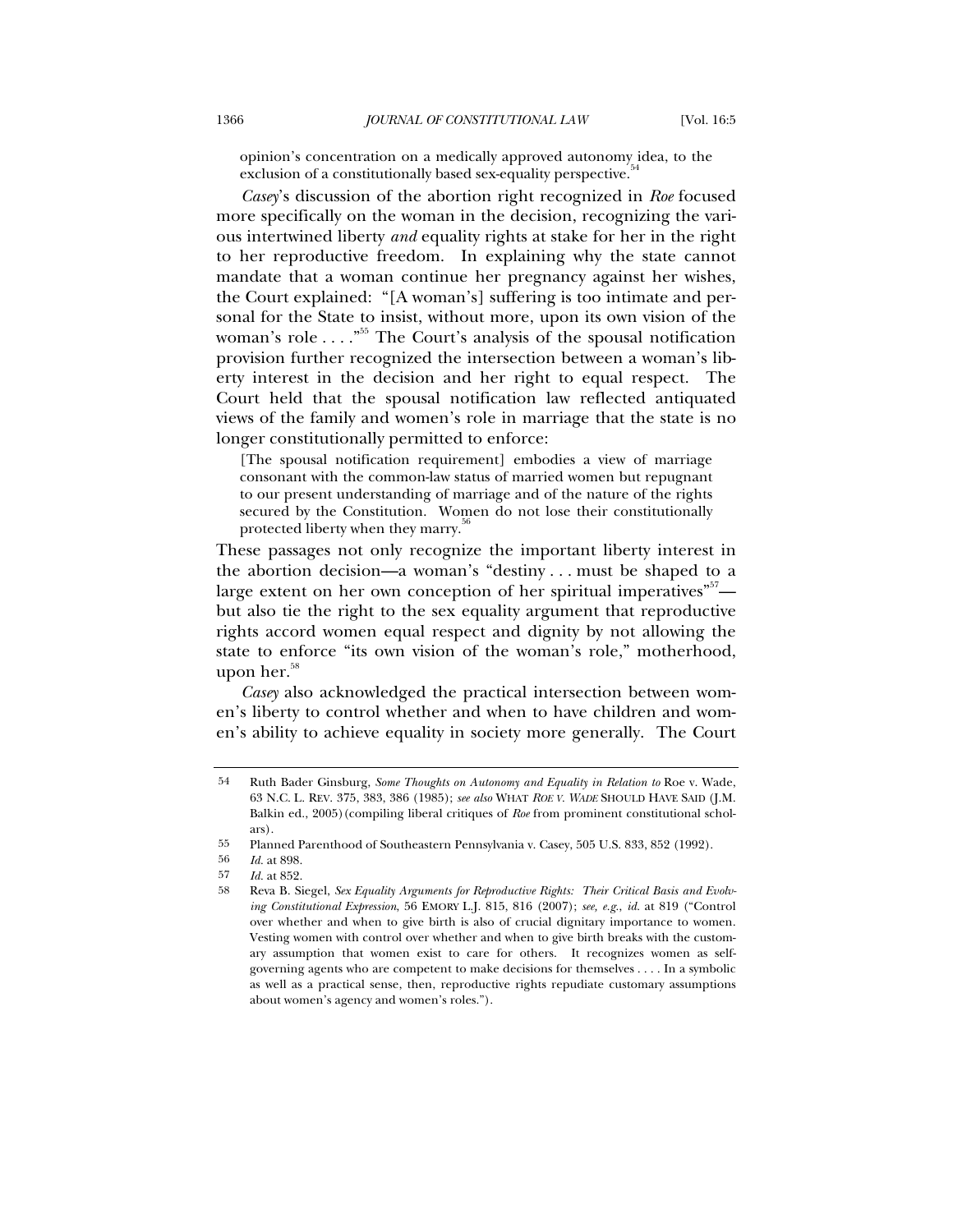considered how women's equality gains in the past twenty years built upon the Court's recognition of the abortion right: "The ability of women to participate equally in the economic and social life of the Nation has been facilitated by their ability to control their reproductive lives."59 This recognition from the Court reflects the argument, developed by women's rights advocates and scholars, that without control over their reproductive lives, women cannot reach any level of practical equality in our society. This view recognizes the immense effects of pregnancy on a woman's life, from her health to her earning potential and economic security $60$  to her control over her intimate relationships. As a member of the Society for Human Abortions, an early feminist abortion rights organization, put it,

[W]e can get all the rights in the world . . . and none of them means a doggone thing if we . . . can't control what happens to us, if the whole course of our lives can be changed by somebody else that can get us pregnant by accident, or by deceit, or by force.<sup>61</sup>

This is particularly true in a world where institutions are still "organized on the basis of traditional sex-role assumptions that this society no longer believes fair to enforce, yet is unwilling institutionally to redress."62

In sum, the Court's analysis recognized the intersection of women's equality and liberty rights imbedded in the right to abortion in a manner that prior constitutional jurisprudence had not. It is perhaps unsurprising that *Casey* spoke in a constitutional register more focused on women's rights than *Roe*. Indeed, it would have been near impossible for the Court at the time of *Roe* to speak such strong sex equality talk; the very first sex equality case was decided only the year before.<sup>63</sup> Even if the right was diluted after *Casey*, the stated constitutional underpinnings of the abortion right now more closely align with the societal significance of the abortion right for women.

<sup>59</sup> *Casey*, 505 U.S. at 856.

<sup>60</sup> *See, e.g.*, Deborah J. Anderson, Melissa Binder & Kate Krause, *The Motherhood Wage Penalty Revisited: Experience, Heterogeneity, Work Effort, and Work-Schedule Flexibility*, 56 INDUS. & LAB. REL. REV. 273, 273 (2003) ("It is well documented that mothers earn less than women without children."); Michelle J. Budig & Paula England, *The Wage Penalty for Motherhood*, 66 AM. SOC. REV. 204, 205, 219 (2001) (reviewing numerous studies finding a wage penalty for motherhood and finding a seven percent wage penalty for motherhood per child among young American women).

<sup>61</sup> KRISTIN LUKER, ABORTION AND THE POLITICS OF MOTHERHOOD 97 (1984); *see also* FLORA DAVIS, MOVING THE MOUNTAIN: THE WOMEN'S MOVEMENT IN AMERICA SINCE 1960, at 166 (1991) (referencing Kristin Luker's statement).

<sup>62</sup> Siegel, *supra* note 58, at 819.

Reed v. Reed, 404 U.S. 71 (1971).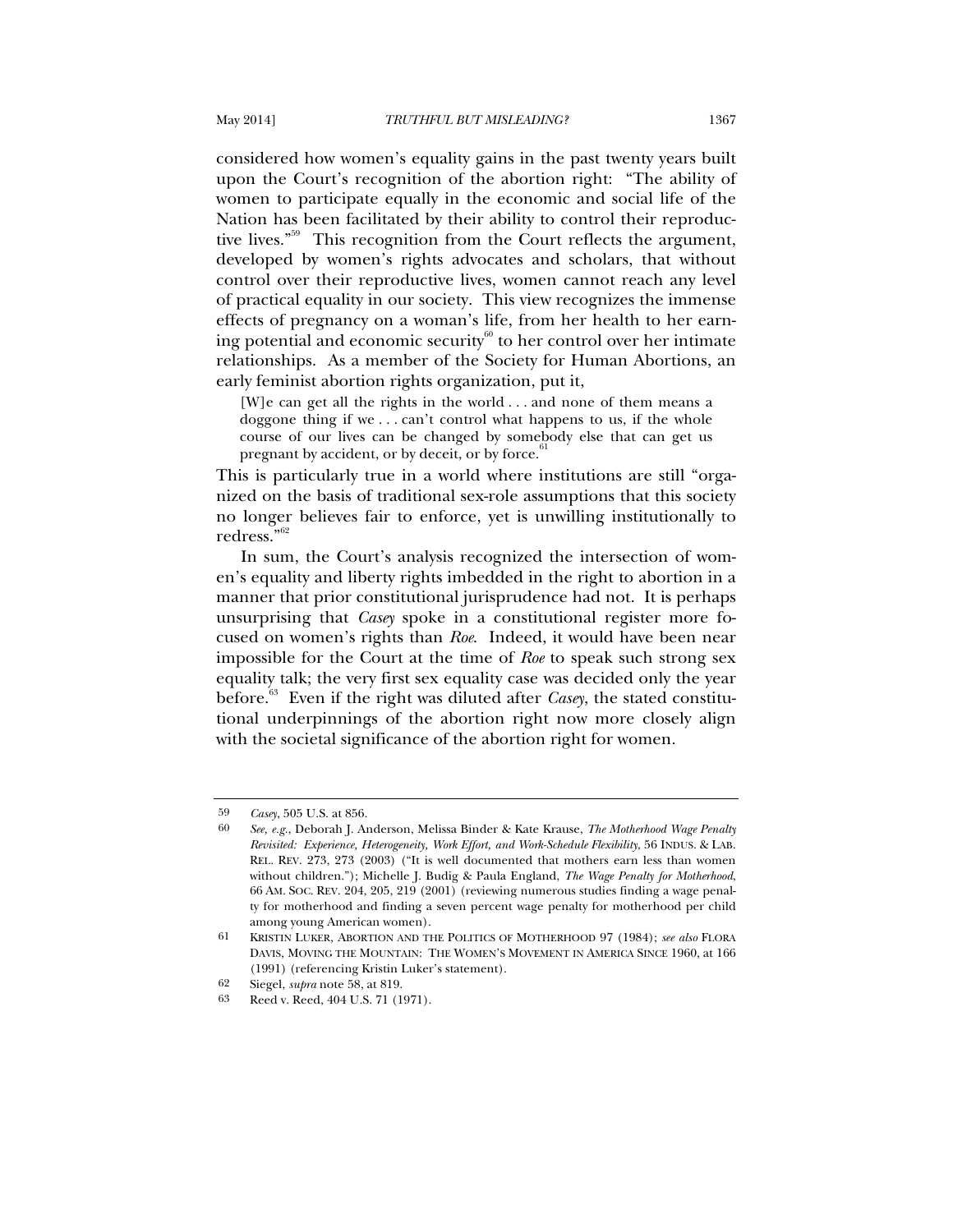# *B. The Compromise Illustrated: The Undue Burden Standard and the Truthful and Not Misleading Standard*

#### *1. The Content of the Undue Burden Standard*

Having established that the *Casey* court sought to respect both the state's interest in protecting potential life and a woman's liberty right in controlling her reproductive life, the remaining question is where the Court drew the line in effectuating the compromise between these two seemingly irreconcilable values. The undue burden standard has an inherent tension built within it. What tools did it provide courts for negotiating this tension in evaluating abortion regulations?

Professor Neal Devins suggests that the undue burden standard is essentially lacking in any substantive content to guide courts in negotiating the interests in conflict in abortion cases: "*Casey* is a sufficiently malleable standard that it can be applied to either uphold or invalidate nearly any law that a state is likely to pass.<sup> $n<sup>64</sup>$ </sup> He labels it a "[s]uper-[p]recedent,"65 but its stable status, according to Devins, relies upon its hollowness: If Justices disagree with *Casey*, rather than overruling it, they will "manipulate the *Casey* precedent to support favored policy positions."66 If Devins' description is correct, then *Casey* effaces any prior content of the constitutional law on abortion, leaving nothing but opaque space where states can legislate on abortion aggressively, but at the risk of the preferences of the judges that will adjudicate challenges.

Meanwhile, numerous scholars and women's rights advocates have argued that the undue burden standard does not, in reality, protect both sets of constitutional values, but rather sacrifices the ultimate decision-making autonomy of the woman to the state's interest in regulation to protect the unborn. National Abortion and Reproductive Rights Action League (NARAL) President Kate Michaelman called it a "smoke screen ... devastating for women."<sup>67</sup> Professor Caitlin Borgmann called the *Casey* compromise "untenable," arguing that, "[i]n trying to strike an impossible compromise on abortion, the Court in *Casey* opened the door to physical, familial, and spiritual invasions of women's privacy that serve little purpose but public shaming and humiliation."68 And Professor Maya Manian argued that *Ca-*

<sup>64</sup> Devins, *supra* note 39, at 1322.

<sup>65</sup> *Id*. at 1330.

<sup>66</sup> *Id.* at 1333–34.

<sup>67</sup> *Id.* at 1329 (citation omitted) (internal quotation marks omitted).

<sup>68</sup> Borgmann, *supra* note 9, at 291–92.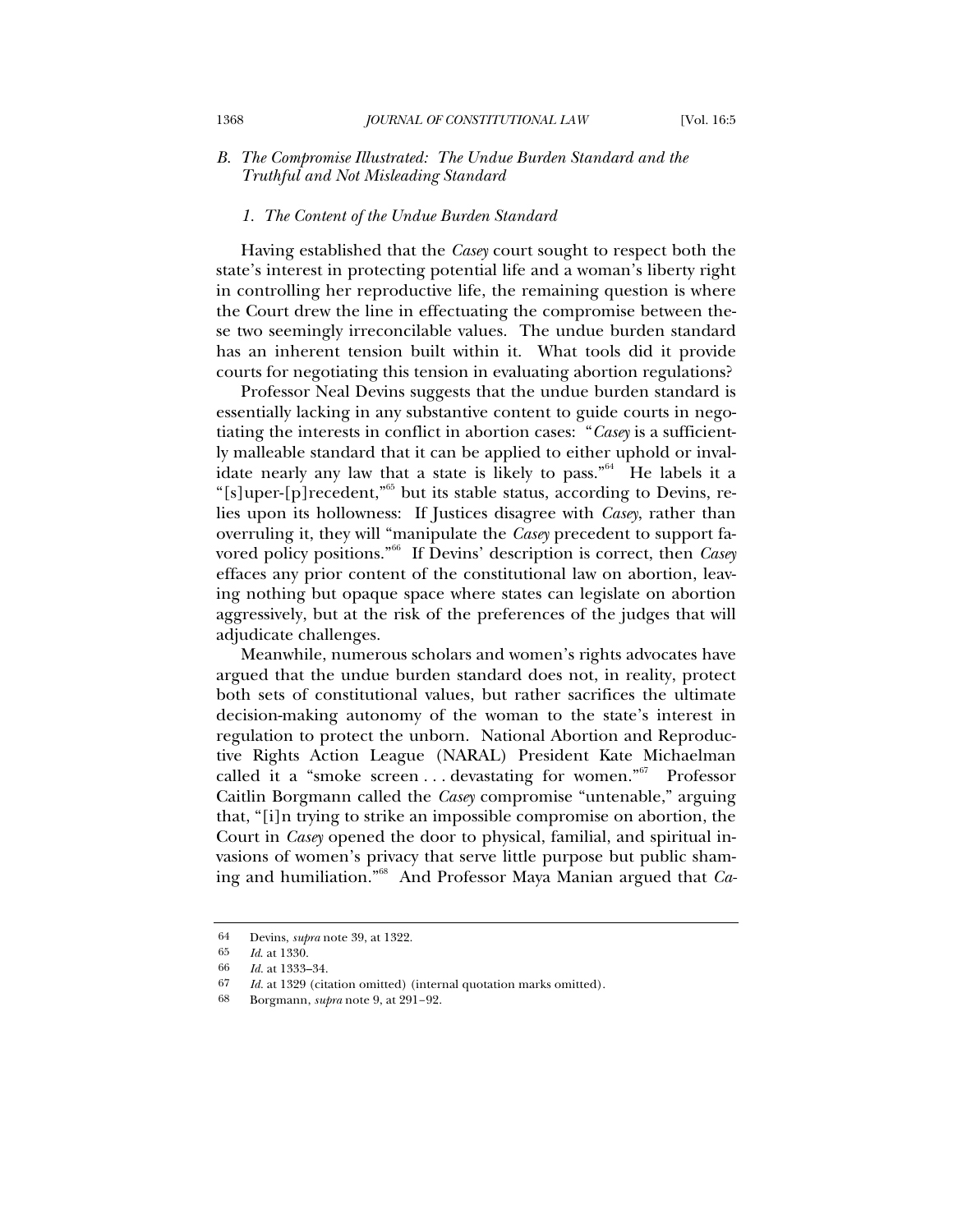*sey*'s own holdings "failed to deliver on the promise of its rhetoric and to apply the law consistently."69

As a descriptive matter of how *Casey* has sometimes been applied in the lower courts, either of these accounts might be true.<sup>70</sup> However, this Article seeks to take *Casey* seriously on its own terms. A close account of *Casey* illustrates that the Court's description and application of the undue burden standard does provide guidance to states as to how they can regulate abortion, and how they cannot, in order to safeguard a woman's ultimate choice. Siegel describes *Casey*'s limits on state regulation as "dignity constraints" on the state's ability to regulate abortion; the state can regulate abortion expressively but the dignity constraints ensure that the state cannot do so in ways that violate a woman's dignity by "restrict[ing] the autonomy of the pregnant woman or treat[ing] her instrumentally, as a means to an end. $\overline{N}$ <sup>1</sup> In negotiating the tension in these two sets of constitutional claims, the Court chose not to adopt a pure balancing test where courts balance the state's interest in protecting potential life against a women's liberty interest in each case. Previous iterations of the undue burden standard did create such a balancing test. In prior dissents, Justice O'Connor argued that the undue burden standard should be a "threshold inquiry," after which the state would have to justify the regulation with a compelling state interest.<sup>72</sup> The Court rejected this approach.73 Instead, it erected an autonomy-protecting limit on otherwise permissible state regulation. The state can regulate in the interest of unborn life in many ways—the woman has no right to be "insulated from all others<sup> $74$ </sup> when making her decision—but regulations that pose a substantial obstacle to a woman's ultimate decision are always unconstitutional under *Casey, regardless of the strength of the state's countervailing interest*. The Court articulated both a purpose and ef-

<sup>69</sup> Maya Manian, *The Irrational Woman: Informed Consent and Abortion Decision-Making*, 16 DUKE J. GENDER L. & POL'Y 223, 250 (2009).

<sup>70</sup> *See, e.g.*, Wharton, Frietsche & Kolbert, *supra* note 7, at 353 ("With several significant exceptions that reflect the potential vigor and strength of the *Casey* standard, many lower federal courts have not been faithful to *Casey*'s promise.").

<sup>71</sup> Reva B. Siegel, *Dignity and the Politics of Protection: Abortion Restrictions Under* Casey/Carhart, 117 YALE L.J. 1694, 1752 (2008).

<sup>72</sup> City of Akron v. Akron Ctr. for Reprod. Health, Inc., 462 U.S. 416, 463 (1983) (O'Connor, J., dissenting); *see also id.* ("The 'undue burden' required in the abortion cases represents the required threshold inquiry that must be conducted before this Court can require a State to justify its legislative actions under the exacting 'compelling state interest' standard.").

 <sup>73</sup> *See* Wharton, Frietsche & Kolbert, *supra* note 7, at 332 (noting that this approach was "explicitly reject[ed]" in *Casey*).

<sup>74</sup> Planned Parenthood of Southeastern Pennsylvania v. Casey, 505 U.S. 833, 877 (1992).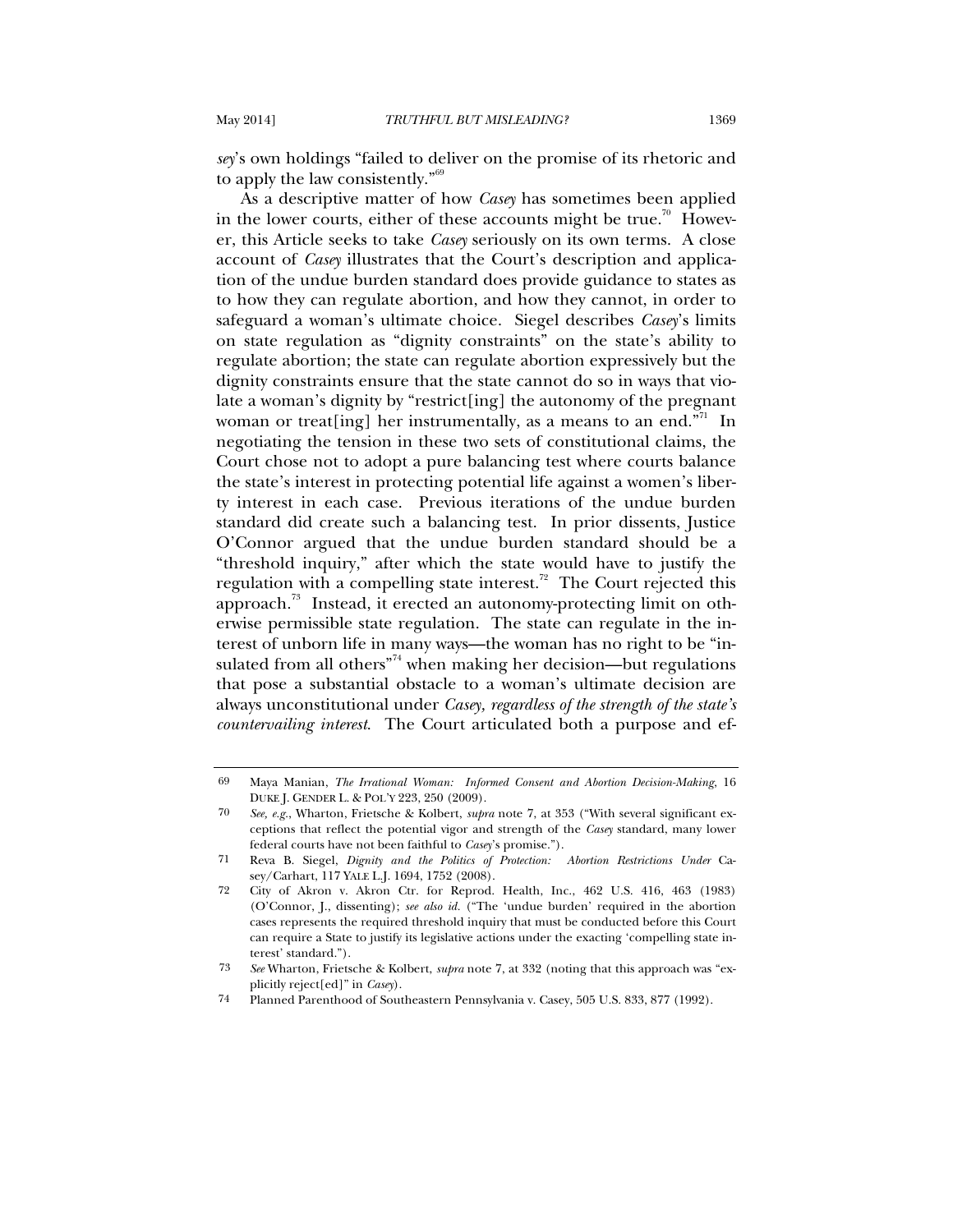fect test for determining the validity of state abortion regulation: state laws can have neither the *purpose* nor the *effect* of hindering a woman's ability to make this choice freely.<sup>75</sup> The space for state expression of its profound respect for potential life is limited to forms of expression that are respectful of a woman's decision-making capacity: "A statute with this purpose [of creating a substantial obstacle] is invalid because the means chosen by the State to further the interest in potential life must be calculated to inform the woman's free choice, not hinder it."76

After *Casey*, there is no doubt that states can regulate to express their interest in unborn life in a manner that *Roe* never previously allowed, creating space for political contestation and democratic churn. But *Casey* did not also give carte blanche to states for any regulation of abortion whatsoever. To the contrary, the space for state action is policed by the boundaries of the undue burden standard, which is why locating its contours is key to implementing the *Casey* compromise. The undue burden standard was designed to "replace the *Roe* framework with a rigorous standard that carefully examines both the actual impact of restrictions on the women they affect and the governmental purpose underlying them."<sup>77</sup> The Court's analysis of the spousal notification requirement reflects this approach. It was "sensitive to the specific social context in which forced husbandnotification would operate," and given the findings of fact regarding the intersection of domestic violence and reproductive freedom, invalidated the law.78 Both *Casey*'s description and application of the undue burden standard indicate that states have wide discretion to regulate abortion, but that autonomy-protecting restraints limit that power when it invades the woman's ultimate right to autonomous decision-making. $79$ 

### *2. The Compromise in Informed Consent: Truthful and Not Misleading*

The Court's doctrinal shift on the acceptability of various informed consent regulations also elucidates the compromise struck in *Casey*. In 1976, in *Planned Parenthood of Central Missouri v. Danforth*, the Court upheld a written informed consent requirement, which re-

 $\frac{75}{76}$  *Id.* 

<sup>76</sup> *Id.*

<sup>77</sup> Wharton, Frietsche & Kolbert, *supra* note 7, at 331.

<sup>78</sup> *Id.* at 334.

<sup>79</sup> *See* Siegel, *supra* note 71, at 1752 ("Women's decisional autonomy is a core value the undue burden framework vindicates.").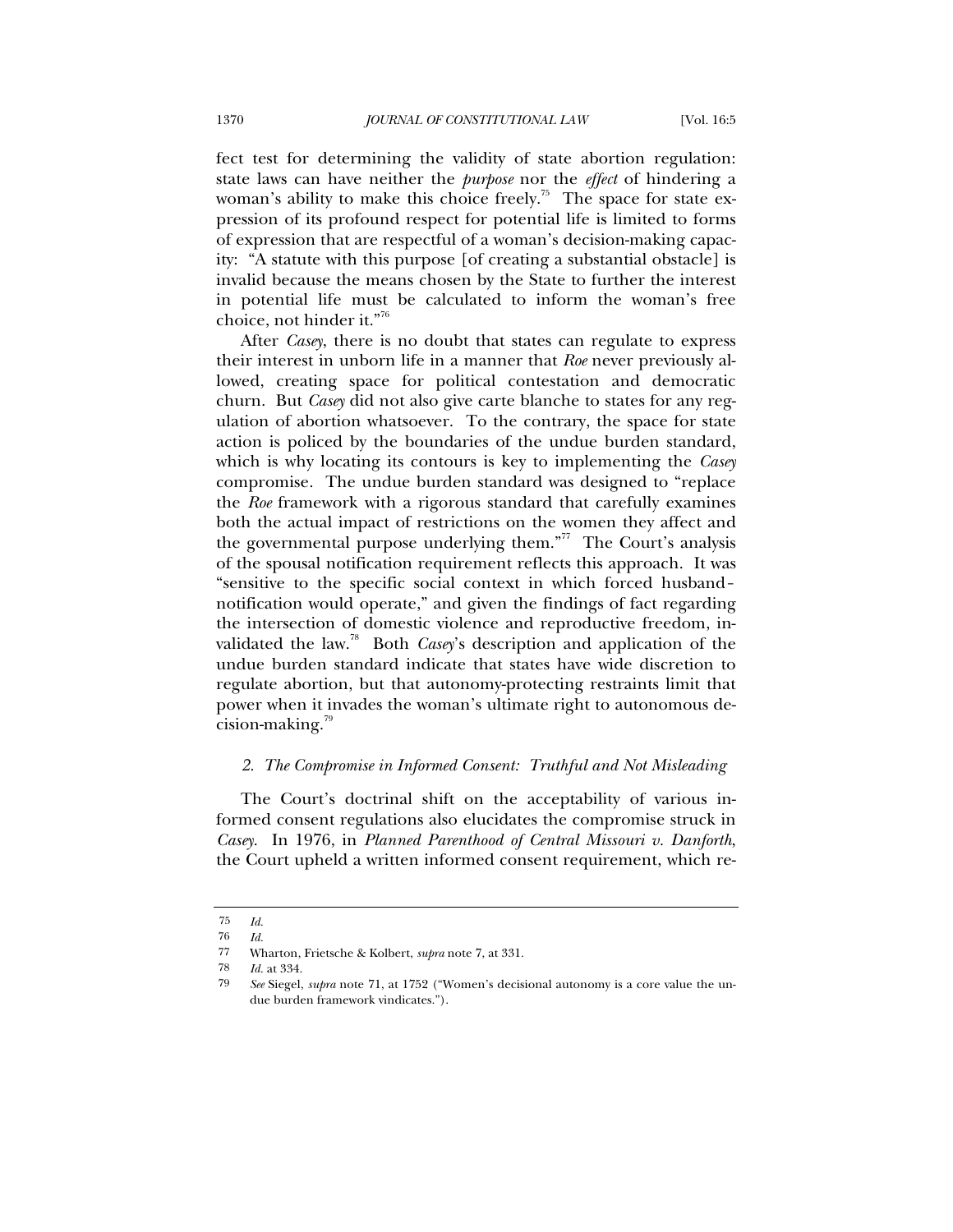quired a woman to certify "that her consent is informed and freely given and is not the result of coercion."80 However, in 1983 and 1986, in *City of Akron v. Akron Center for Reproductive Health, Inc.* and *Thornburgh v. American College of Obstetricians & Gynecologists*, the Court struck down all state-scripted informed consent disclosures and rejected the state's interest in regulating through informed consent except to vindicate traditional medical informed consent principles of patient autonomy. The Court's decisions in *Akron* and *Thornburgh* developed *three* different rationales for invalidating an abortion informed consent regulation. First, in *Akron* and *Thornburgh*, the Court held that the state was not permitted to place a doctor in an "undesired and uncomfortable straitjacket."<sup>81</sup> This holding closely aligns with *Roe*'s doctor-centered view of the abortion right. Second, in both cases, the Court held unequivocally that the state could not use informed consent laws, regardless of their content, in order to "influence the woman's informed choice between abortion or childbirth."<sup>82</sup>

Third, in *Akron* (but not *Thornburgh*), the Court was equally concerned with the fact that the state was using misleading disclosures as it was with the fact that the state was attempting to persuade women to choose childbirth. For example, the Court labeled the disclosure that "abortion is a major surgical procedure" as "dubious."83 Further, the Court wrote, the provision that "proceeds to describe numerous possible physical and psychological complications of abortion, is a *'parade of horribles' intended to suggest that abortion is a particularly dangerous procedure*."84 In his dissent in *Thornburgh*, Justice White reaffirmed the view that *Akron* was a case about ensuring that informed consent provisions do not manipulate or mislead women: "I have no quarrel with the general proposition, for which I read *Akron* to stand, that a campaign of state-promulgated disinformation cannot be justified in the name of 'informed consent' or 'freedom of choice.'"85 Thus, *Akron* stands for the proposition that informed consent disclosures, at a minimum, cannot seek to manipulate or mislead a woman making her constitutionally-protected choice. The nonmisleading standard, first remarked upon in *Akron*, protects a woman's autonomy by ensur-

<sup>80 428</sup> U.S. 52, 65–67 (1976) (internal quotation marks omitted).

<sup>81</sup> Thornburgh v. Am. Coll. of Obstetricians & Gynecologists, 476 U.S. 747, 762 (1986) (quoting Planned Parenthood of Central Missouri v. Danforth, 428 U.S. 52, 67 n.8 (1976) (internal quotation marks omitted); City of Akron v. Akron Ctr. for Reprod. Health, Inc., 462 U.S. 416, 443 (1983) (quoting *Danforth*, 428 U.S. at 67 n.8).

<sup>82</sup> *Thornburgh*, 476 U.S. at 760 (quoting *Akron*, 462 U.S. at 443–44).

<sup>83</sup> *Akron*, 462 U.S. at 444.

<sup>84</sup> *Id.* at 444–45 (emphasis added).

<sup>85</sup> *Thornburgh*, 476 U.S. at 800 (White, J., dissenting).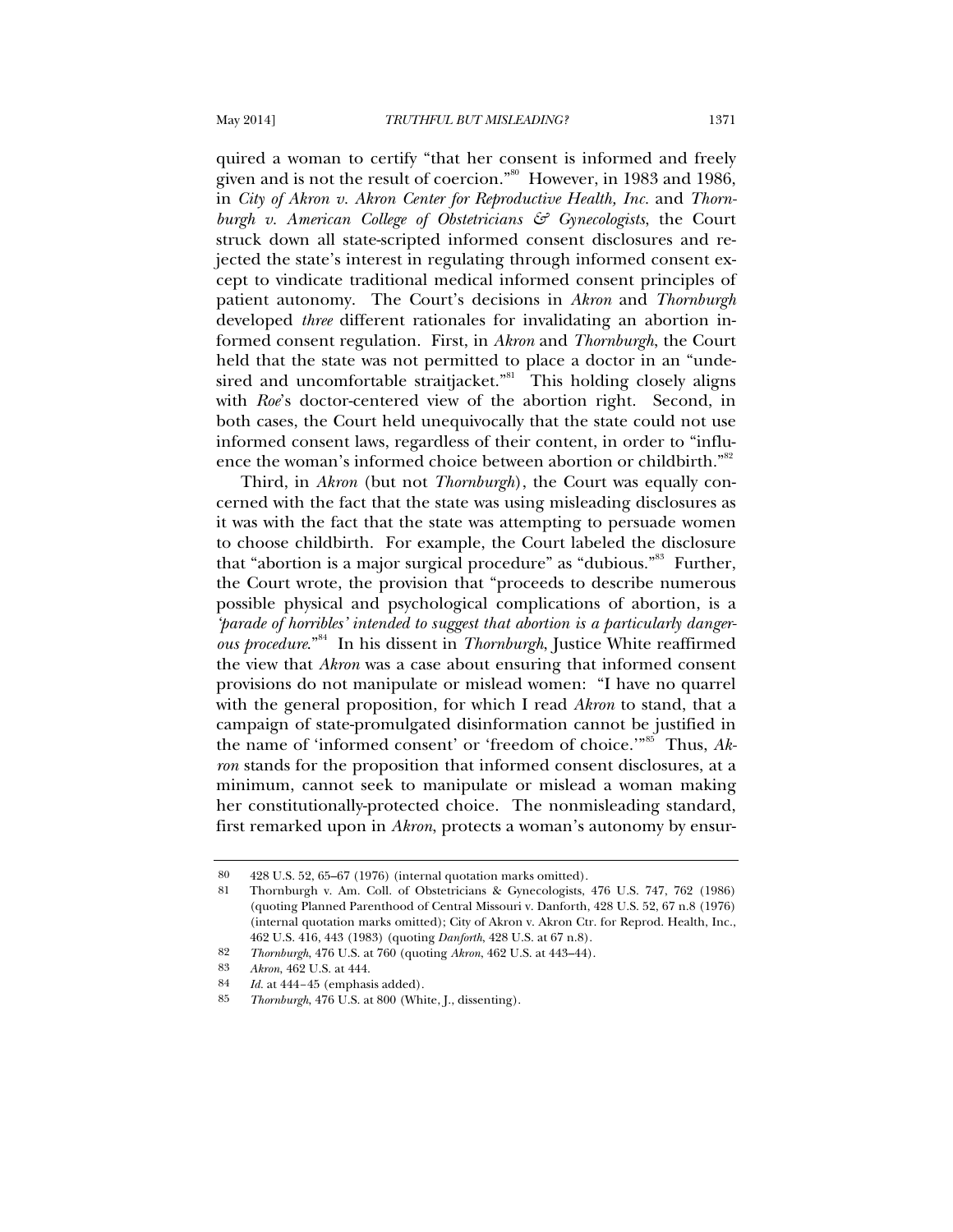ing that her decisional process is not inappropriately manipulated by the state, a right more prominently featured in *Casey* than in *Roe*. The concern regarding misleading and manipulative disclosures, however, dropped out of the analysis in *Thornburgh* because the requirements, although intended to dissuade, did not use the same misleading tactics to do so.<sup>86</sup>

Thus, the Court's prior informed consent law relied on three principles: (1) the state cannot place the doctor in an "uncomfortable straightjacket"<sup>87</sup>; (2) the state cannot use informed consent disclosure to seek to persuade women to continue their pregnancies<sup>88</sup>; and (3) the state cannot use misleading information in informed consent to manipulate women's choices<sup>89</sup>. The way that the Court approached the informed consent question in *Casey* is representative of the *Casey* compromise overall. It rejected the two prior absolutist rationales derived from *Roe*'s fundamental right/trimester framework and therefore created significant space for expressive informed consent regulation. However, it implemented the third rationale, the nonmisleading standard of *Akron*, to protect women's autonomy. The Court made clear that the doctor receives no special constitutional protection in the abortion context:

The doctor-patient relation does not underlie or override the two more general rights under which the abortion right is justified: the right to make family decisions and the right to physical autonomy. On its own, the doctor-patient relation here is entitled to the same solicitude it receives in other contexts.

Further, *Casey* made clear that the state is no longer prohibited from expressing a preference for childbirth through informed consent

88 *Id.*

<sup>86</sup> *Thornburgh*, 476 U.S. at 760–61 (Seven explicit kinds of information must be delivered to the woman at least twenty-four hours before her consent is given, and five of these must be presented by the woman's physician. The five are: (a) the name of the physician who will perform the abortion, (b) the "fact that there may be detrimental physical and psychological effects which are not accurately foreseeable," (c) the "particular medical risks associated with the particular abortion procedure to be employed," (d) the probable gestational age, and (e) the "medical risks associated with carrying her child to term." The remaining two categories are (f) the "fact that medical assistance benefits may be available for prenatal care, childbirth and neonatal care," and (g) the "fact that the father is liable to assist" in the child's support, "even in instances where the father has offered to pay for the abortion." 18 PA. CONS. STAT.  $\S$  3205(a)(1)-(2) (1988). The woman also must be informed that materials printed and supplied by the Commonwealth that describe the fetus and that list agencies offering alternatives to abortion are available for her review.).

<sup>87</sup> *Thornburgh*, 476 U.S. at 762 (quoting Planned Parenthood of Central Missouri v. Danforth, 428 U.S. 52, 67 n.8 (1976)) (internal quotation marks omitted).

<sup>89</sup> *Akron*, 462 U.S. at 444–45.

<sup>90</sup> Planned Parenthood of Southeastern Pennsylvania v. Casey, 505 U.S. 833, 884 (1992).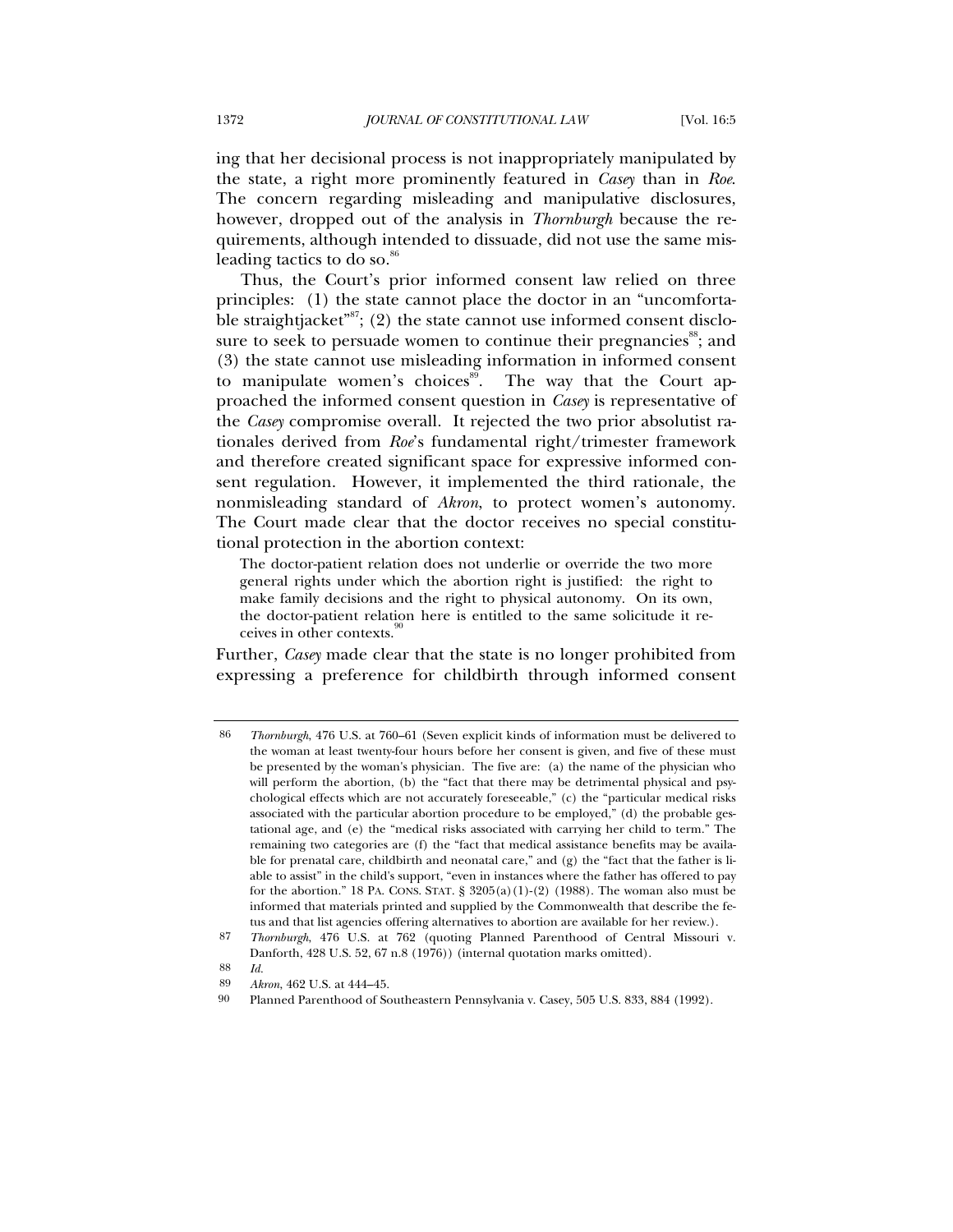regulations: "[W]e permit a State to further its legitimate goal of protecting the life of the unborn by enacting legislation aimed at ensuring a decision that is mature and informed, even when in so doing the State expresses a preference for childbirth over abortion."<sup>91</sup> Nonetheless, the Court maintained and elucidated the nonmisleading requirement that originated in *Akron*: "If the information the State requires to be made available to the woman is truthful and not misleading, the requirement may be permissible."<sup>92</sup> The opinion is explicit in explaining that it was overruling *Akron* and *Thornburgh only*  insofar as those cases struck down informed consent provisions that mandated the dissemination of *truthful and nonmisleading* information.<sup>93</sup> The truthful and nonmisleading requirement reinforced the Court's earlier holding that regulations must be designed to "inform  $\dots$ , not hinder," a woman's decision-making.<sup>94</sup> Thus, the truthful and nonmisleading standard is part and parcel with, and acts to implement, the undue burden standard's underlying principle: the protection of women's autonomy.

The compromise is also made visible by the ways in which *Casey*'s standard on informed consent deviates from, but also tacks back to, traditional informed consent principles. In both medical ethics and common law, informed consent's primary goal is to provide patients with sufficient information to enable the patients to make their own medical decisions; $\frac{95}{2}$  patient autonomy is the central principle from which informed consent doctrine proceeds.<sup>96</sup> In contrast, the abortion informed consent regulations have at least the additional goal of expressing the state's preference for childbirth over abortion; this is a

<sup>91</sup> *Id.* at 883.

<sup>92</sup> *Id.* at 882.

<sup>93</sup> *See id.* ("To the extent *Akron I* and *Thornburgh* find a constitutional violation when the government requires, as it does here, the giving of truthful, nonmisleading information about the nature of the procedure, the attendant health risks and those of childbirth, and the 'probable gestational age' of the fetus, those cases go too far, are inconsistent with *Roe*'s acknowledgment of an important interest in potential life, and are overruled.").

<sup>94</sup> *Id.* at 877.

<sup>95</sup> *See* Robert D. Goldstein, *Reading* Casey*: Structuring the Woman's Decisionmaking Process*, 4 WM. & MARY BILL RTS. J. 787, 808 (1996) ("In theory, the standard for judging the adequacy of the information given is whether the particular patient has the information she needs to make an informed and intelligent decision about treatment.").

<sup>96</sup> *See id.* ("This narrow autonomy model largely governs medical decisionmaking today through the doctrine of informed consent, which undergirds the law of the doctorpatient relationship."); *see also* SHEILA A. M. MCLEAN, AUTONOMY, CONSENT, AND THE LAW 42 (2010) (arguing that informed consent requires providing patients with relevant and sufficient information for decision-making purposes, and that this obligation is a hallmark of the shift towards greater respect for patient autonomy).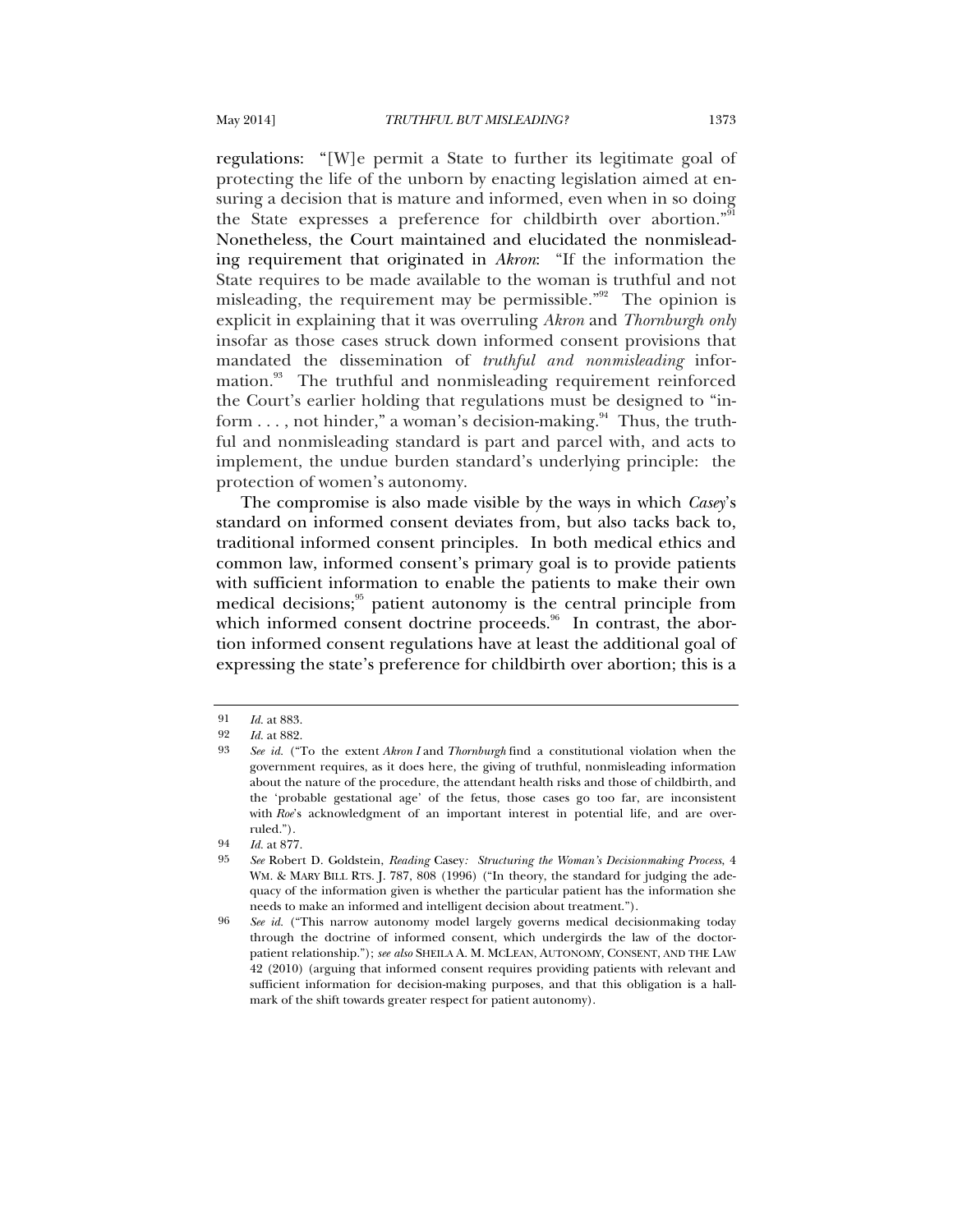purpose inherently distinct from enabling patient autonomy. Further, the form of the regulations approved in *Casey* differs from ordinary informed consent law. Typical informed consent law for a medical procedure is governed by the common law doctrine, which requires disclosure that conforms to the standard of the profession (or, in a minority of jurisdictions, that provides the information a reasonable patient would want), and not by specific disclosures mandated by the state. Finally, the scope of the mandated disclosures reaches beyond the ordinary scope of informed consent. Ordinary informed consent law is narrowly focused on the patient's understanding of the risks and consequences of the medical procedure to the patient's body and rarely addresses social or personal context.<sup>98</sup>

Critics argue that this deviation from conventional informed consent principles, sanctioned by *Casey*, treats women "as decision-makers less capable than other competent adults," in need of state assistance and guidance in ascertaining the appropriate advice from their physicians that other adults do not require.<sup>99</sup> To some extent, the fact that the Court approved special informed consent procedures for abortion that do not exist for any other medical procedures could be said to "perpetuate[] the stereotypical notion of the indecisiveness of women . . . [and reflect] stereotypical assumptions that women choose to obtain abortions carelessly."100 However, the extent to which a regulation reflects these sex stereotypes will depend on the manner in which the regulation seeks to structure the informed consent process. Where the regulation truly provides for detailed but evenhanded and non-manipulative disclosures regarding the risks, consequences, and alternatives to abortion, the affront to women's decision-making capacity is far less than where the state seeks to use any means, however coercive or manipulative, to "correct" a woman's choice to seek an abortion.

This is where the Court's intervention—by only allowing truthful, nonmisleading disclosures designed to inform, not hinder, a woman's decision—is central to preserving the integrity of a woman's right to choose even while allowing for pro-life legislation. The nonmisleading standard also returns abortion informed consent provisions at

<sup>97</sup> Goldstein, *supra* note 95, at 808.

<sup>98</sup> *See id.* at 815 ("This enlarged vision of the patient's interests does not represent medicallegal standard practice . . . .").

<sup>99</sup> Manian, *supra* note 69, at 252.

<sup>100</sup> *Id.* (alterations in original) (quoting David H. Gans, *Stereotyping and Difference:* Planned Parenthood v. Casey *and the Future of Sex Discrimination Law*, 104 YALE L.J. 1875, 1902 (1995)).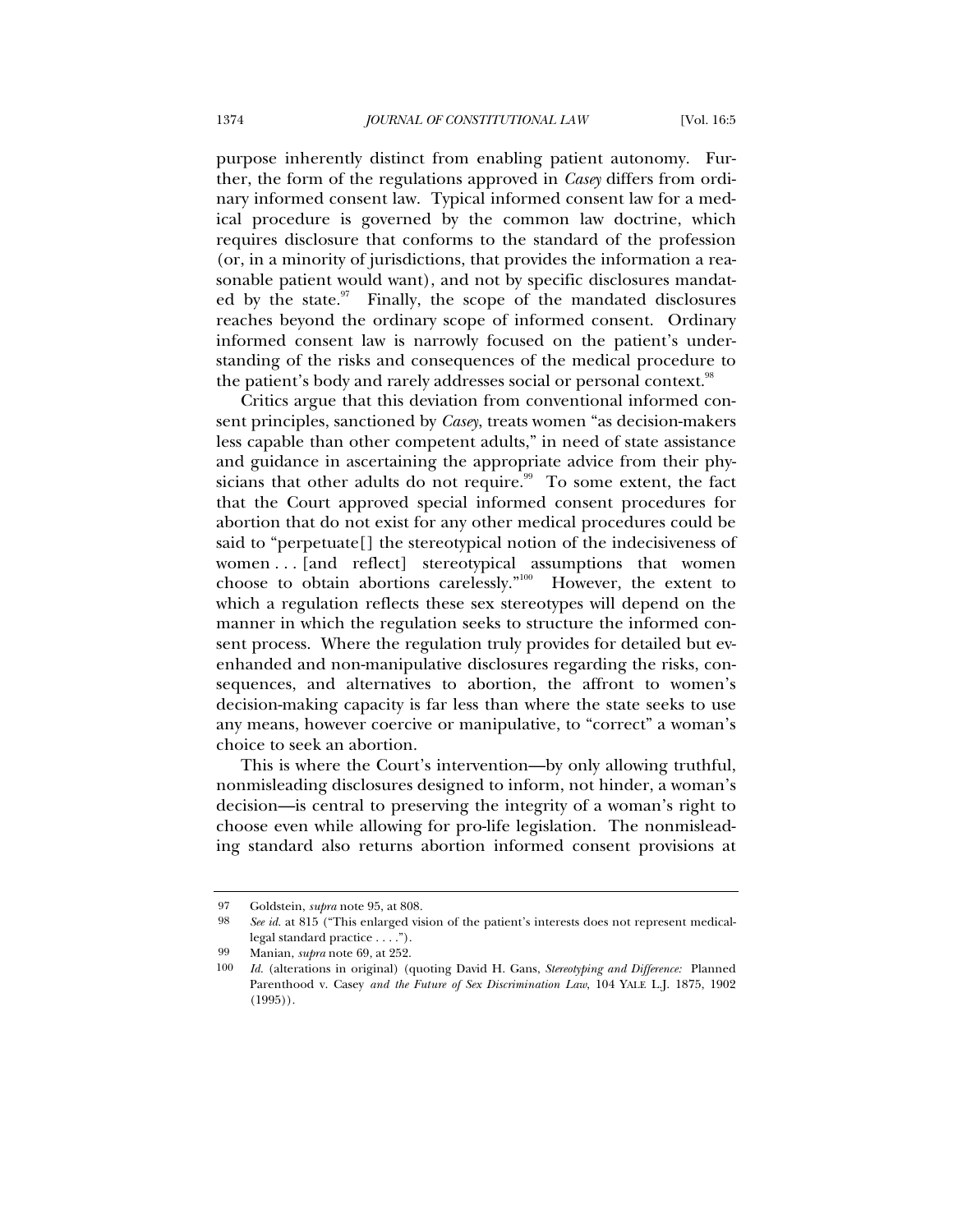least partially to traditional informed consent principles. The state can deviate from the norm by having the goal of expressing a preference for childbirth but *only* where it *also* has the goal of informing and enabling patient autonomy.

How, Professor Maya Manian asks, can a disclosure be "nonmisleading" but also "biased in one direction?"<sup>101</sup> Her question is rhetorical, but actually has an answer in *Casey*.The disclosures in *Casey* demonstrate the type of pro-life informed consent legislation that does not violate the nonmisleading requirement by misdirecting a woman's dialogue with her doctor. With respect to the medical risks of abortion, the Pennsylvania law required disclosure of the risks of *both* abortion and childbirth.<sup>102</sup> The Pennsylvania law also required disclosure of the gestational age of the fetus and information about child support and adoption options.<sup>103</sup> While mandating these types of disclosures about abortion alternatives channels the expression of a state preference for childbirth, the *Casey* disclosures do not inherently mislead a woman's decision-making process. Presumably, a woman is already informed about the option of abortion at this stage in the process (and the regulations require further disclosures about the nature of the procedures), so disclosure of other options is not misleading. Further, it is unclear what other information should fairly "counterbalance" the disclosure of the gestational age of the fetus. Thus, while the Court did approve the expression of a state preference for childbirth in informed consent regulation, it importantly did *not* condone disclosures that would mislead and manipulate a woman's decision-making. Read in light of the overarching aims of the *Casey* opinion—respecting the state's interest in regulating abortion and maintaining women's ultimate autonomy—the truthful and nonmisleading requirement plays a key role in limiting informed consent regulation to those disclosures that do not impair the goal of protecting autonomous decision-making.

This Subpart has traced the limits *Casey* imposes on informed consent regulation and demonstrated that they are pivotal to negotiating the tension between the competing goals of the undue burden standard. As Robert Goldstein writes, "[i]n a regime in which the woman has the ultimate choice, it naturally follows that the informed consent process plays a centrally important role in protecting the woman and the integrity of her decision."104 *Casey* threaded the needle in its ap-

<sup>101</sup> Manian, *supra* note 69, at 251.

<sup>102</sup> Planned Parenthood of Southeastern Pennsylvania v. Casey, 505 U.S. 833, 881 (1992).<br>103  $H$ 

<sup>103</sup> *Id.*

<sup>104</sup> Goldstein, *supra* note 95, at 806.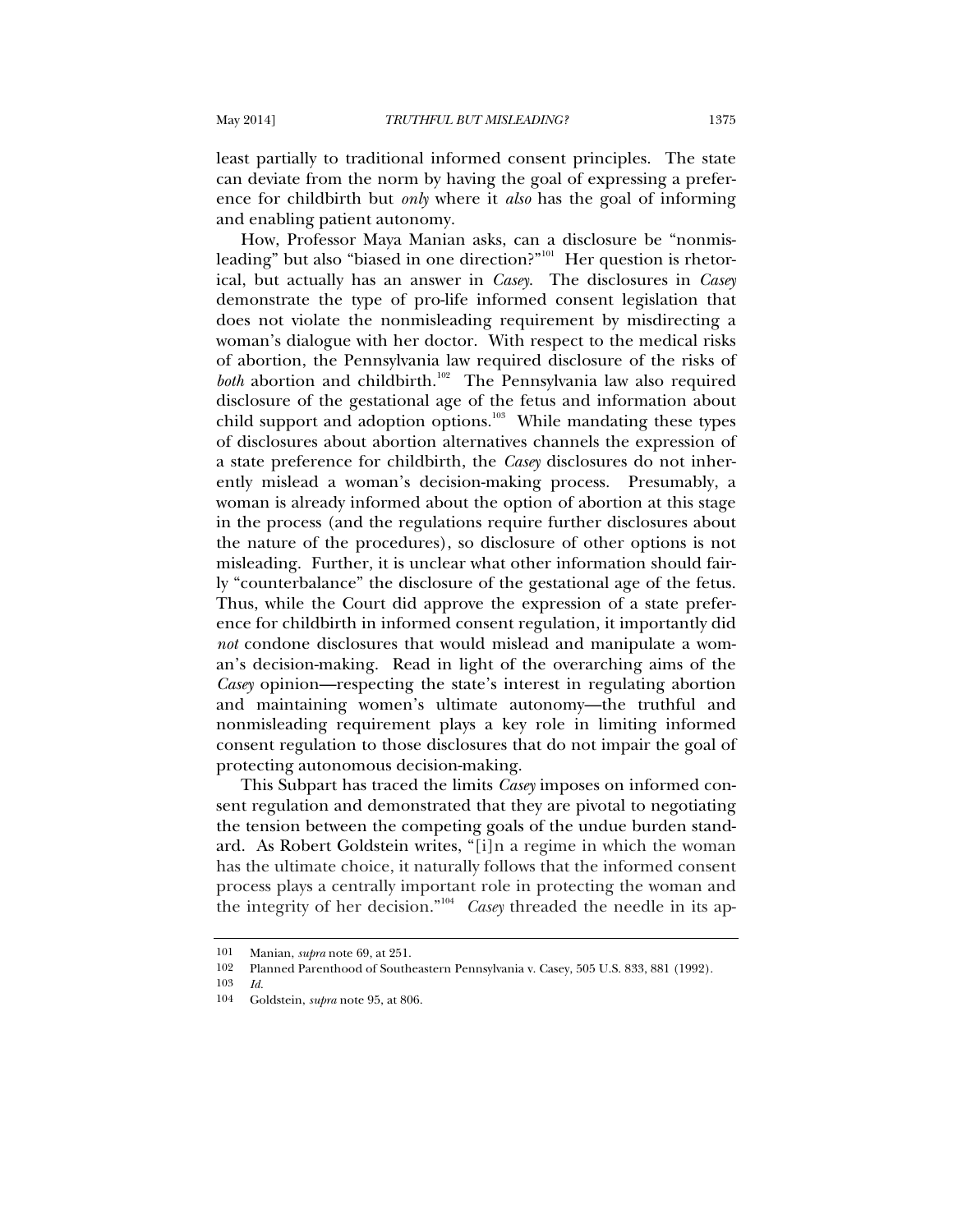proach to informed consent regulation. Arguably, informed consent regulation expressing a preference for childbirth is more respectful of women's autonomy than other forms of pro-life legislation. Goldstein explains that the Court's holding required opponents of *Roe* to regulate "in a straightforward and honest manner, rather than surreptitiously by means of a regulatory tax on the abortion decision."<sup>105</sup> However, by allowing the state to insert itself into a woman's decisionmaking process, the dangers of abuse, confusion, and manipulation threaten to undermine the value of decisional autonomy within the *Casey* compromise more so than any administrative hurdle to abortion the state could impose. Seen in this light, the truthful and nonmisleading requirement is the lynchpin to any coherent protection for women's decisional autonomy in *Casey*. The next Part outlines the most recent forms of abortion regulation in the post-*Casey* era; in particular, it focuses on a new generation of doctor-patient dialogue regulations, different in kind than those approved in *Casey*, and thus deserving of close scrutiny under the above framework.

# II. TWENTY-FIRST CENTURY ABORTION REGULATION

Part I established that *Casey* imposed autonomy (and equality) preserving constraints on the state's newfound ability to regulate abortion to express respect for potential life prior to viability. However, since 1992, states have passed increasingly aggressive antiabortion regulation, different in kind from the regulations approved in *Casey*, and thus requiring close constitutional scrutiny. First, this Part outlines in broad scope the antiabortion strategies that have emerged in designing antiabortion regulations and their effects on the constitutional landscape of abortion regulation today. Next, it provides a comprehensive review of the new forms of doctor-patient dialogue regulation, which this Article terms "dissuasion laws."

### *A. Incrementalism and the Women-Protective Antiabortion Argument*

After the failed efforts in the 1980s to pass a Human Life constitutional amendment, the mainstream pro-life movement—most notably the National Right to Life Committee (NRLC)—shifted strategies.<sup>106</sup>

<sup>105</sup> *Id.* at 806–07.

<sup>106</sup> *See generally* Memorandum from James Bopp, Jr. & Richard E. Coleson to Whom it May Concern (Aug. 7, 2007), *available at* http://americanrtl.org/files/Documents/nrtlbopp2 0070807memo.pdf (outlining the advantages and disadvantages of various nationwide pro-life arguments and proposing a general pro-life strategy).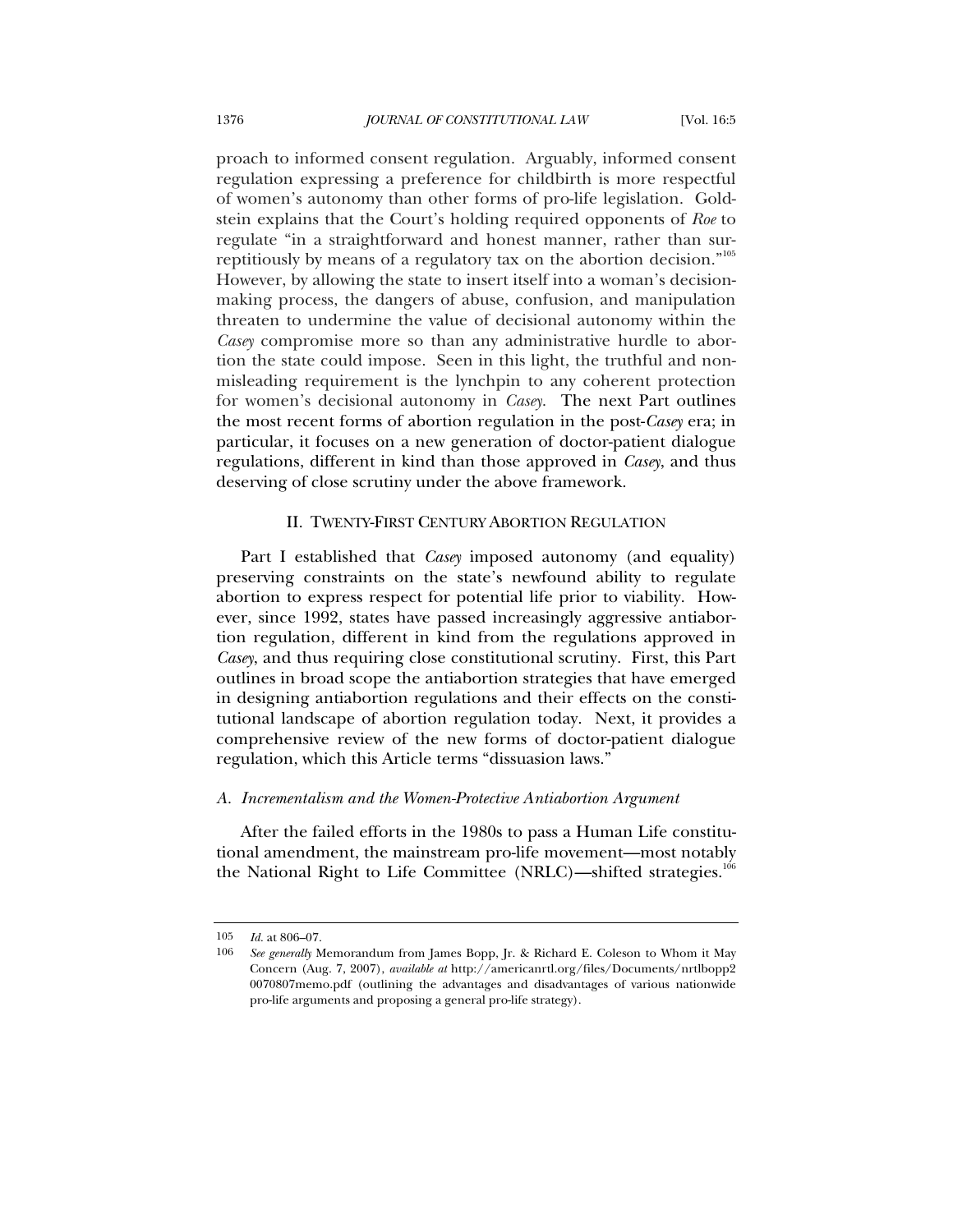Instead of seeking the immediate overturning of *Roe*, either in the Court or through a constitutional amendment, pro-life advocates focused on an incrementalist strategy for eliminating the abortion right.<sup>107</sup> The incrementalist strategy involves the passage of a wide array of abortion restrictions short of abortion bans, serving a number of purposes. First, they serve an expressive purpose; through these restrictions the pro-life community expresses its disapproval of the legality of abortion. Further, the regulations—from mandatory counseling to ultrasound requirements to specific procedure bans—make access to abortion more difficult. Finally, the incrementalist strategy seeks to use these incremental regulations to slowly undermine the

legal foundations of the abortion right.<sup>108</sup> Victor Rosenblum and Thomas Marzen, in an article titled *Strategies for Reversing* Roe v. Wade *Through the Courts*, suggest that incremental regulation can be used to expand the Court's recognition of the state interest in the unborn and widen the state's interest in maternal health at all stages of pregnancy, and thus slowly eliminate the underlying rationales for *Roe*.<sup>109</sup>

By upholding significant incrementalist regulation for the first time, *Casey* self-consciously gave the pro-life community a greater opportunity to pursue this type of legislation. The National Right to Life Committee remains committed to this approach and has rejected

Alongside the incrementalist strategy, some antiabortion advocates have refocused their energies on challenging *Roe* directly by passing abortion bans. In 2012 and 2013, five states passed abortion bans in direct contradiction to *Roe*: Arkansas passed a twelveweek ban, North Dakota passed a six-week ban, and three other states passed twenty-week bans. *See* GUTTMACHER INST., STATE LEGISLATION AND POLICIES ENACTED IN 2013 RELATED TO REPRODUCTIVE HEALTH (Dec. 31, 2013), *available at* http://www.guttmacher .org/statecenter/updates/2013Newlaws.pdf; *Laws Affecting Reproductive Health and Rights: 2012 State Policy Review*, GUTTMACHER INST., http://www.guttmacher.org/statecenter/ updates/2012/statetrends42012.html (last visited Apr. 22, 2014). But challenges to these laws in the lower courts have been, predictably in light of *Roe* and *Casey*, successful. The Supreme Court recently declined the opportunity to reconsider *Casey* by denying Arizona's petition for certiorari in *Horne v. Isaacson*, a Ninth Circuit case striking down Arizona's twenty-week ban. 134 S. Ct. 905 (2014). Thus, commentators have predicted that mainstream advocates will continue to focus primarily on an incrementalist approach. *See* Natalie Villacorta, *Shifting Strategies for State Abortion Battles in 2014*, POLITICO (Jan. 7, 2014), http://www.politico.com/story/2014/01/abortion-battles-shifting-strategy-101811.html.

<sup>107</sup> *See* Bopp & Coleson*, supra* note 106, at 6 (noting that incrementalist efforts will "not only keep the abortion issue alive and change hearts and minds for long-term benefit, but they also translate into more disfavor for all abortions, which in turn reduces abortions"); *see also* Victor G. Rosenblum & Thomas J. Marzen, *Strategies for Reversing* Roe v. Wade *Through the Courts in* ABORTION AND THE CONSTITUTION: REVERSING *ROE V. WADE* THROUGH THE COURTS 195, 195–96 (Dennis J. Horan, Edward R. Grant & Paige C. Cunningham eds., 1987); Siegel, *supra* note 71, at 1706–13; Smith, *supra* note 8, at 389–93.

<sup>108</sup> Rosenblum & Marzen, *supra* note 107, at 195–96.

<sup>109</sup> *Id.*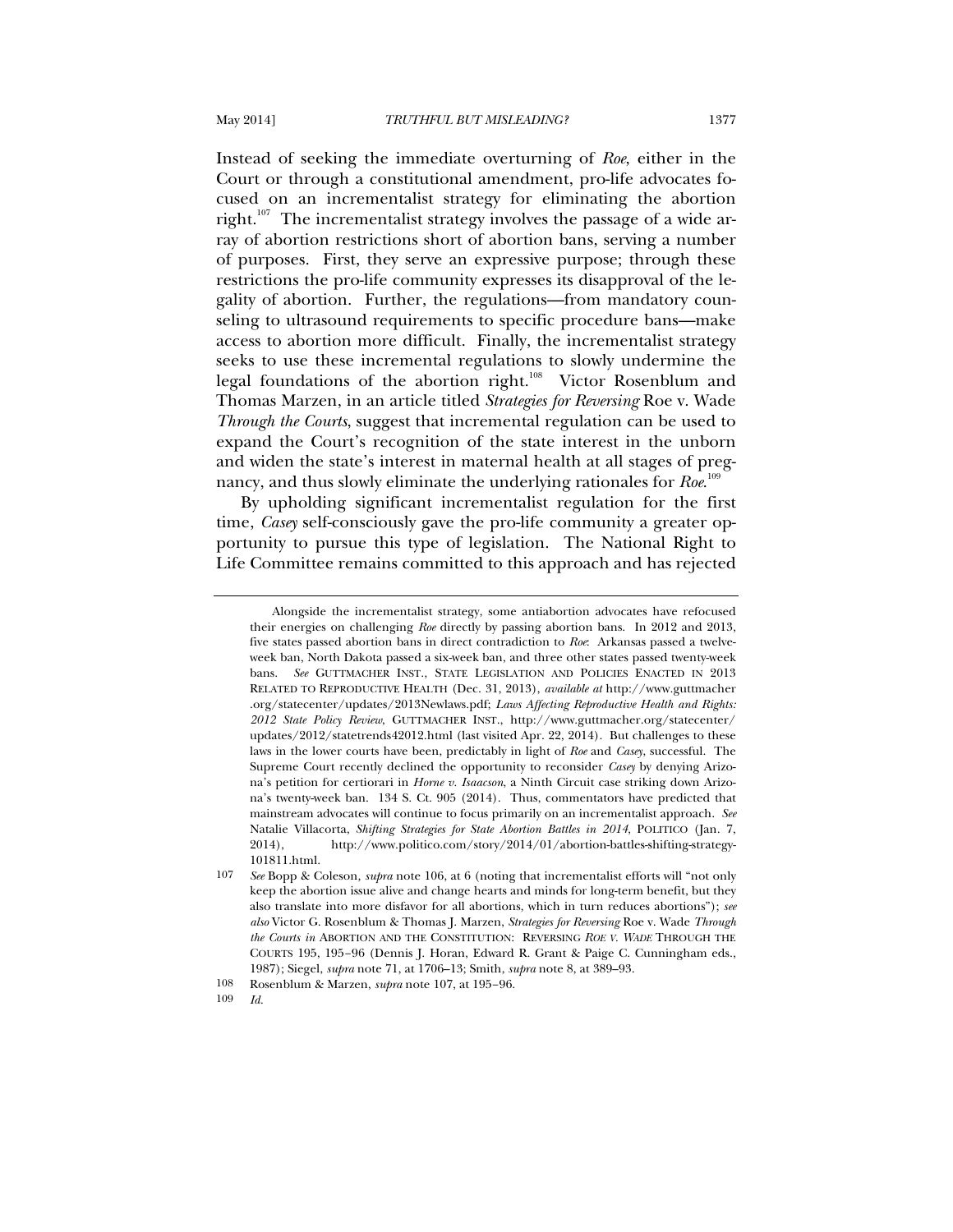more absolutist approaches espoused by organizations like PersonhoodUSA<sup>110</sup>—which advocates for personhood initiatives and abortion bans, designed to prompt an outright *Roe* challenge—as premature. $\frac{1}{11}$  The forthcoming survey of recently enacted abortion legislation, and the limited judicial reaction to regulation thus far, demonstrates that this has been a "remarkably consistent and successful strategy<sup>"112</sup> on behalf of the pro-life community. In 2011, antiabortion legislators passed a record number ninety-two abortion restrictions in the states.<sup>113</sup> In 2013, seventy abortion restrictions were enacted, the second most in any year. $\frac{114}{10}$  In sum, more antiabortion laws were passed between 2011 and 2013 than in the entire previous  $decade.<sup>115</sup>$ 

In addition to pursuing an incrementalist approach, the pro-life movement has adopted new rhetoric; it has developed a "womenprotective" discourse for describing the harms of abortion. As Siegel comprehensively illustrates in her recent work, antiabortion advocates no longer solely focus on the protection of the unborn, but rather, in response to decades of dialogue with the women's rights movement, also focus on how the restriction of abortion supposedly protects women.<sup>116</sup> "[I]n a straight-up battle between fetal interests and women's interests," pro-life advocates concluded, "the woman would win"; $\frac{117}{12}$  so they reimagined the terms of the argument. The crux of their position is that abortion is necessarily harmful to women, and thus, restriction of abortion is necessary to protect women. The antiabortion community has sought to sweep in medical, as well as philosophical, arguments to support its claim by proving the existence of "post-abortion syndrome" (PAS), severe psychological effects

<sup>110</sup> PersonhoodUSA has led the efforts to pass "personhood" statutes, amendments, and ballot initiatives that define personhood as beginning at fertilization and thus directly challenge *Roe*. *See What is Personhood?*, PERSONHOODUSA, http://www.personhoodusa.com/ about-us/what-is-personhood (last visited Jan. 10, 2012).

<sup>111</sup> Bopp & Coleson, *supra* note 106, at 6 (expressing concern that entertaining more extreme positions would be "would undermine public support for the pro-life position").

<sup>112</sup> Smith, *supra* note 8, at 389.

<sup>113</sup> *States Enact Record Number of Abortion Restrictions in 2011*, GUTTMACHER INST. (Jan. 5, 2012), http://www.guttmacher.org/media/inthenews/2012/01/05/endofyear.html.

<sup>114</sup> *More State Abortion Restrictions Were Enacted in 2011-2013 Than in the Entire Previous Decade*, GUTTMACHER INST. (Jan. 2, 2014), http://www.guttmacher.org/media/inthenews/ 2014/01/02/index.html.

<sup>115</sup> *Id.*

<sup>116</sup> *See* Reva B. Siegel, *The Right's Reasons: Constitutional Conflict and the Spread of Woman-Protective Antiabortion Argument*, 57 DUKE L.J. 1641, 1649–50 (2008).

<sup>117</sup> Smith, *supra* note 8, at 393.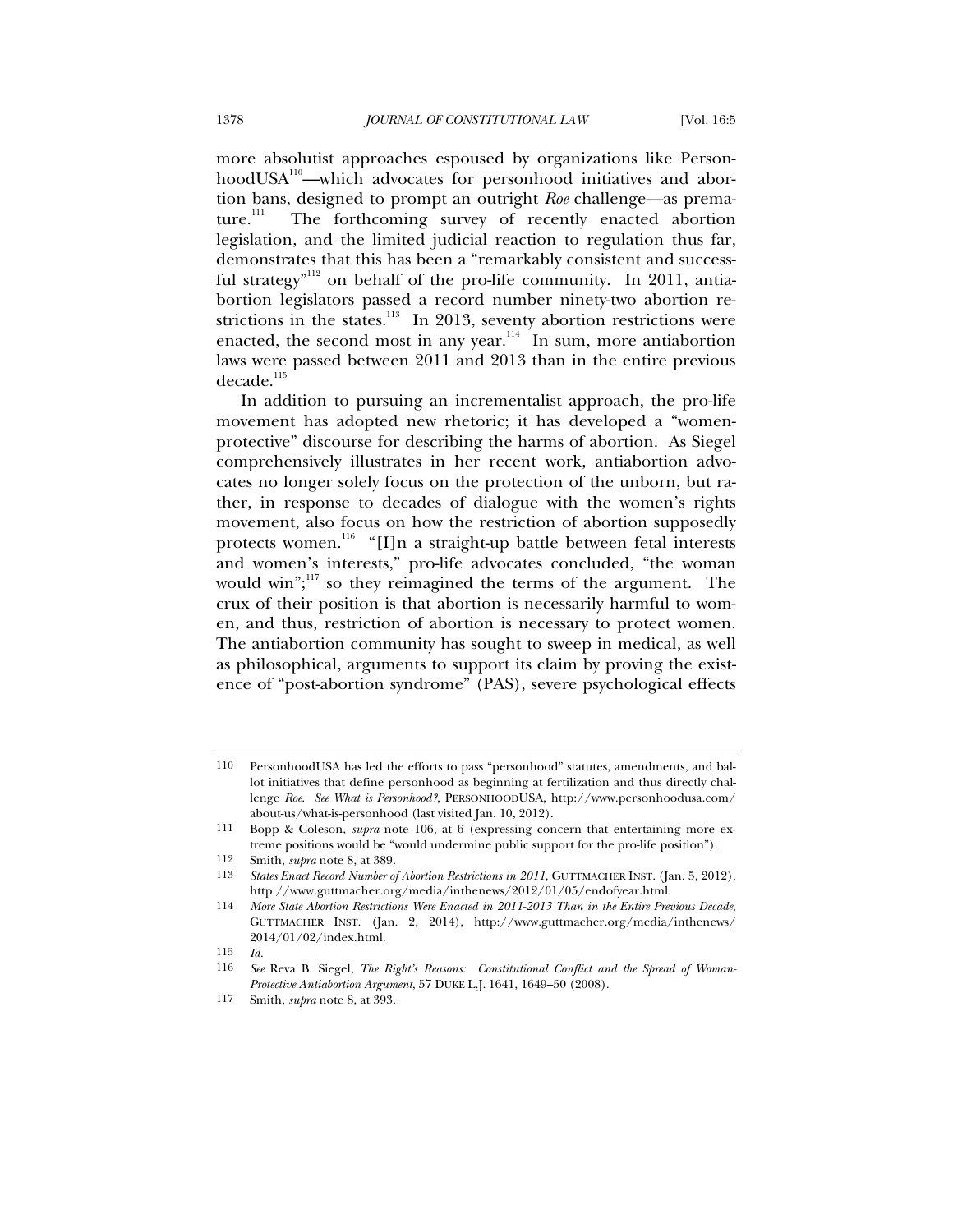following abortion, as well as other detrimental physical effects of abortion (such as a link between abortion and breast cancer).<sup>118</sup>

Generally, the mainstream medical community has rejected these claims. For example, in the late 1980s, antiabortion leaders asked Ronald Reagan's Surgeon General, C. Everett Koop, a strong opponent of abortion, to document PAS and other negative physical effects of abortion.<sup>119</sup> He refused based on the lack of medical evi $dence.<sup>120</sup>$ 

Despite the dearth of established medical evidence, the fruits of this effort can be seen in many informed consent statutes discussed below, which often assert unsupported medical claims about the risks of abortion. The early success of the joining of the strategies of incrementalism and the women-protective antiabortion argument can be seen in *Gonzales v. Carhart*. 121 Although *Carhart* did not change the basic test or underlying principles of *Casey*,<sup>122</sup> the opinion includes passages that clearly reflect the women-protective argument.<sup>123</sup>

The shift in pro-life reasoning not only changes the political calculus of legislative moves but might also affect the constitutional landscape of abortion regulation. Unpacking the logic of the womenprotective antiabortion argument, Siegel has demonstrated that the argument rests on sex-stereotypes and assumptions about women's "natural role" in the family that our constitutional order has long rejected.<sup>124</sup> The logic of the women-protective argument proceeds as

122 *See* David J. Garrow, *Significant Risks:* Gonzales v. Carhart *and the Future of Abortion Law*, 2007 SUP. CT. REV. 1, 22 (noting that *Carhart* "reaffirmed the continuing validity and applicability of *Casey*'s decisive undue burden test"); Priscilla J. Smith, *Is the Glass Half-Full?:*  Gonzales v. Carhart *and the Future of Abortion Jurisprudence*, 2 HARV. L. & POL'Y REV. (Online) 1, 13 (Apr. 9, 2008), *available at* http://ssrn.com/abstract=1357506 ("There is nothing in the [*Carhart*] opinion renouncing two of the important limitations the plurality in *Casey* placed on the Court's approval of statutes mandating that women receive certain information before they obtain an abortion.").

<sup>118</sup> *See* Siegel, *The Right's Reasons*, *supra* note 116, at 1657–64 (discussing the history of the idea of "post-abortion syndrome").

<sup>119</sup> *Id.* at 1662.

<sup>120</sup> *Id.* at 1663.<br>121 550 U.S. 1

<sup>121 550</sup> U.S. 124, 145 (2007) (upholding the federal Partial-Birth Abortion Ban Act of 2003, in part relying on the women-protective arguments against abortion).

<sup>123</sup> *E.g.*, *Carhart*, 550 U.S. at 159 ("Respect for human life finds an ultimate expression in the bond of love the mother has for her child. The Act recognizes this reality as well. Whether to have an abortion requires a difficult and painful moral decision. . . . While we find no reliable data to measure the phenomenon, it seems unexceptionable to conclude some women come to regret their choice to abort the infant life they once created and sustained.").

<sup>124</sup> *See* Siegel, *supra* note 116, at 1688 ("The claim is that by restricting all women, government can free women to be the mothers they naturally are. Woman-protective antiabortion argument is gender-paternalist in just the sense that the old sex-based protective la-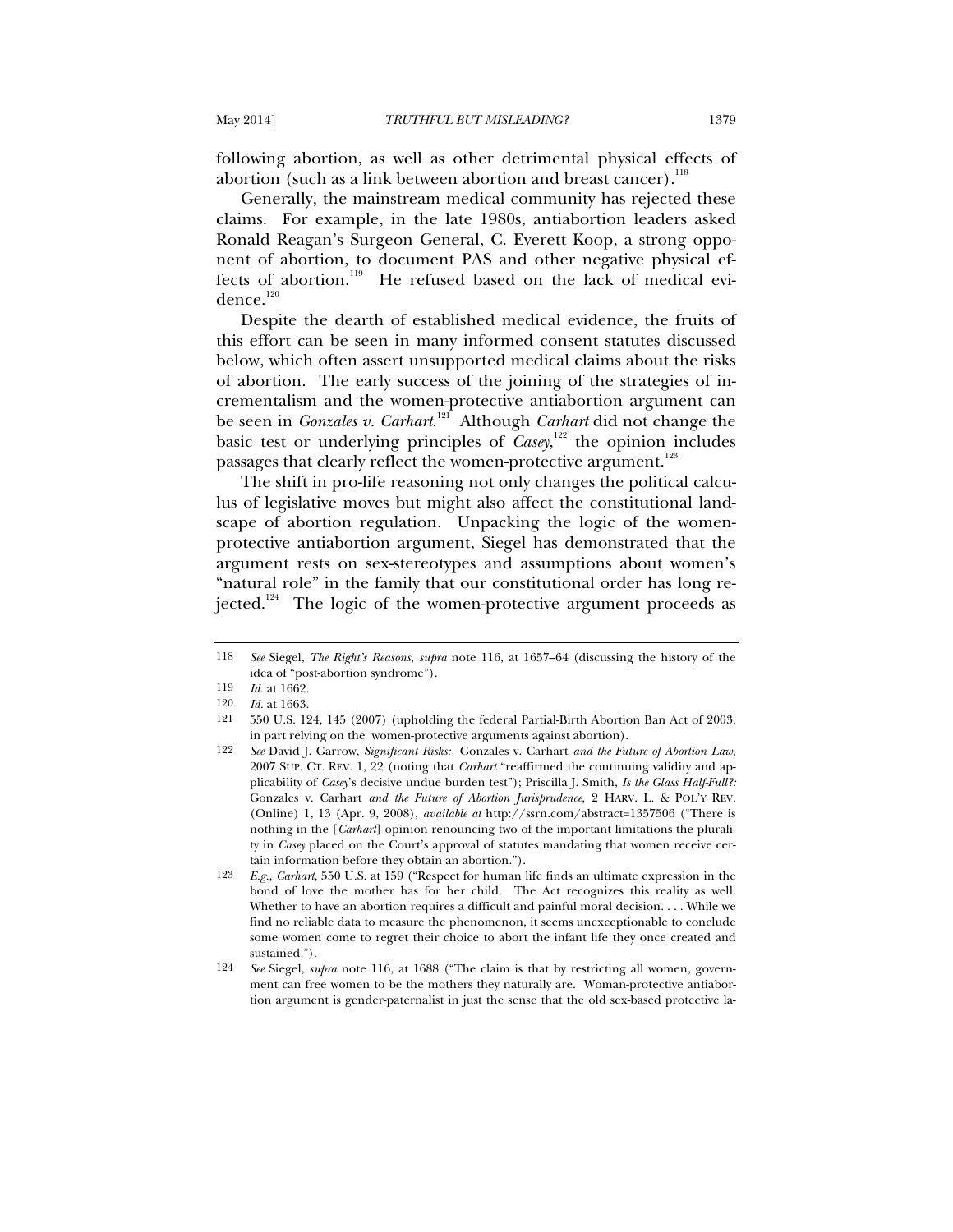follows: (1) abortion is *always* harmful to women; (2) thus, when women have abortions it is not because of their free choice but rather because they have been manipulated, misled, and coerced; therefore, (3) restriction of abortion will protect women.<sup>125</sup> Constitutionally suspect assumptions about women, Siegel argues, underlie each step in the analysis. First, the assumptions that women are unable to make choices in their own interests, and further, that the solution is to restrict their choice (steps two and three), contemplate women as objects of limited capacity.126 As Siegel writes, it is reminiscent of "the classic form of protection the common-law tradition offered women, in which restricting women's agency was the means chosen to protect and free them: 'an attitude of 'romantic paternalism' which, in practical effect, put women, not on a pedestal, but in a cage'"<sup>127</sup>-a common law tradition that our modern equal protection jurisprudence has rejected.<sup>128</sup>

Moreover, the prior assumption (step one), that abortion always harms women, is also rooted in constitutionally problematic gender assumptions. As discussed above, the medical community has rejected most claims regarding the harmful effects, both psychological and physical, of abortion. Thus, the assumption that abortion harms women is primarily rooted in the antiabortion community's normative priors about the place of women in our society.<sup>129</sup> David Reardon, a leader of the women-protective argument, states, "While the research we are doing is necessary to document abortion's harm, good moral reasoning helps us to anticipate the results."<sup>130</sup> As Siegel's work demonstrates, the argument relies on the belief that abortion *must* always harm women because a woman's natural role is mother. Reardon argues, "If there is a single principle, then, which lies at the

- 125 Siegel, *New Politics*, *supra* note 124, at 1017–22.
- 126 *Id.* at 1031–36.<br>127 Siegel *subra* n

- 128 Siegel, *supra* note 71, at 1778–79.
- 129 Siegel, *New Politics*, *supra* note 124, at 1036–40.

bor legislation was. It restricts women's choices to free them to perform their natural role as mothers." (emphasis omitted)); Reva B. Siegel, *The New Politics of Abortion: An Equality Analysis of Woman-Protective Abortion Restrictions*, 2007 U. ILL. L. REV. 991, 1036–38 (2007) [hereinafter Siegel, *New Politics*] ("Woman-protectionist arguments for regulating abortion draw persuasive force from familiar stereotypes about women's agency. . . . [I]t continues to reason from stereotypes about women's roles.").

Siegel, *supra* note 71, at 1778–79 (emphasis omitted) (quoting Frontiero v. Richardson, 411 U.S. 677, 684 (1973)).

<sup>130</sup> *Id*. at 1021 (citing Tracking the Effects of Abortion on Women: Interview with David Reardon of the Elliot Institute, ZENIT (May 12, 2003), *available at* http://www.zenit.org/ english/visualizza.phtml?sid=35425*).*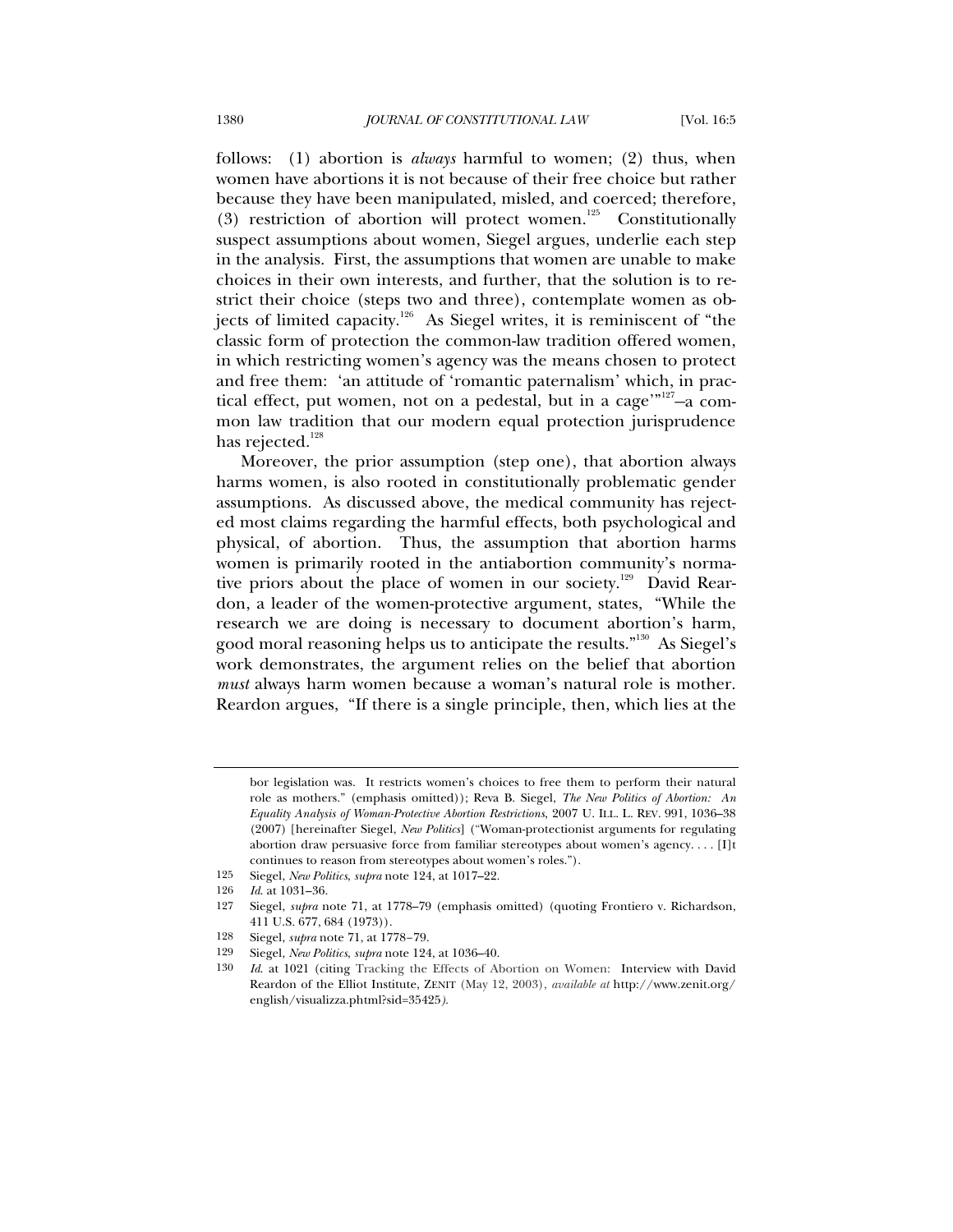heart of the pro-women/pro-life agenda, it would have to be this: the best interests of the child and the mother are always joined."<sup>131</sup>

The foregoing sets the political stage for understanding the proliferation of state abortion regulation in the twenty years since *Casey*. States have passed wide-ranging incrementalist abortion regulations. They have passed limited prohibitions: from bans on the "partialbirth" abortion procedure, $\frac{1}{32}$  to late-term bans that precede the viability line, $133$  to bans on abortions sought for race or sex-selective reasons.<sup>134</sup> States have imposed lengthy waiting periods with two-trip requirements,<sup>135</sup> required physician presence for the administration of a

<sup>131</sup> *Id.* at 1019 (emphasis omitted) (quoting DAVID C. REARDON, MAKING ABORTION RARE: A HEALING STRATEGY FOR A DIVIDED NATION 5–6 (1996)).

<sup>132</sup> Partial-birth abortion is now banned federally alongside thirty–two state bans, although only nineteen state bans are currently in effect. GUTTMACHER INST., STATE POLICIES IN BRIEF: BANS ON "PARTIAL-BIRTH" ABORTION (2014), *available at* http://www.guttmacher. org/statecenter/spibs/spib\_BPBA.pdf (last visited Apr. 22, 2014).

The partial birth abortion ban is credited as a significant rhetorical success for prolife politics. The ban focused the popular abortion debate on late-term abortions. Jenny Westberg's graphic cartoon illustrations of the procedure were "front and center" in the ongoing debate. Jenny Westberg, *D & X: Grim Technology for Abortion's Older Victims*, LIFE ADVOCATE, http://lifeadvocate.org/arc/dx.htm; *see also* SARAH DUBOW, OURSELVES, UNBORN 169 (2011) (discussing the controversial Westberg cartoons).

<sup>133</sup> In 2010, Nebraska passed an abortion ban beginning at twenty weeks' gestation based on the assertion that a fetus can feel pain at this point in the pregnancy, a point far earlier than commonly accepted notions of viability. NEB. REV. STAT. § 28-3,106 (2011). Since then, eleven other states have followed suit; three of those laws have been enjoined. GUTTMACHER INST., STATE POLICIES IN BRIEF: STATE POLICIES ON LATER ABORTIONS (Feb. 1, 2014), *available at* http://www.guttmacher.org/statecenter/spibs/spib\_PLTA.pdf.

<sup>134</sup> In 2010, Oklahoma, Pennsylvania, and Illinois all passed laws barring the practice of sexselective abortion. *See Arizona Abortion Law: Requiring an Affidavit Excluding Race or Sex as Reasons*, CONSTITUTIONAL LAW PROF BLOG (Mar. 30, 2011), http://lawprofessors .typepad.com/conlaw/2011/03/arizona-abortion-law-requiring-an-affidavit-excludingrace-or-sex-as-reasons.html. In March 2011, Arizona passed legislation prohibiting providers from performing abortions sought for sex-selective or race-selective reasons. *Id.* Recently, a court dismissed a lawsuit challenging Arizona's law, holding that the groups did not have standing to bring the challenge. Katie McDonough, *Court Dismisses Lawsuit Over Arizona's "Race- and Sex-Selective" Abortion Ban*," SALON (Oct. 4, 2013, 9:54 PM), http://www.salon.com/2013/10/04/court\_dismisses\_lawsuit\_over\_arizonas\_race\_and\_ sex\_selective\_abortion\_ban/. In 2013, North Dakota and Kansas also passed legislation prohibiting sex-selective abortions. Bob Christie, *Arizona Race and Sex-Selective Abortion Ban Draws ACLU Lawsuit*, HUFFINGTON POST (May 29, 2013 5:51 PM), http://www. huffingtonpost.com/2013/05/29/arizona-abortion-ban-race-sex\_n\_3355493.html.

<sup>135</sup> Twenty-six states have twenty-four-hour (or shorter) waiting periods, which require women to receive counseling regarding abortion one full day before the procedure. GUTTMACHER INST., STATE POLICIES IN BRIEF: COUNSELING AND WAITING PERIODS FOR ABORTION (Feb. 1, 2014), *available at* http://www.guttmacher.org/statecenter/spibs/ spib\_MWPA.pdf. South Dakota's and Utah's waiting periods are seventy-two hours. *Id.*; H.B. 1217, 2011 Leg., 86th Sess. (S.D. 2011). Ten states' informed consent laws require in-person counseling as well as a waiting period and therefore require patients to make two trips to the clinic. GUTTMACHER INST., *supra* note 135.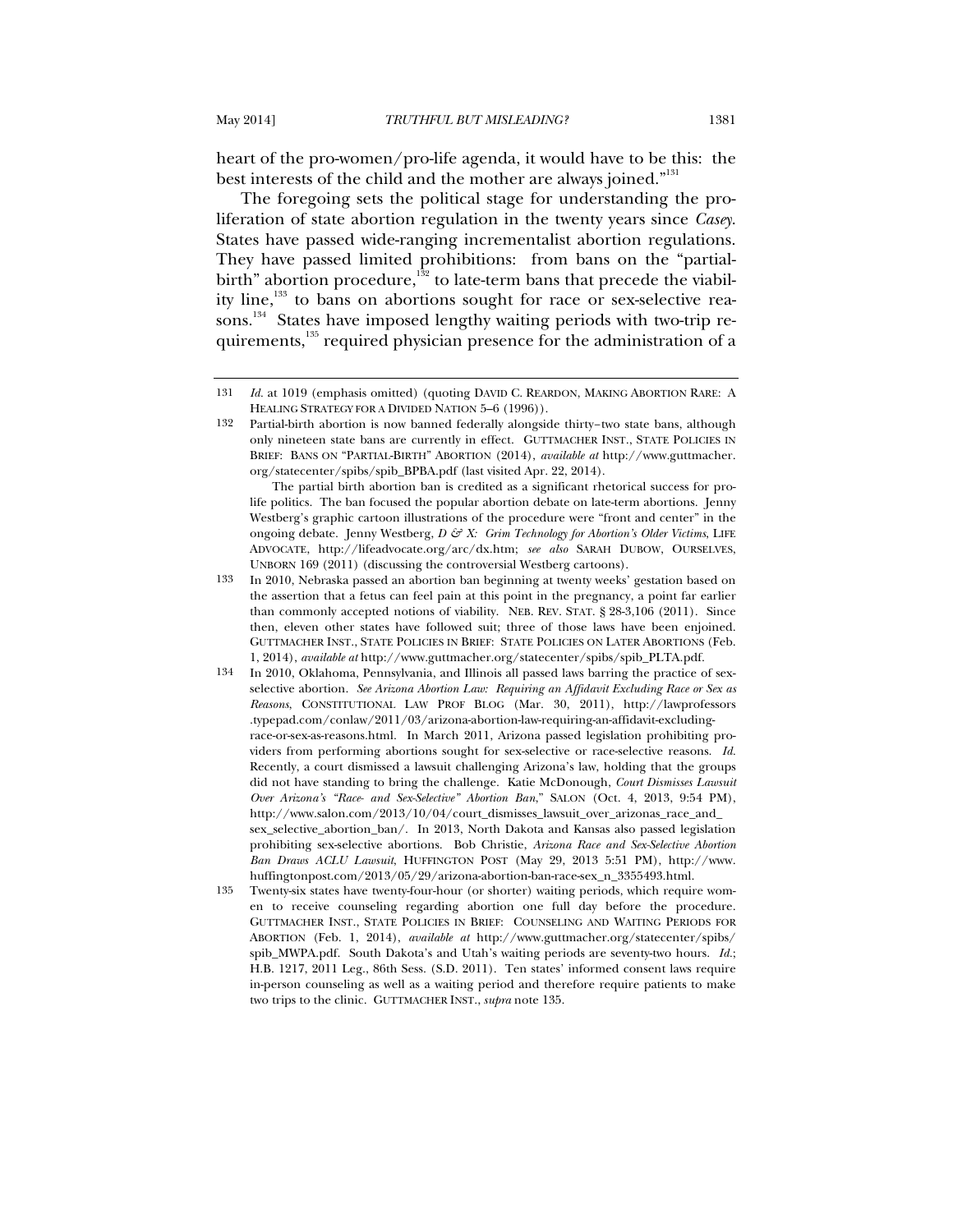medication abortion, $136$  and subjected clinics to onerous technical regulations<sup>137</sup> (sometimes threatening to close down all the abortion clinics in a state).138 For minors, most states have parental notification or consent laws.<sup>139</sup> Further, states shape access to abortion through public welfare and private insurance regulations: many states (and the federal government) limit Medicaid access to abortion to cases of rape, incest, or life endangerment,<sup>140</sup> impose "gag rules" that bar public organizations from providing abortion counseling or referrals, $141$ and restrict the private market for abortion insurance.<sup>142</sup>

As the non-exhaustive list above demonstrates, the ways in which the states intervene in matters of abortion access are diverse. All of these regulations must be analyzed under *Casey*'s undue burden framework to ensure that the balance between interests is maintained. For the purposes of this Article, I focus on the most recent generation of doctor-patient dialogue regulations, which I term dissuasion laws. These laws, which regulate the content of this dialogue, directly implicate the truthful and nonmisleading standard (which

141 *Counseling Bans & Gag Rules*, NARAL PRO-CHOICE AMERICA, http://www. prochoiceamerica.org/what-is-choice/fast-facts/gag\_rules.html (last visited Feb. 8, 2014).

<sup>136</sup> *See* GUTTMACHER INST., STATE POLICIES IN BRIEF: MEDICATION ABORTION (Feb. 1, 2014), *available at* http://www.guttmacher.org/statecenter/spibs/spib\_MA.pdf ("[Fourteen] states require that the clinician providing a medication abortion be physically present during the procedure, thereby prohibiting the use of telemedicine to prescribe medication for abortion remotely.").

<sup>137</sup> For example, at least twenty-five states currently restrict abortion care to hospitals or other specialized facilities. *Targeted Regulation of Abortion Providers (TRAP)*, NARAL PRO-CHOICE AMERICA, http://www.prochoiceamerica.org/what-is-choice/abortion/trap-laws. html (last visited Feb. 8, 2014).

<sup>138</sup> There is an ongoing court battle to keep Mississippi's last remaining abortion clinic open, which Mississippi's 2012 regulation threatens to shut down. Emily Crockett, *Mississippi Gov. Phil Bryant: 'My Goal is to End Abortion in Mississippi*,' RH REALITY CHECK (Jan. 31, 2014, 5:25 PM), http://rhrealitycheck.org/article/2014/01/31/mississippi-gov-philbryant-goal-end-abortion-mississippi/. Similarly, in 2011, Kansas passed a TRAP law, the restrictions of which threatened to close down nearly every abortion provider in the state; however, the law was enjoined before it went into effect. Kate Sheppard, *Kansas to Shut Down All But One Abortion Clinic Friday*, MOTHER JONES (June 30, 2011, 12:43 PM), http:// motherjones.com/mojo/2011/06/kansas-shut-down-all-abortion-clinics-friday; Hodes & Nauser v. Moser, No. 11-02365, 2011 WL 4553061, at \*1 (D. Kan. Sept. 29, 2011).

<sup>139</sup> GUTTMACHER INST., STATE POLICIES IN BRIEF: PARENTAL INVOLVEMENT IN MINORS' ABORTIONS (Mar. 1, 2014), *available at* http://www.guttmacher.org/statecenter/spibs/ spib\_PIMA.pdf.

<sup>140</sup> GUTTMACHER INST., STATE FUNDING OF ABORTION UNDER MEDICAID (Feb. 1, 2014), *available at* http://www.guttmacher.org/statecenter/spibs/spib\_SFAM.pdf; Hyde Amendment to the Omnibus Appropriations Act, Pub. L. No. 111-8, §§ 507–08, 802–03, 123 Stat. 595 (2009).

<sup>142</sup> GUTTMACHER INST., STATE POLICIES IN BRIEF: RESTRICTING INSURANCE COVERAGE OF ABORTION (Feb. 1, 2014), *available at* http://www.guttmacher.org/statecenter/spibs/spib \_RICA.pdf.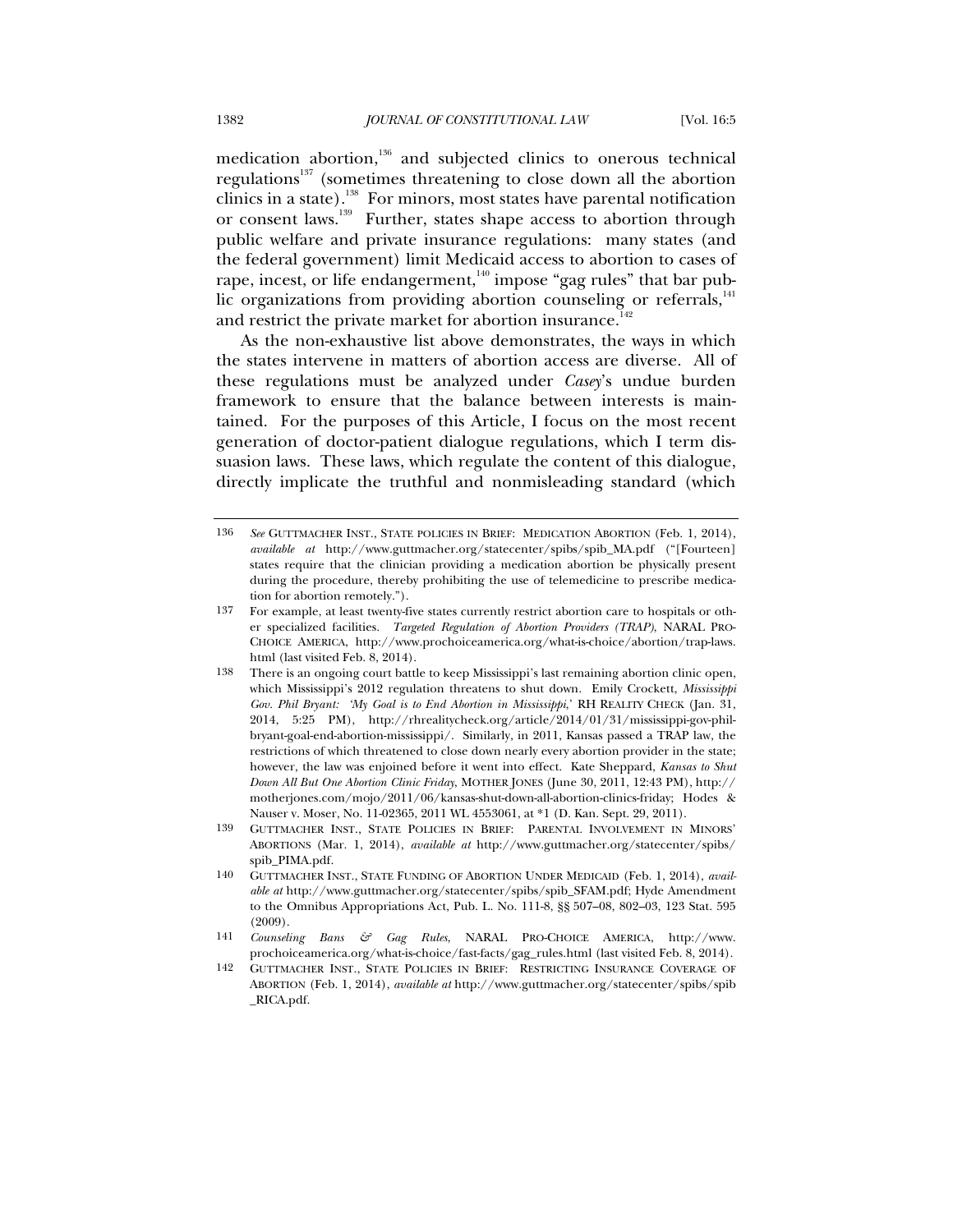implements *in part* the undue burden framework) that is the focus of this Article. Different in kind than the content regulations involved in *Casey*, these dissuasion laws require close scrutiny under the truthful and nonmisleading standard to preserve *Casey*'s compromise.

# *B. The First and Second Generations of Doctor-Patient Dialogue Regulations: Informed Consent and Dissuasion*

The preceding Subpart provides the landscape of abortion regulation in which laws regulating doctor-patient counseling arise. *Casey* upheld a number of doctor-patient mandated disclosures. The Pennsylvania law in *Casey* required doctors to inform women of (1) the nature of the procedure, (2) the health risks of abortion *and* childbirth, and  $(3)$  the probable gestational age of the fetus.<sup>143</sup> The doctor was also required to *offer* the woman state-created materials with information about medical assistance for childbirth, child support, and adoption agencies.<sup>144</sup> In the years directly after *Casey*, many states unexceptionally adopted laws mirroring the Pennsylvania law. Prochoice advocates object to this type of scripted disclosure, which focuses on the fetus and abortion alternatives, on several grounds: it forces doctors outside their area of expertise, intrudes in the doctorpatient relationship, and introduces the state's ideological position into a woman's private choice. However, as discussed above in Subpart I.B.2, the disclosures required by this first generation of doctorpatient counseling regulation pose little risk of manipulating the informed consent process to disrupt a woman's autonomous decisionmaking by misleading, confusing, or overwhelming her. After all, in *Casey*, the doctor was required to discuss the health risks of *both* abortion and childbirth and only had to offer material about alternative options.

Since then, states have passed laws regulating doctor-patient counseling that differ in kind from those approved in *Casey*. This Article labels the new generation of regulation "dissuasion" laws because, while they share the goal of dissuasion with the first generation, they no longer necessarily incorporate the respect for patient autonomy central to any law properly called an informed consent regulation. Dissuasion laws carry the risk of undermining the second goal of *Casey*—protection of a woman's ultimate autonomy in decision-making. While this Article refers to these laws as "second-generation," they often bear a striking resemblance to the old law in *Akron*, which the

<sup>143</sup> Planned Parenthood of Southeastern Pennsylvania v. Casey, 505 U.S. 833, 881 (1992).<br>144  $Id$ 144 *Id.*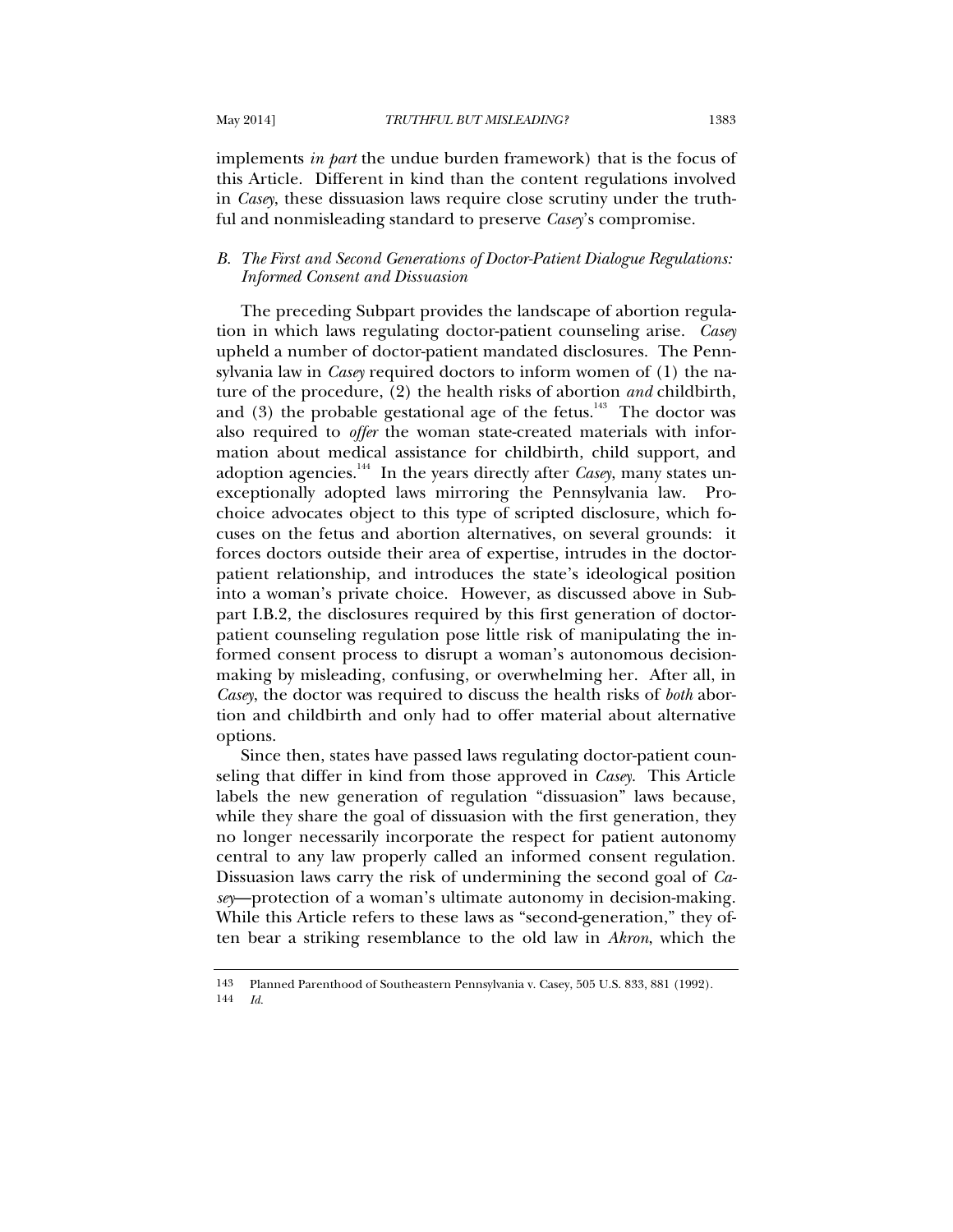Court deemed misleading, analyzed more closely in Part IV. Therefore, these laws require close scrutiny under the undue burden framework, and particularly the truthful and nonmisleading standard that the Court implemented to protect women's autonomy. The remainder of this Subpart describes the variety of dissuasion laws now operative in many states.

# *1. Medically Incorrect and Misleading Risk Disclosures*

States have passed laws that go far beyond the Pennsylvania law's requirement that a doctor discuss the general risks of abortion. States have mandated very specific risk disclosures by physicians and/or included discussion of specific risks in state-created and mandatorily distributed materials. In many cases the laws clearly misrepresent the risks of abortion. At least five states inaccurately assert a link between abortion and breast cancer, despite general agreement in the medical literature that no such link exists.<sup>145</sup> Likewise, six states inaccurately portray the risk of an effect on a woman's future fertility.<sup>146</sup> Other states raise the specter of infertility in their materials, although the small type accurately states that there is no proven appreciable risk. $147$  Where states misrepresent, or misleadingly present, the risks of abortion, the disclosures can disrupt the ability of women to properly assess her choices and make an autonomous, informed decision. The core principle of informed consent is to provide the appropriate information in order to enable patient autonomy.<sup>148</sup> When the information is untruthful or misleading, it cannot be properly so-termed.

# *a. PATSD and Negative Mental Health Effects Disclosures*

The women-protective argument hinges on the idea that abortion harms women psychologically. As discussed above, this belief is primarily premised on the intuition that a woman's best interests will al-

<sup>145</sup> GUTTMACHER INST., *supra* note 135.

<sup>146</sup> *Id*.

<sup>147</sup> *See, e.g.*, IND. STATE DEP'T OF HEALTH, ABORTION INFORMED CONSENT BROCHURE 10 (2013), *available at* http://www.state.in.us/isdh/files/Abortion\_Informed\_Consent\_ Brochure.pdf (containing the header "POTENTIAL DANGER TO A SUBSEQUENT PREGNANCY AND INFERTILITY").

<sup>148</sup> Goldstein, *supra* note 95, at 808 ("This narrow autonomy model largely governs medical decisionmaking today through the doctrine of informed consent, which undergirds the law of the doctor-patient relationship."); *see also* MCLEAN, *supra* note 96, at 42 (2010) (arguing that informed consent requires providing patients with relevant and sufficient information for decision-making purposes).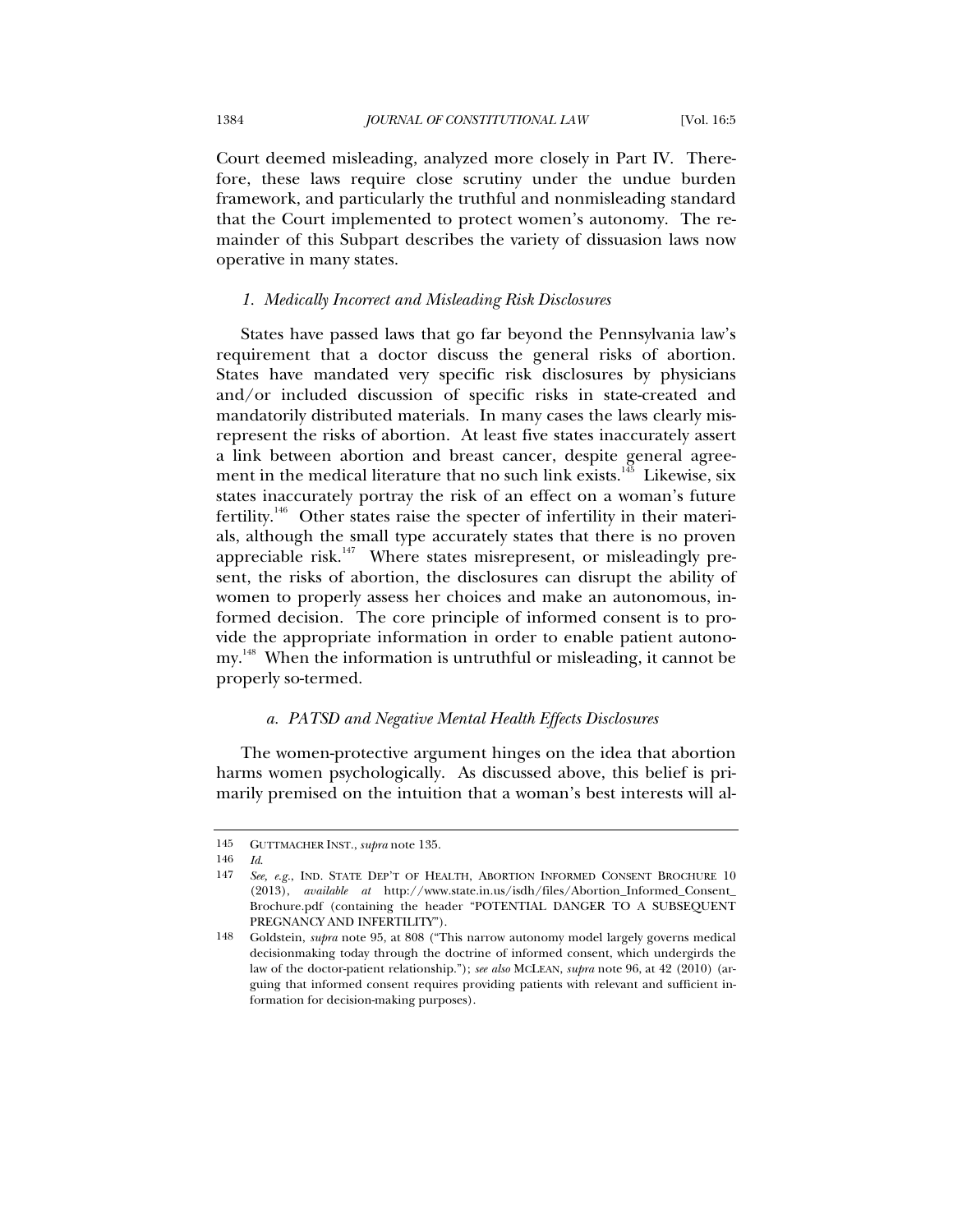ways be aligned with those of her unborn child.<sup>149</sup> However, psychological studies have consistently refuted the concept of "post abortion traumatic stress syndrome" (PATSD). For example, a recent comprehensive review by the National Collaborating Centre for Mental Health of previous peer-reviewed studies concluded that abortion does not raise a woman's mental health risk.<sup>150</sup>

Nonetheless, at least eight states still inform women in their mandated materials of exclusively negative psychological consequences of abortion.<sup>151</sup> For example, the West Virginia materials state:

Many women suffer from Post-Traumatic Stress Disorder [Syndrome] following abortion. PTSD is a psychological dysfunction resulting from a traumatic experience. Symptoms of PTSD include: guilt[,] depression[,] nightmares[,] fear and anxiety[,] alcohol and drug abuse[,] flashbacks[,] grief[,] suicidal thoughts or acts[,] sexual dysfunction[,] eating disorders[,] low self-esteem[, and] chronic relationship problems.

These laws have largely either been approved in litigation or gone unchallenged. South Dakota's dissuasion law goes further; it requires physicians to inform women of an increased risk of suicide.153 A panel of the Eighth Circuit initially enjoined that requirement;<sup>154</sup> however, the Circuit took the case en banc and reversed, upholding the suicide risk disclosure.<sup>155</sup>

### *b. Fetal Pain and Survival Laws*

Twelve states now either require a physician to disclose information about a fetus's ability to feel pain or include such information in the state-mandated materials.<sup>156</sup> The number of states providing such information to women seeking abortions has more than doubled in the past five years.<sup>157</sup> The laws among these states vary in their

<sup>149</sup> *See supra* notes 130–31 and accompanying text.

NAT'L COLLABORATING CTR. FOR MENTAL HEALTH, INDUCED ABORTION AND MENTAL HEALTH (2011), *available at* http://www.nccmh.org.uk/reports/ABORTION\_REPORT\_ WEB%20FINAL.pdf.

<sup>151</sup> GUTTMACHER INST., *supra* note 135.

<sup>152</sup> *Abortion Methods & Medical Risks*, W.V. DEPT. OF HEALTH & HUMAN RES., http://www. wvdhhr.org/wrtk/abortioninformation.asp#Abortion\_Risks (last visited Feb. 8, 2014).

<sup>153</sup> S.D. CODIFIED LAWS § 34-23A-10.1(1)(e)(ii) (2013).

<sup>154</sup> Planned Parenthood Minnesota, North Dakota, South Dakota v. Rounds, 653 F.3d 662 (8th Cir. 2011).

<sup>155</sup> Planned Parenthood Minnesota, North Dakota, South Dakota v. Rounds, 686 F.3d 889 (8th Cir. 2012) (en banc).

<sup>156</sup> GUTTMACHER INST., *supra* note 135.

<sup>157</sup> *Compare id.* (noting that twelve states require including "information" that the fetus can feel pain), *with* Chinué Turner Richardson & Elizabeth Nash, *Misinformed Consent: The*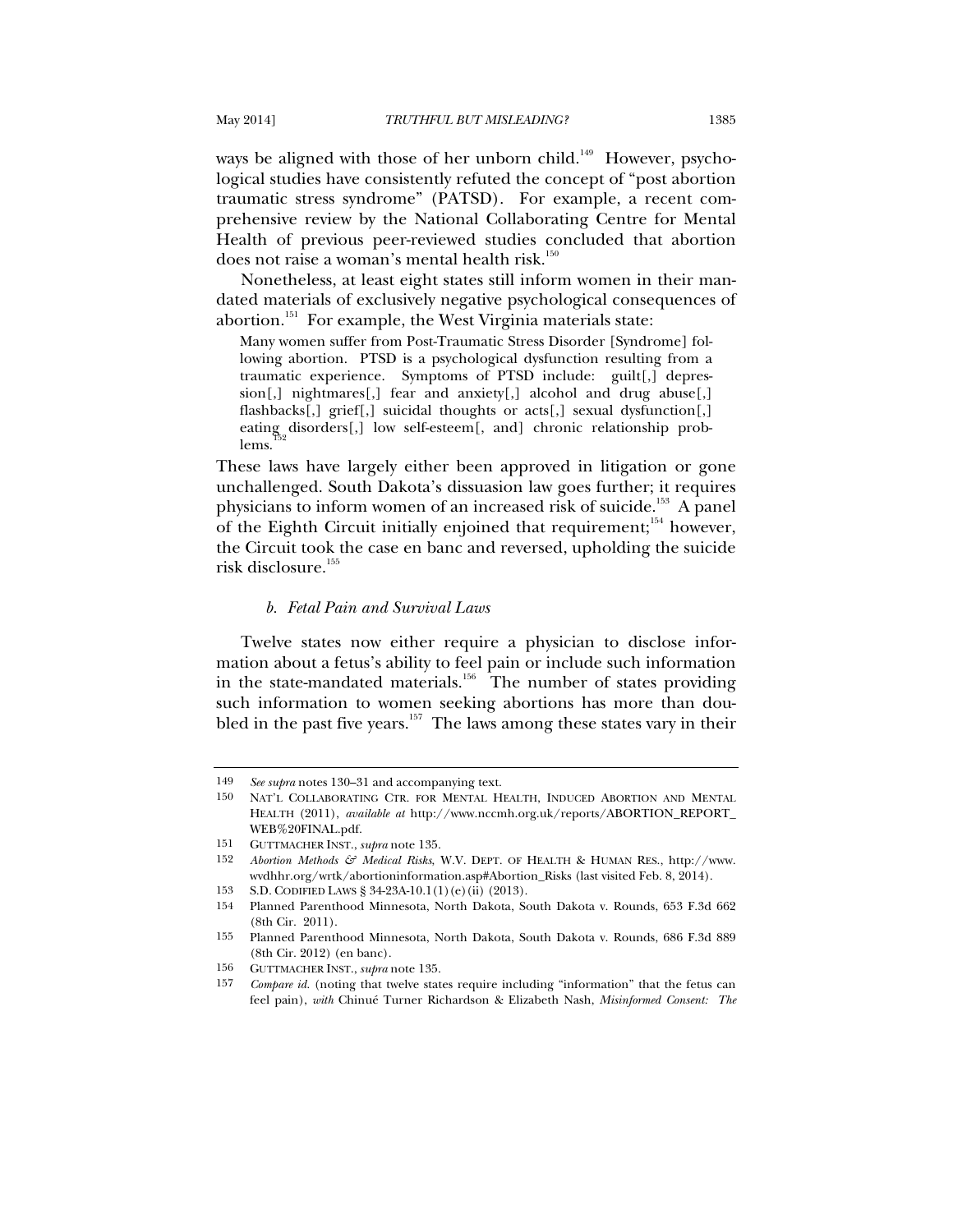particulars. However, none convey the generally accepted medical consensus on the issue. A 2005 American Medical Association report indicates that the structures necessary to feel pain develop between twenty-three and thirty weeks gestation.<sup>158</sup> However, even when these structures develop, a fetus will not feel pain until the structures can transmit information and the fetus can interpret it. Based on the little data available, it is likely this does not occur until thirty weeks.<sup>159</sup>

Fetal pain laws do not reflect this general consensus. For example, Georgia's materials state,

By 20 weeks gestation, the unborn child has the physical structures necessary to experience pain. There is evidence that by 20 weeks gestation unborn children evade certain stimuli in a manner which in an infant or an adult would be interpreted to be a response to pain. Anesthesia is routinely administered to unborn children who are 20 weeks gestational age or older who undergo prenatal surgery.<sup>1</sup>

Not only does the above not reflect medical consensus, but it may also insert a red herring in a woman's analysis of the facts of fetal pain. Medical evidence shows that the anesthesia during the procedure is used for reasons entirely unrelated to fetal pain.<sup>161</sup> In South Dakota, the materials do not indicate the advanced age required for fetuses to feel pain, implicitly suggesting that a fetus can feel pain at any stage of pregnancy: "Findings from some studies suggest that the unborn fetus may feel physical pain."162 The Texas materials suggest ability to feel pain may occur as early as twelve weeks gestation.<sup>163</sup>

Along similar lines, some states require disclosures that inaccurately portray the point at which a fetus becomes viable. In Alabama, after nineteen weeks, a doctor must inform a woman seeking an abortion that (1) the child may be able to survive, (2) she has "the right to request the physician to use the method of abortion that is most likely to preserve the life of the unborn child," and (3) if the child is born

*Medical Accuracy of State-Developed Abortion Counseling Materials* 9 GUTTMACHER POL'Y REV. 6, 8–9 (2006), *available at* http://www.guttmacher.org/pubs/gpr/09/4/gpr090406.html (noting that five states had such a requirement as of September 2006).

<sup>158</sup> Susan J. Lee et al., *Fetal Pain: A Systematic Multidisciplinary Review of the Evidence*, J. AM. MED. ASSOC., 947, 947 (2005), *available at* http://jama.ama-assn.org/content/294/8/ 947.full.pdf+html.

<sup>159</sup> *Id.* at 952.

<sup>160</sup> GA. DEP'T OF HUMAN RES. DIV. OF PUB. HEALTH, ABORTION: A WOMAN'S RIGHT TO KNOW, *available at* http://dph.georgia.gov/sites/dph.georgia.gov/files/related\_files/document/ PatientEducationBookEN.pdf (last visited Feb. 8, 2014).

<sup>161</sup> Lee et al., *supra* note 158, at 947.

<sup>162</sup> *Induced Abortion Methods & Risks*, S.D. DEP'T OF HEALTH, http://doh.sd.gov/abortion/ induced-abortion-methods-risks.aspx?#Risks (last visited Feb. 8, 2014).

<sup>163</sup> TEX. DEPT. OF STATE HEALTH SERVS., A WOMAN'S RIGHT TO KNOW (2003), *available at* http:// www.dshs.state.tx.us/wrtk/pdf/booklet.pdf.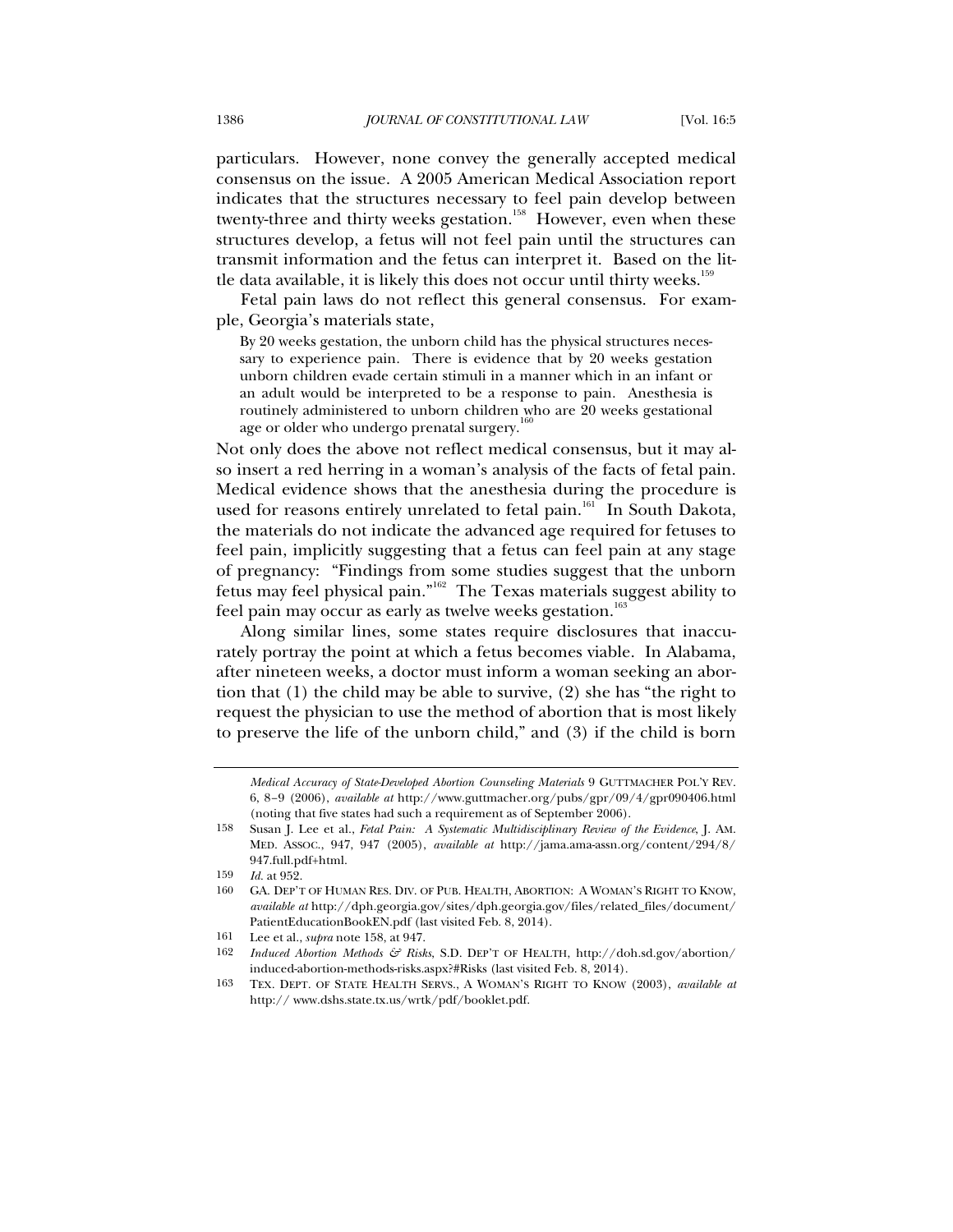alive, the attending physician is legally required to take all steps to save the life of the child.<sup>164</sup> Despite serious questions regarding the medical validity of these statements, this provision was upheld in federal court.<sup>165</sup>

The purpose of the fetal pain laws is to encourage women to reconsider their choice to have an abortion based on the possibility that the fetus can feel pain. If these laws reflected the accepted medical consensus, they would mirror the *Casey* regulation and pass muster under the undue burden standard even though their purpose is dissuasive. However, when the laws misrepresent, or misleadingly present, medical evidence, they can disrupt patient autonomy. Thus, fetal pain laws demonstrate the importance of enforcing *Casey*'s truthful and nonmisleading standard to ensure that states respect patient autonomy while furthering the goal of protecting unborn life.

#### *2. Overwhelming Disclosures: The Endless Disclosure Strategy*

Dissuasion laws passed in Nebraska in 2010 and South Dakota in 2011 would have required doctors to disclose to patients an enormous amount of information related to the risks of abortion, above and beyond any ordinary informed consent dialogue. The Nebraska law, read literally, required doctors to screen women for every "risk factor," defined broadly, ever reported to be associated with abortion and ever published in any peer-reviewed study anywhere at any time, and disclose any "complications" associated with those risk factors.<sup>166</sup> Because the law did not impose any limitations on these disclosures, it would have required disclosures of studies even where the findings were irrelevant to the patient, outdated, or medically disproved by subsequent research. The District Court of Nebraska granted a preliminary injunction, finding that the law was impossible to comply with and its purpose was to ban abortion in violation of *Casey*. 167 The Attorney General agreed to settle the case and a permanent injunction issued. $168$ 

The 2011 South Dakota law enacted nearly identical requirements to the Nebraska bill except it limited the studies to those published in

<sup>164</sup> ALA. CODE § 26-23A-4 (2010).<br>165 Summit Med. Ctr. of Ala., Inc.

Summit Med. Ctr. of Ala., Inc. v. Siegelman, 227 F. Supp. 2d 1194 (M.D. Ala. 2002).

<sup>166</sup> L.B. 594, 101st Leg., 2nd Sess. (Neb. 2010).

<sup>167</sup> Planned Parenthood of Heartland v. Heineman, 724 F. Supp. 2d 1025 (D. Neb. 2010).

<sup>168</sup> Stipulation to Entry of Final Judgment and Permanent Injunction, Planned Parenthood of Heartland v. Heineman, 724 F. Supp. 2d 1025 (D. Neb. 2010) (No. 10CV03122), 2010 WL 5758641.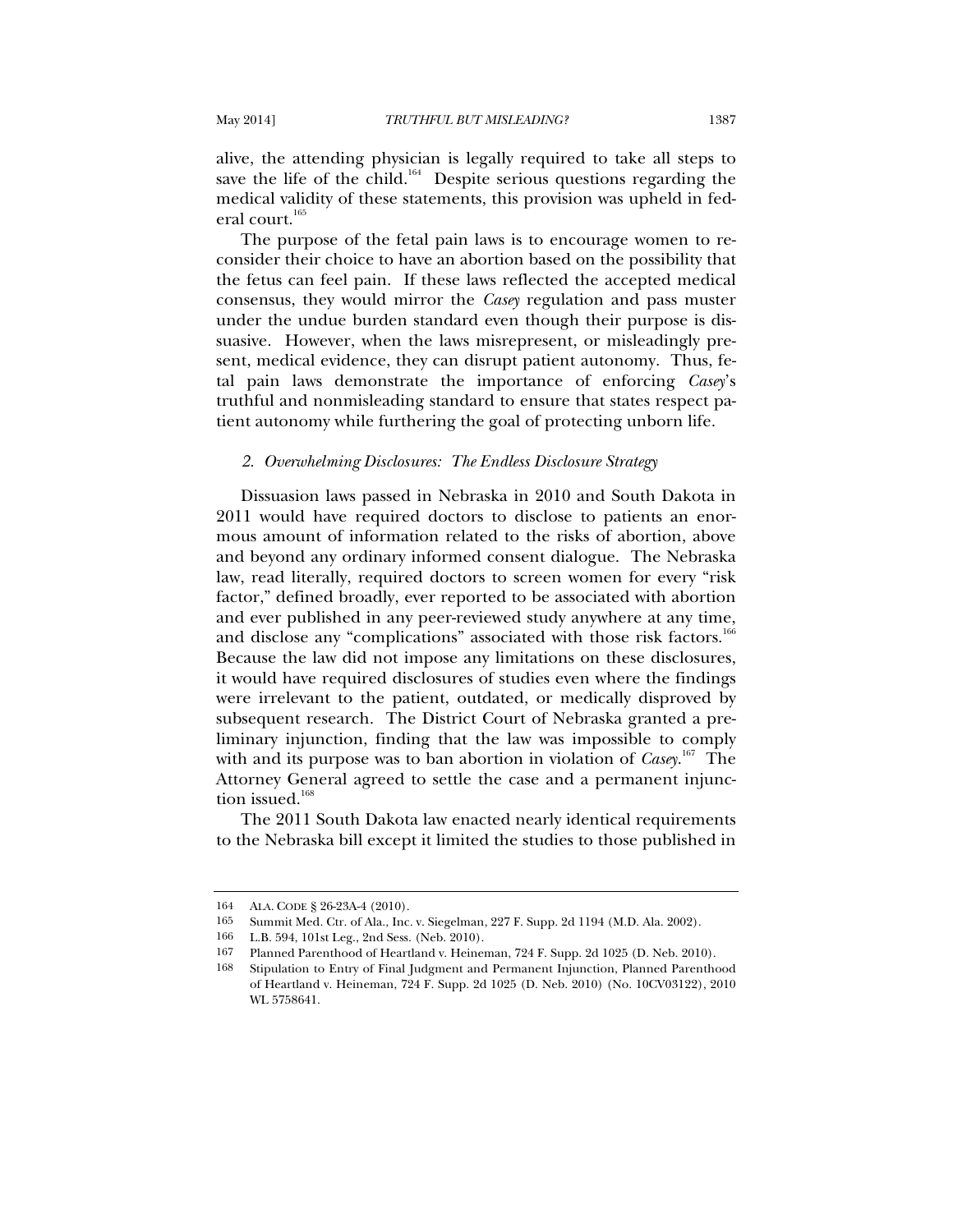English after  $1972$ <sup>169</sup> Those changes likely rebut the "impossibility" claim Planned Parenthood made in Nebraska, but the law continues to require disclosure of an overwhelming amount of information, much of which may be unnecessary or misleading. The District Court of South Dakota enjoined the provision on those grounds.<sup>170</sup>

The Nebraska and South Dakota laws demonstrate how dissuasion laws can possibly mislead patients even without providing factually incorrect information. Even if the laws are tailored to ensure that no medically disproven or outdated studies must be disclosed, such laws may still mislead patients and undermine the autonomy principle of *Casey*. Psychological studies demonstrate that our "overall capacity for mental effort is limited"<sup>171</sup> and that an overload of information and complexity can lead to poor decision-making. In the informed consent context, research shows that the more information that is provided to the patient, the less she will retain.<sup>172</sup> Part of the goal of informed consent is to enable patients to make decisions by "select[ing] the information that is most material to the patient, and distill[ing] it into a form that the patient is able to digest and under-<br>stand."<sup>173</sup> Therefore, at some critical point, the amount of Therefore, at some critical point, the amount of information that the Nebraska and South Dakota dissuasion laws would have required would have likely disrupted the patient's ability to make an autonomous and informed assessment of her options. Moreover, it is likely that patients would use other informed consent dialogues with doctors as a baseline for evaluating the abortion counseling and "assume that their physician . . . would not give them information unless the physician thought [it] was important."<sup>174</sup> Since other informed consent dialogues involve vastly less extensive disclosure of risks, patients would likely draw the incorrect inference that abortion is a particularly risky procedure.

<sup>169</sup> H.B. 1217, 2011 Leg., 86th Sess. (S.D. 2011).

Planned Parenthood Minnesota, North Dakota, South Dakota v. Daugaard, 799 F. Supp. 2d 1048, 1073–75 (D.S.D. 2011). In 2012, South Dakota amended this portion of the law, removing the challenged risk factor provision and replacing it with a provision requiring a more specific assessment of "preexisting risk factors associated with adverse psychological outcomes." H.B. 1254, 2012 Leg., 87th Sess. (S.D. 2012).

<sup>171</sup> Daniel Kahneman, *Maps of Bounded Rationality: Psychology for Behavioral Economics*, 93 AM. ECON. REV. 1449, 1451 (2003).

<sup>172</sup> Declaration of Paul S. Appelbaum, M.D. at 10, Planned Parenthood of Heartland v. Heineman, 724 F. Supp. 2d 1025 (D. Neb. 2010) (No. 4:10-cv-3122).

<sup>173</sup> *Id.* at 9.

*Id.* at 15–16.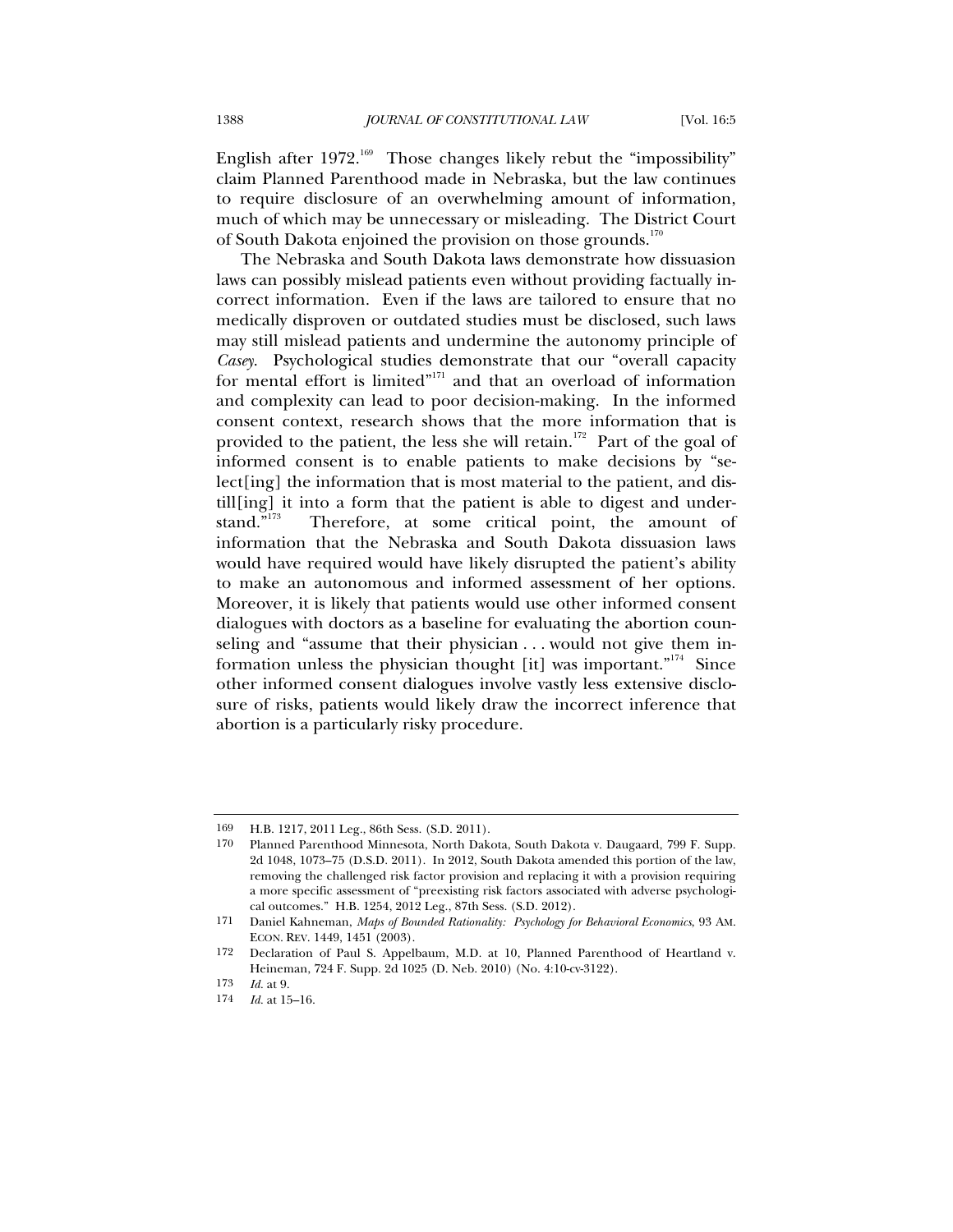#### *3. "Coerced Abortion Prevention" Screening Requirements*

In accordance with the rhetoric of the women-protection argument, several states have passed pro-life laws focused on preventing coerced abortions. For example, in 2010, both Oklahoma and Tennessee passed laws requiring abortion clinics to post signs indicating that women cannot be coerced into having an abortion against their wills.<sup>175</sup> Other states have repeatedly considered laws that would require abortion providers to inform or counsel women on coercion; others have passed laws specifically prohibiting or criminalizing the coercion of abortion (although there is little doubt that this activity was already prohibited). $176$ 

Most of these laws, of course, pose no significant threat to women seeking abortions. However, some states have gone beyond requiring women to be informed of their right not to be coerced and have passed coercion screening requirements. The 2010 Nebraska screening requirement required a physician to "[e]valuate[] the pregnant woman to identify if the pregnant woman ha[s] the perception of feeling pressured or coerced into seeking or consenting to an abor- $\mu$ <sub>1177</sub>. Along with the other provisions of this law, the screening requirement has been permanently enjoined.<sup>178</sup> South Dakota now has a similar coercion screening provision requiring a physician to

[d]o an assessment of the pregnant mother's circumstances to make a reasonable determination whether the pregnant mother's decision to submit to an abortion is the result of any coercion or pressure from other persons. In conducting that assessment, the physician shall obtain from the pregnant mother the age or approximate age of the father of the unborn child, and the physician shall consider whether any disparity in age between the mother and father is a factor when determining whether the pregnant mother has been subjected to pressure, undue influence, or coercion.

<sup>175</sup> AMERICANS UNITED FOR LIFE, 2010 STATE LEGISLATIVE SESSION REPORT 8 (2010), *available at* http://www.aul.org/2010/12/2010-state-legislative-session-report/.

<sup>176</sup> *Id.*; AMERICANS UNITED FOR LIFE, 2012 STATE LEGISLATIVE SESSION REPORT 2, 12-13 (2012), *available at* http://www.aul.org/wp-content/uploads/2012/08/2012-Session-Report-\_FINAL\_-\_2\_.pdf [hereinafter AMERICANS UNITED, 2012 REPORT]; AMERICANS UNITED FOR LIFE, 2013 STATE LEGISLATIVE SESSION REPORT 14, 20–21 (2013), *available at*  http://www.aul.org/wp-content/uploads/2013/09/2013-State-Session-Report.pdf [hereinafter AMERICANS UNITED, 2013 REPORT]; Mailee R. Smith, *2011 State Legislative Report*, AMS. UNITED FOR LIFE 63, 71 (2011), http://www.aul.org/wp-content/uploads/2012/04/ state-legislative.pdf.

<sup>177</sup> *Heineman*, 742 F. Supp. 2d at 1033.

<sup>178</sup> Stipulation to Entry of Final Judgment and Permanent Injunction, *supra* note 168.

<sup>179</sup> H.B. 1254, 2012 Leg., 87th Sess. (S.D. 2012); S.D. CODIFIED LAWS § 34-23A-56 (1). A very similar provision in this law's predecessor bill, H.B. 1217, was initially enjoined. H.B. 1217, 2011 Leg., 86th Sess. (S.D. 2011);. Planned Parenthood Minnesota, North Dakota,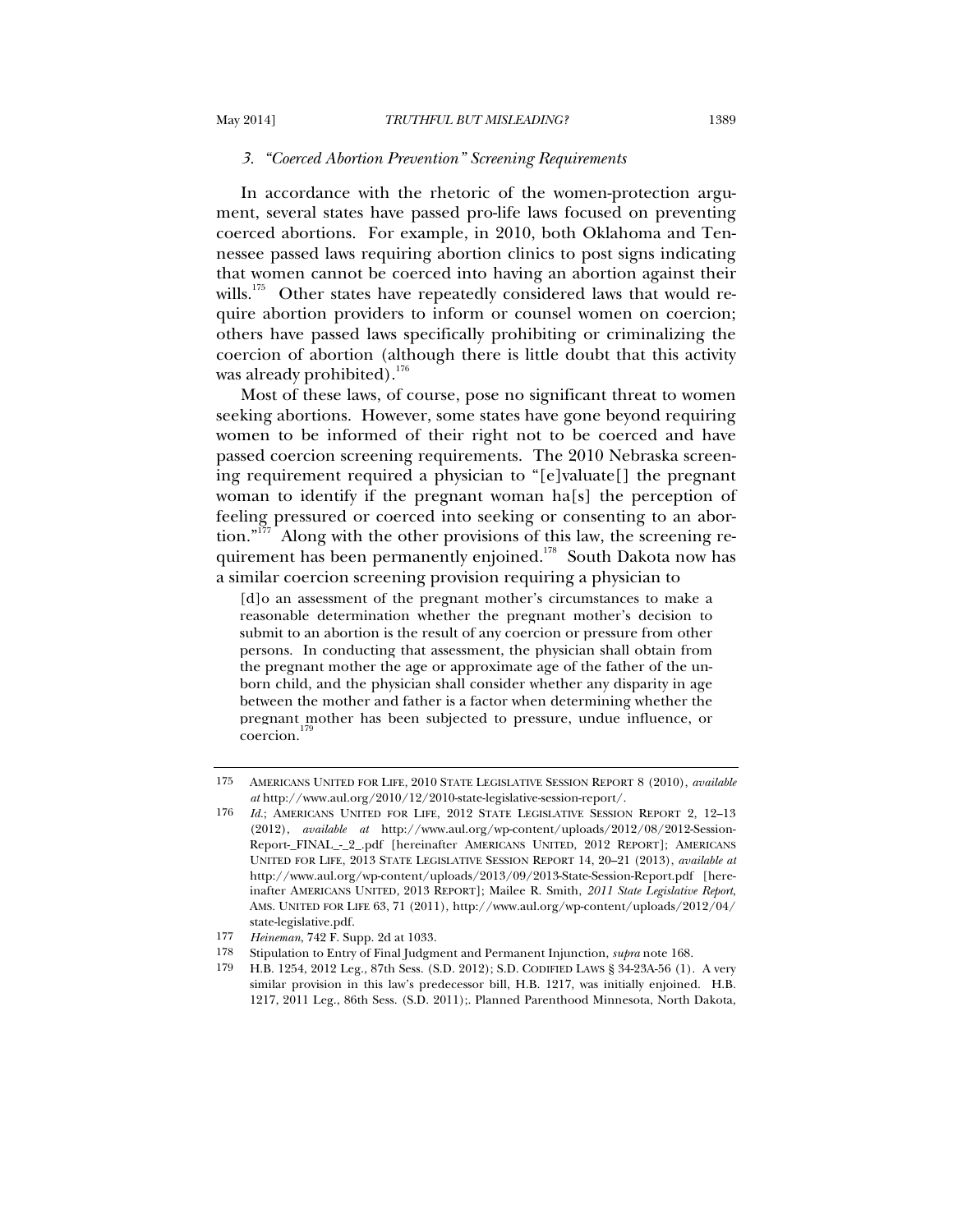Beyond the statute's guidance on considering age difference, the statute provides little guidance on how physicians can make an objective determination as to coercion. Further, it is unclear what the physician should or must do should she find "pressure, undue influence, or coercion." Depending on how the law is interpreted, the screening laws threaten to allow (or arguably force) the physician to veto the patient's decision to have an abortion should the physician believe that pressure or coercion is at play.

# *4. Crisis Pregnancy Center Counseling*

Crisis pregnancy centers (CPCs) are (often religious) antiabortion organizations that offer pregnancy tests, ultrasounds, and adoption services. Numerous reports have chronicled CPCs' use of both misleading and coercive tactics in their efforts to ensure that a woman will not choose to have an abortion.<sup>180</sup> Over the past decade, the visibility of CPCs has increased and states have incorporated them into their pro-life legislative schemes. A number of states now directly fund pregnancy care centers and other similar organizations. $^{\text{181}}$  In fifteen of the twenty-nine states that allow production of "Choose Life" license plates, the proceeds go to CPCs or other antiabortion organizations.<sup>182</sup> In recent years, state legislatures have repeatedly adopted resolutions commending CPCs and their work.<sup>183</sup> For example, in

South Dakota v. Daugaard, 799 F. Supp. 2d 1048, 1069 (D.S.D. 2011) (holding that plaintiffs were likely to succeed on the merits of their claim that the coercion requirement was unconstitutionally vague). Pursuant to a joint stipulation, the slightly revised coercion provision was permitted to go into effect in July 2012. *See Judge Lets Part of South Dakota Abortion Law Take Effect*, ASSOCIATED PRESS (July 4, 2012, 3:00 PM), http://www.ksfy.com/ story/18895959/judge-lets-part-of-south-dakota-abortion-law-take-effect.

<sup>180</sup> *See, e.g.,* Kathryn Joyce, *Shotgun Adoption*, THE NATION (Aug. 26, 2009), http://www.thenation.com/article/shotgun-adoption (chronicling the deceptive and coercive tactics of some CPCs pushing women to give their children up for adoption); Marc Kaufman, *Pregnancy Centers Found to Give False Information on Abortion,* WASH. POST (July 18, 2006), http://www.washingtonpost.com/wp-dyn/content/article/2006/07/17/ AR20060717 01145.html ("The report said that 20 of 23 federally funded centers contacted by staff investigators requesting information about an unintended pregnancy were told false or misleading information about the potential risks of an abortion."); Julia Silverman, *States React to Crisis Pregnancy Centers,* WASH. POST (May 9, 2007, 7:23 AM), http://www.washingtonpost.com/wp-dyn/content/article/2007/05/09/.AR20070509 00291.html ("Some states, like Oregon and New York, are trying to increase oversight of the crisis pregnancy centers out of concern that the information they provide about abortion may be biased or simply wrong.");

<sup>181</sup> AMERICANS UNITED FOR LIFE, 2012 REPORT, *supra* note 176.

<sup>182</sup> GUTTMACHER INST., STATE POLICIES IN BRIEF: 'CHOOSE LIFE' LICENSE PLATES (2014), *available at* http://www.guttmacher.org/statecenter/spibs/spib\_CLLP.pdf.

<sup>183</sup> AMERICANS UNITED FOR LIFE, 2012 REPORT, *supra* note 176.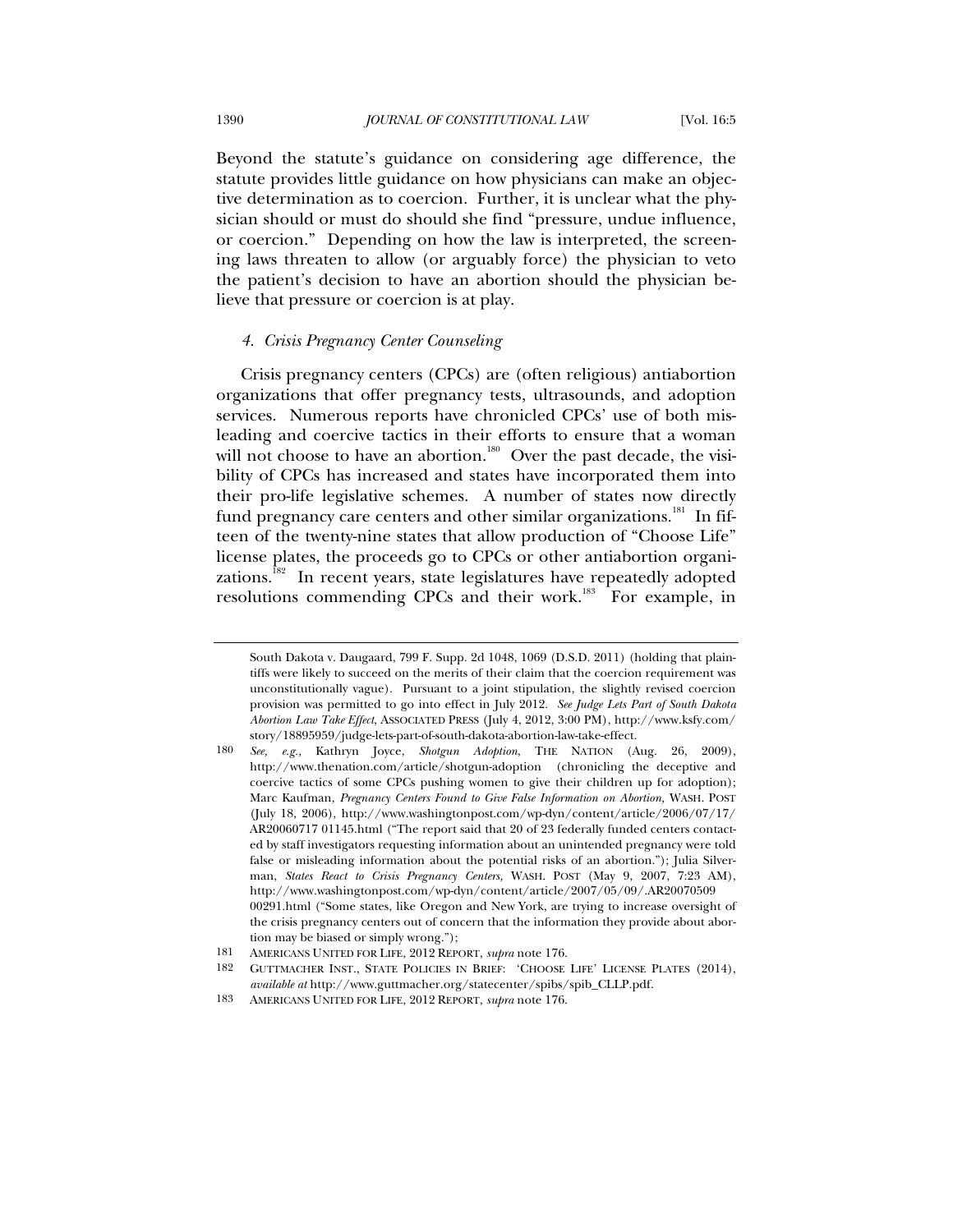2013, these resolutions were passed in Kansas, Texas, and West Virginia.<sup>184</sup>

Most importantly, the 2011 South Dakota informed consent law *requires* a woman to consult with a pregnancy center between her first mandatory counseling session with her physician and the performance of the abortion.<sup>185</sup> That pregnancy center is authorized to discuss alternative options and do its own independent assessment of whether or not the woman is being coerced. As with other elements of this law, it is currently preliminarily enjoined pending ongoing litigation.<sup>186</sup>

#### *5. Ultrasound Laws*

An increasingly popular form of dissuasion law in this generation of doctor-patient regulation is the ultrasound requirement. Nineteen ultrasound measures were introduced in state legislatures in 2011 alone.<sup>187</sup> Twenty-three states have laws that regulate the provision of ultrasounds for women seeking abortions (although two of the laws are permanently enjoined by court order).<sup>188</sup> Most of these laws only require that the provider offer to perform an ultrasound or, if an ultrasound is provided, that the provider offer the woman the opportunity to view the image. $189$  But thirteen states have laws requiring that all women seeking abortions, no matter the stage of their pregnancy, undergo an ultrasound (although, once again, two are enjoined).<sup>190</sup> Five of those states have ultrasound laws that not only require all women to have an ultrasound, but also state that the provider *must* show each woman the image and describe it to her regardless of her wishes.<sup>191</sup> The Oklahoma and North Carolina laws are permanently enjoined; $192$  however, the Texas law is currently in force after the Fifth Circuit reversed the district court's holding that the

<sup>184</sup> AMERICANS UNITED FOR LIFE, 2013 REPORT, *supra* note 176, at 27.

<sup>185</sup> S.D. CODIFIED LAWS § 34-23A-56 (3)(a) (2013).

<sup>186</sup> Planned Parenthood v. Daugaard, 799 F.Supp. 2d 1048 (D.S.D. 2011).

<sup>187</sup> FRC ACTION, STATE PRO-FAMILY LEGISLATIVE REPORT FOR 2011 12 (2011), *available at* http:// downloads.frcaction.org/EF/EF11F15.pdf.

<sup>188</sup> GUTTMACHER INST., STATE POLICIES IN BRIEF: REQUIREMENTS FOR ULTRASOUND (2014), *available at* http://www.guttmacher.org/statecenter/spibs/spib\_RFU.pdf.

<sup>189</sup> *Id*.

<sup>190</sup> *Id*.

<sup>191</sup> LA. REV. STAT. ANN. § 40:1299.35.2(D) (2013); N.C. GEN. STAT. § 90-21.85(a)(4) (2012); OKLA. STAT. tit. 63 § 63-1-738.3d (2011); TEX. HEALTH & SAFETY CODE ANN. §§ 171.012(4)–(5), 171.0122 (2012); WIS. STAT. § 253.10 (2014).

<sup>192</sup> GUTTMACHER INST., *supra* note 188.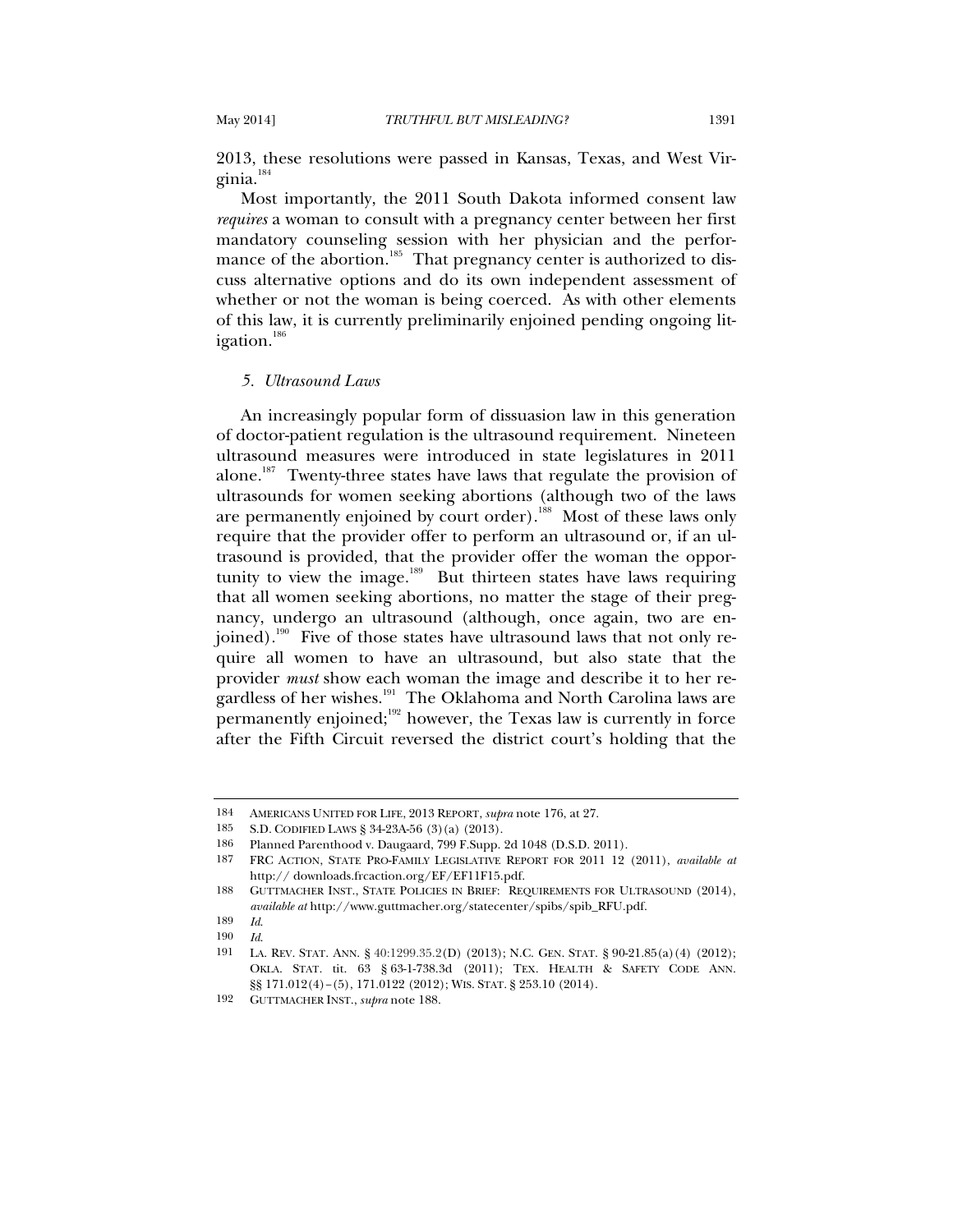law violated the physician's First Amendment rights, <sup>193</sup> as are the Louisiana and Wisconsin laws.<sup>194</sup>

# *6. Purely Ideological Disclosures: "Whole, Separate, Unique, Living Human Being"*

In 2005, South Dakota passed a law requiring doctors to inform women seeking abortions that an abortion ends the life of a "whole, separate, unique, living human being."<sup>195</sup> The Eighth Circuit upheld this requirement against both *Casey* and First Amendment claims.<sup>196</sup> Since the disclosure was upheld in 2008, the law has been replicated in North Dakota, Missouri, and Kansas.<sup>197</sup> Therefore, in four states, doctors must now tell women seeking abortions that abortions end the lives of whole, separate, unique, living human beings, a statement that essentially assumes the answer to the normative question underlying the abortion debate.

The foregoing (nearly) exhaustive discussion of the new generation of dissuasion regulation of the doctor-patient relationship demonstrates that (1) the antiabortion groups have taken the opportunity of *Casey* to drastically expand the reaches of state legislation and (2) the second generation of doctor-patient regulation is different in kind than the legislation permitted in *Casey* and, therefore, requires close scrutiny to ensure fidelity to the constraints imposed on state regulation in *Casey*.

# III. THE TRUTHFUL AND NONMISLEADING STANDARD IN FEDERAL COURTS

As Part I demonstrates, the truthful and nonmisleading standard is an important component of the undue burden framework's autonomy-protecting constraints on the newly approved state regulation of abortion. However, a review of the lower courts' implementation of

<sup>193</sup> Texas Med. Providers Performing Abortion Servs. v. Lakey, 667 F.3d 570, 580 (5th Cir. 2012).

<sup>194</sup> LA. REV. STAT. ANN. § 40:1299.35.2(D) (2013); N.C. GEN. STAT. § 90-21.85(a)(4) (2012); OKLA. STAT. tit. 63 § 63-1-738.3d (2011); TEX. HEALTH & SAFETY CODE ANN. §§ 171.012(4)–(5), 171.0122 (2012); WIS. STAT. § 253.10 (2014).

<sup>195</sup> S.D. CODIFIED LAWS § 34-23A-10.1 (2010).

<sup>196</sup> Planned Parenthood Minnesota, North Dakota, South Dakota v. Rounds, 530 F.3d 724, 733 (8th Cir. 2008) (en banc).

<sup>197</sup> N.D. CENT. CODE § 14-02.1-02 (2009); MO. REV. STAT. § 188.039 (2010); KAN. STAT. ANN. § 65-6709 (2009). A similar provision in Indiana requires a doctor to disclose that "human physical life begins when a human ovum is fertilized by a human sperm." IND. CODE § 16-34-2-1.1(a)(1)(E) (2013).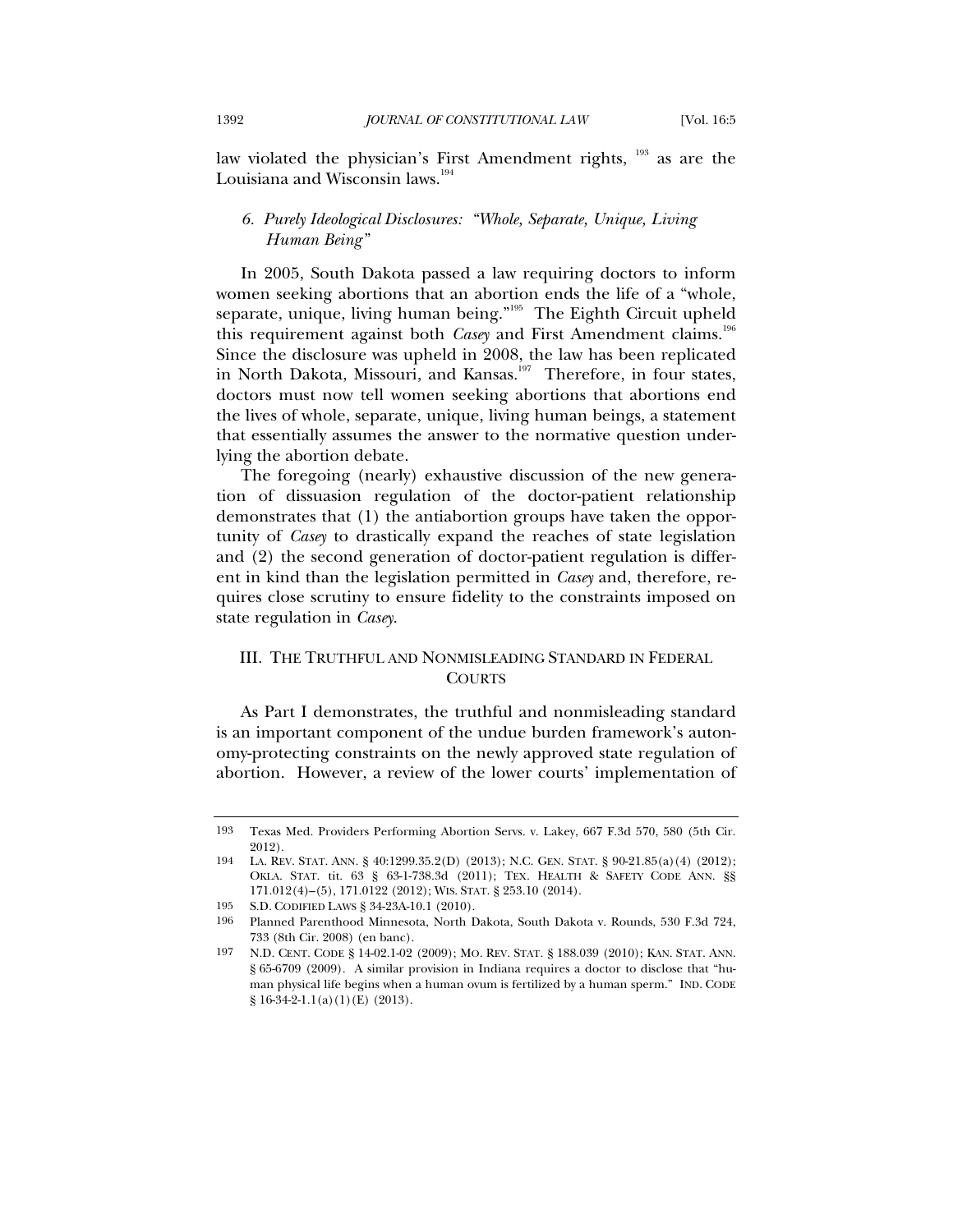the truthful and nonmisleading standard—particularly the nonmisleading component—demonstrates that the lower courts have not developed the analytical tools for determining what types of disclosures violate the standard.

Initially, the lower courts were mostly faced with challenges to first-generation informed consent laws, which they approved solely by analogy to the Pennsylvania law approved in *Casey.* And as challenges to second-generation dissuasion laws mount, lower courts appear to be deferring to *Casey*'s goal of enabling state regulation of abortion, often to the detriment of close analysis of autonomy-protecting constraints of *Casey*.In doing so, the courts often either use the doctor's ability to comment on the disclosures to "assuag[e]" $^{\rm 198}$  concerns regarding the misleading nature of the required disclosures or require doctors to provide additional information not outlined in the statute to cure the defect in the statute's disclosures. These holdings fundamentally misunderstand the imposition of the nonmisleading requirement on the state itself, not the doctor, and lead to odd results requiring doctors to give paradoxical and confusing disclosures. Moreover, several lower courts' analyses focus solely on technical truthfulness and allow the nonmisleading component of the standard to drop out altogether. Some recent challenges to the more aggressive dissuasion laws appear to have caught the courts' attentions, but the case law is still bereft of clear analysis of what misleading means in the *Casey* context. Without further elaboration, the standard could dissolve into solely a smell test for technical accuracy that cannot perform the autonomy-protecting function it was developed to perform.

The courts have used a doctor's ability to comment or elaborate on the required disclosures in two distinct ways to bypass "truthful and nonmisleading" challenges to dissuasion laws. First, in numerous cases, the courts point to the fact that doctors *can* elaborate on or further explain required disclosures to "assuag[e]"<sup>199</sup> any constitutional concerns that the required disclosure is misleading. Courts have particularly relied on this reasoning to approve father liability and medical assistance provisions. In *Karlin v. Foust*, the district court wrote,

When women are told that fathers are liable for assistance, some women may be misled into believing that they will be able to obtain child support. But there is nothing in the statute that prevents a physician from

199 *Id.*

<sup>198</sup> Karlin v. Foust, 188 F.3d 446, 492 (7th Cir. 1999).<br>199 Id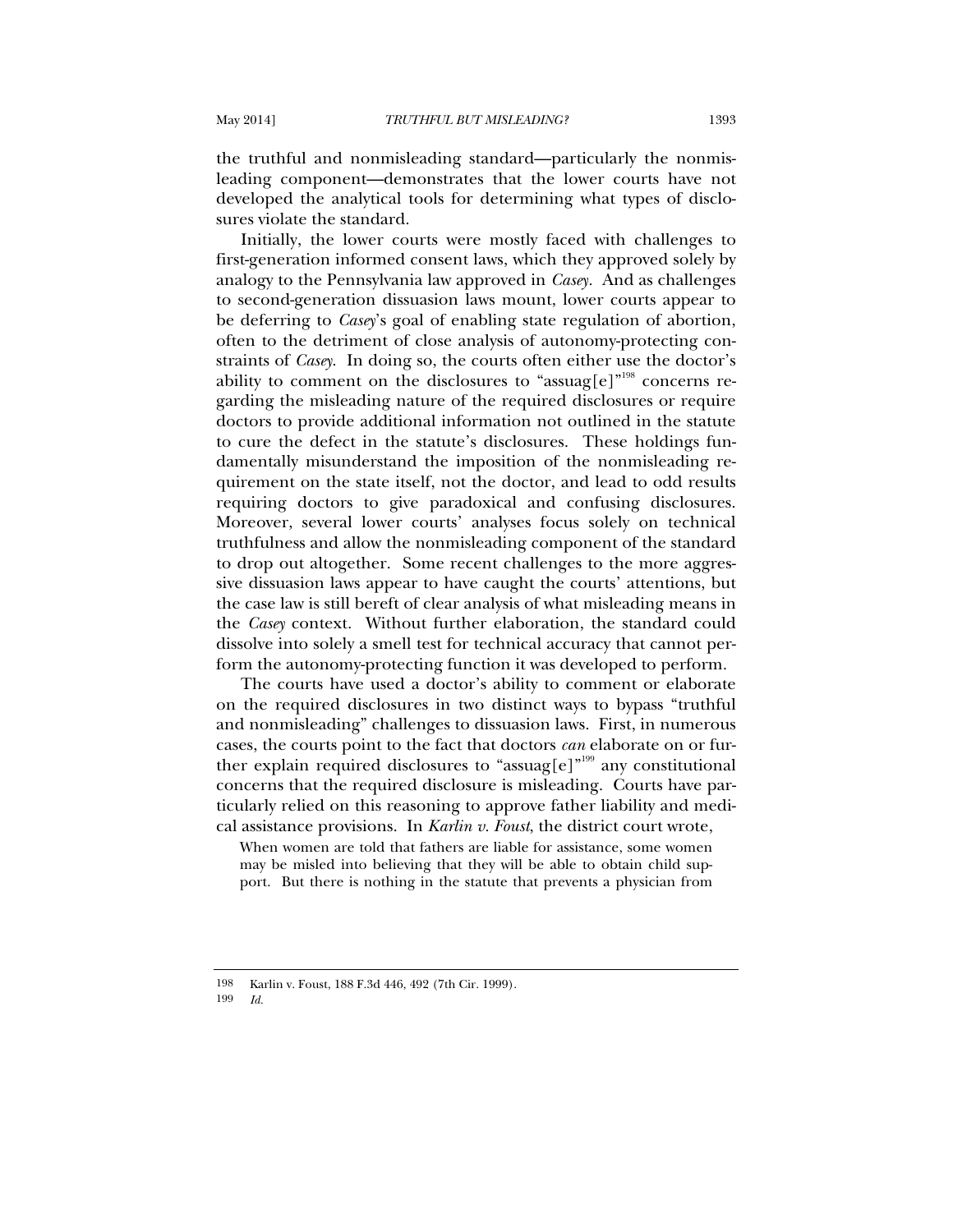informing women that although the law makes the father liable for assistance, obtaining that assistance may be difficult.<sup>20</sup>

The Seventh Circuit upheld this reasoning.<sup>201</sup> The Eight Circuit followed suit in *Fargo Women's Health Organization v. Schafer*, bolstering its decision that the medical assistance and father liability provisions were not misleading by construing the statute to *allow* the physician or agent to comment on the information.<sup>202</sup> Likewise, in *A Woman's Choice—East Side Women's Clinic v. Newman*, the district court relied on the doctor's ability to comment to dismiss claims that the law's required disclosures—"'medical assistance benefits *may* be available' and . . . the father of the unborn fetus is '*legally required* to assist in the support of the child'"<sup>203</sup>—was misleading: "No one claims that this information provides a complete picture of relevant facts on either of these issues. However, the law does not forbid anyone from providing additional information about either the eligibility criteria for medical assistance or the practical realities of collecting child support from fathers."204

The reasoning in these cases makes a critical error in interpreting *Casey* and thus erodes the protection of the truthful and nonmisleading standard. *Casey* imposes limits directly on the state. The state must not require disclosures that, standing alone, are misleading; it is not relevant to the constitutional standard if individual doctors may remedy the state's misleading guidance with their own explanations. In these cases, the elaboration is not required of doctors, thus the assurance of constitutional state-required informed consent dialogue (a dialogue that will not mislead a woman's decision making) will be left to the discretion of the woman's doctor; this is not the result *Casey* demands. In *Karlin*, the court recognized that the state-required disclosure might mislead women, but found it sufficient that the statute did not prevent physicians from remedying this with their own statements.205 This reasoning inverts the *Casey* standard, requiring only that the statute not prohibit a doctor from curing the state's misleading disclosure rather than affirmatively requiring the disclosure not to be misleading itself.

<sup>200</sup> Karlin v. Foust, 975 F. Supp. 1177, 1218 (W.D. Wis. 1997), *rev'd in part on other grounds*, 188 F.3d 446 (7th Cir. 1999).

<sup>201</sup> *Karlin*, 188 F.3d at 492.

<sup>202 18</sup> F.3d 526, 534 (8th Cir. 1994).

<sup>203 904</sup> F. Supp. 1434, 1451 (S.D. Ind. 1995) (citation omitted).

 $\frac{204}{205}$  *Id.* 

<sup>205</sup> *Karlin*, 975 F. Supp. at 1218.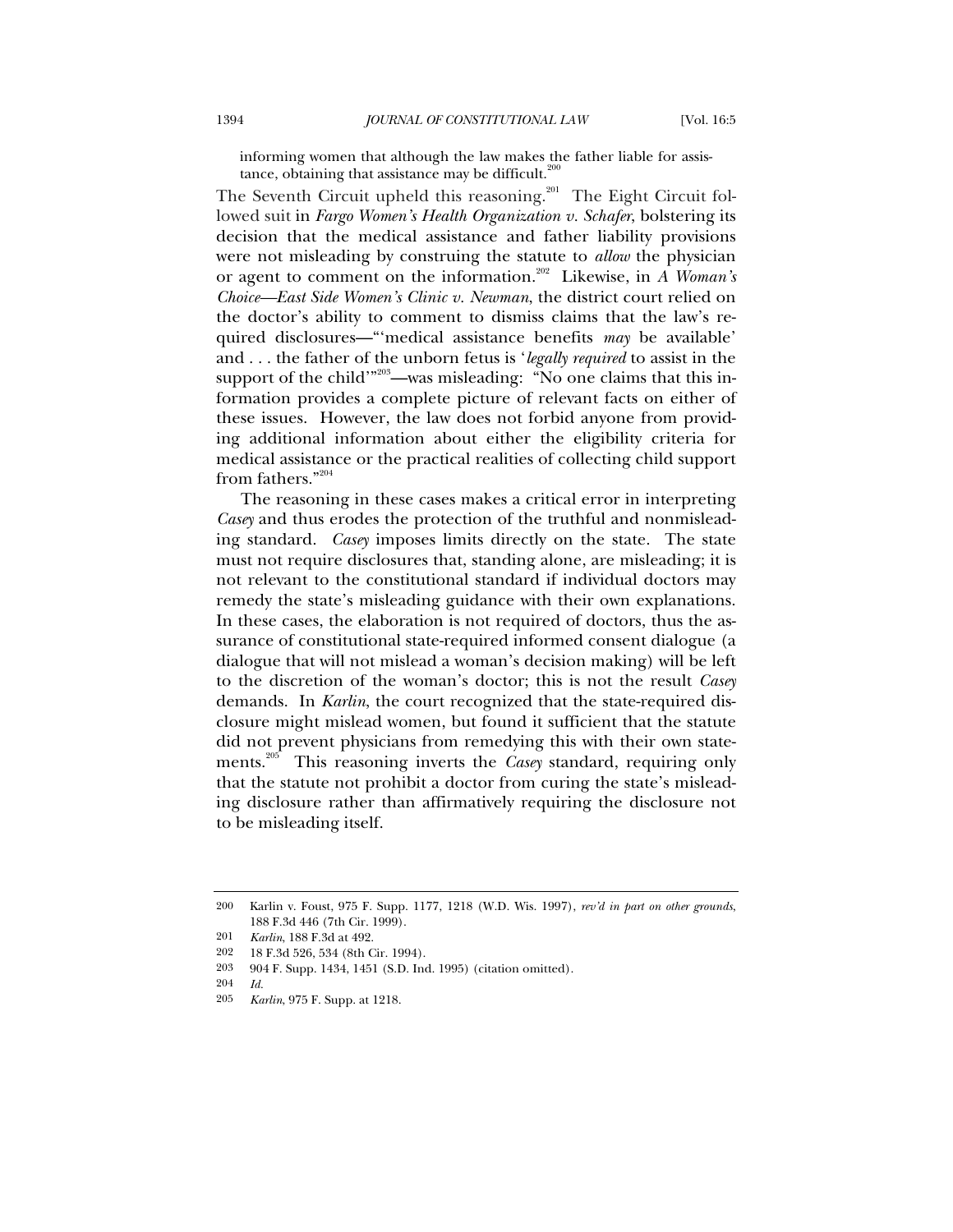In other cases, the courts have *required* doctors to elaborate on the state-mandated disclosures in order to remedy their misleading character. In *Karlin v. Foust*, the challenged statute also required a physician to inform any woman seeking an abortion that "auscultation of fetal heart tone services *are available* that enable a pregnant woman to hear her unborn child's heartbeat."206 Plaintiffs challenged the provision as misleading because the majority of women seek abortions before ten to twelve weeks of pregnancy, the point at which a fetal heartbeat can be detected. While the district court agreed that the provision was misleading, the Seventh Circuit reversed. The court required individual physicians, without the direction of the text of the statute, to fill in the gaps in the misleading statutory text: "[T]he language of the provision is not so narrow as to preclude a physician from being able to fully explain the availability of the identified services. Indeed, we see no reason why the provision would not also necessitate a physician to fully explain these services at issue."<sup>207</sup> Likewise, the court construed the statute, which provided an extensive list of risks—including "risks" rejected by the mainstream medical community such as psychological trauma, danger to subsequent pregnancies, and infertility—to be disclosed to patients, to require doctors to use their best medical judgment in characterizing those risks. Indeed, the doctor would, if it was in his best medical judgment, be required to discuss the "risk" of psychological trauma even if only to discount it: "This means that if a physician believes that no psychological trauma is associated with the abortion procedure to be used, that is what the statute requires him or her to tell the patient." $208$ 

The district court in Alabama took the same approach to another second-generation regulation. In 2002, Alabama passed a law that, among other requirements, requires a physician to tell a woman seeking an abortion after nineteen weeks gestational age that

a. The unborn child may be able to survive outside the womb[,] b. The woman has the right to request the physician to use the method of abortion that is most likely to preserve the life of the unborn child, provided such abortion is not otherwise prohibited by law[,] c. If the unborn child is born alive, the attending physician has the legal obligation to take all reasonable steps necessary to maintain the life and health of the child.<sup>2</sup>

<sup>206</sup> *Karlin*, 188 F.3d at 491 (emphasis added).<br>207 *Id at* 499

*Id.* at 492.

<sup>208</sup> Karlin v. Foust, 975 F. Supp. 1177, 1227 (W.D. Wis. 1997), *rev'd in part on other grounds*, 188 F.3d 446 (7th Cir. 1999).

<sup>209</sup> Summit Med. Ctr. of Ala., Inc. v. Siegelman, 227 F. Supp. 2d 1194, 1198 (M.D. Ala. 2002).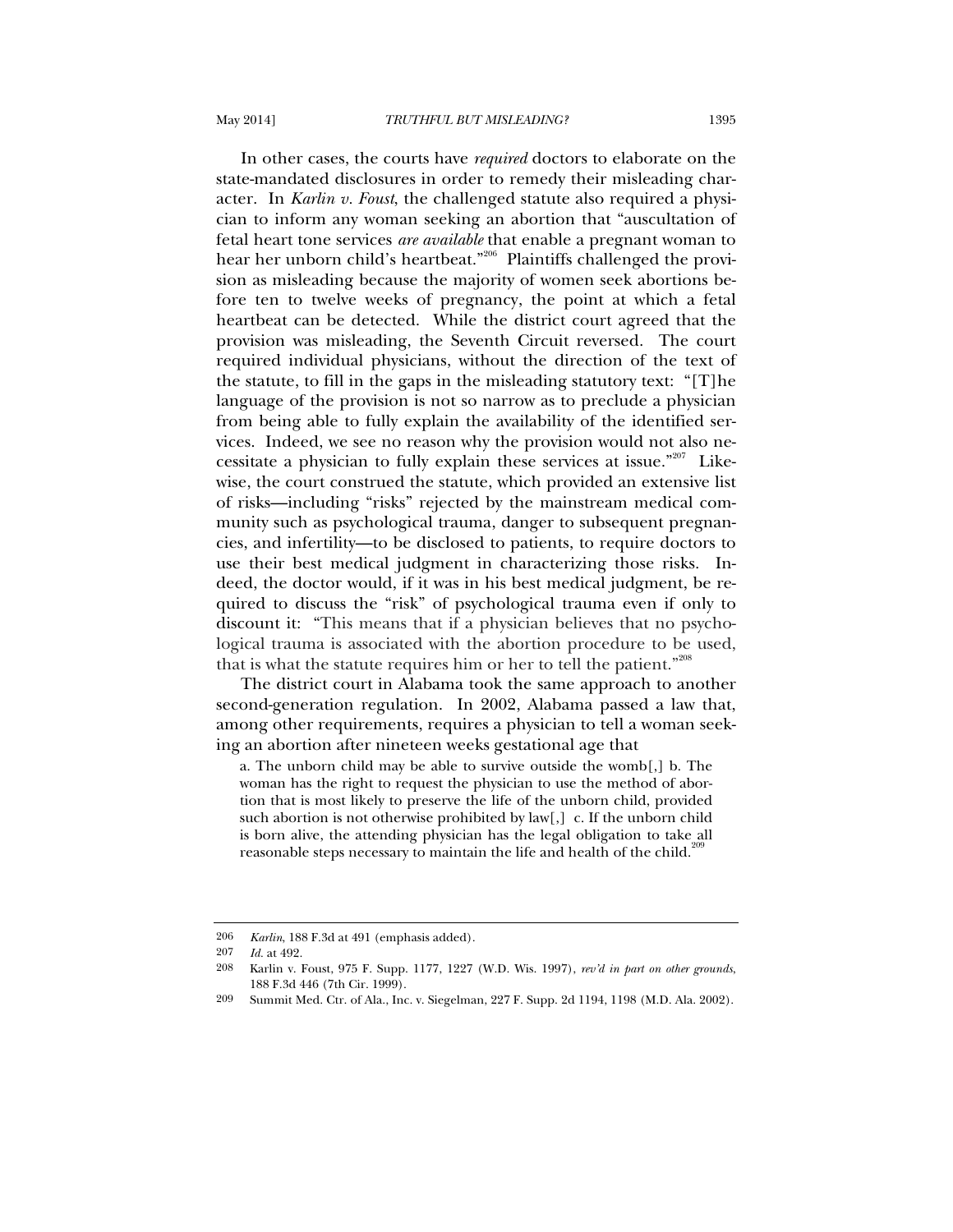Plaintiffs argued that such a statement is likely medically incorrect and at minimum misleading. Therefore, "in order to construe the Act as in compliance with *Casey*'s truthful or not misleading standard," the court held:

[P]hysicians and qualified persons must go beyond a simple mechanical reading of the provision and provide the woman with the following information: 1) a full and complete definition of the term 'survive' in accordance with the physician's good faith clinical judgment; 2) the nature of any survival; 3) survival is merely a possibility; 4) survival will or may be of extremely limited duration.<sup>2</sup>

These holdings escape some of the criticisms above with respect to cases where the courts only mention the *ability* of doctors to comment. However, by requiring doctors to use their medical judgments to cure facially false disclosures requirement, the courts create strange results that may solve the "truthfulness" problem but ignore the heart of the nonmisleading standard. For example, after the decision in *Karlin*, many doctors are required to make disclosures like "I am required to tell you that auscultation services are available to enable you to hear the heartbeat of your unborn child. However, since you are only *x* weeks pregnant, you will not be able to hear a heartbeat." And "I should warn you of the risk of psychological trauma; I believe there is none." The court did not consider how the patient is likely to interpret these statements or react to the specter of psychological trauma or detectable fetal heartbeats. It is unclear what purpose these disclosures can further except to confuse the patient.

The court's interpretation of the survival clause in the Alabama statute stretches the bounds of constitutional avoidance. The avoidance doctrine is meant only as a tool for choosing among reasonably available interpretations of the statute. The requirements the court imposed on doctors are nowhere to be found within the four corners of the text. But more importantly, the court's interpretation does not solve the misleading problem. For the many physicians (perhaps all who perform abortions) who believe that the survival statement is medically false, the result of the court's holding will be similar to that in *Karlin*. The physician would be forced to say something that reduces to, "Your unborn child may be able to survive outside the womb. However I do not think that your unborn child would be able to survive outside the womb in any meaningful sense." While the court may once again have solved the easier problem of ensuring that

210 *Id.* at 1203.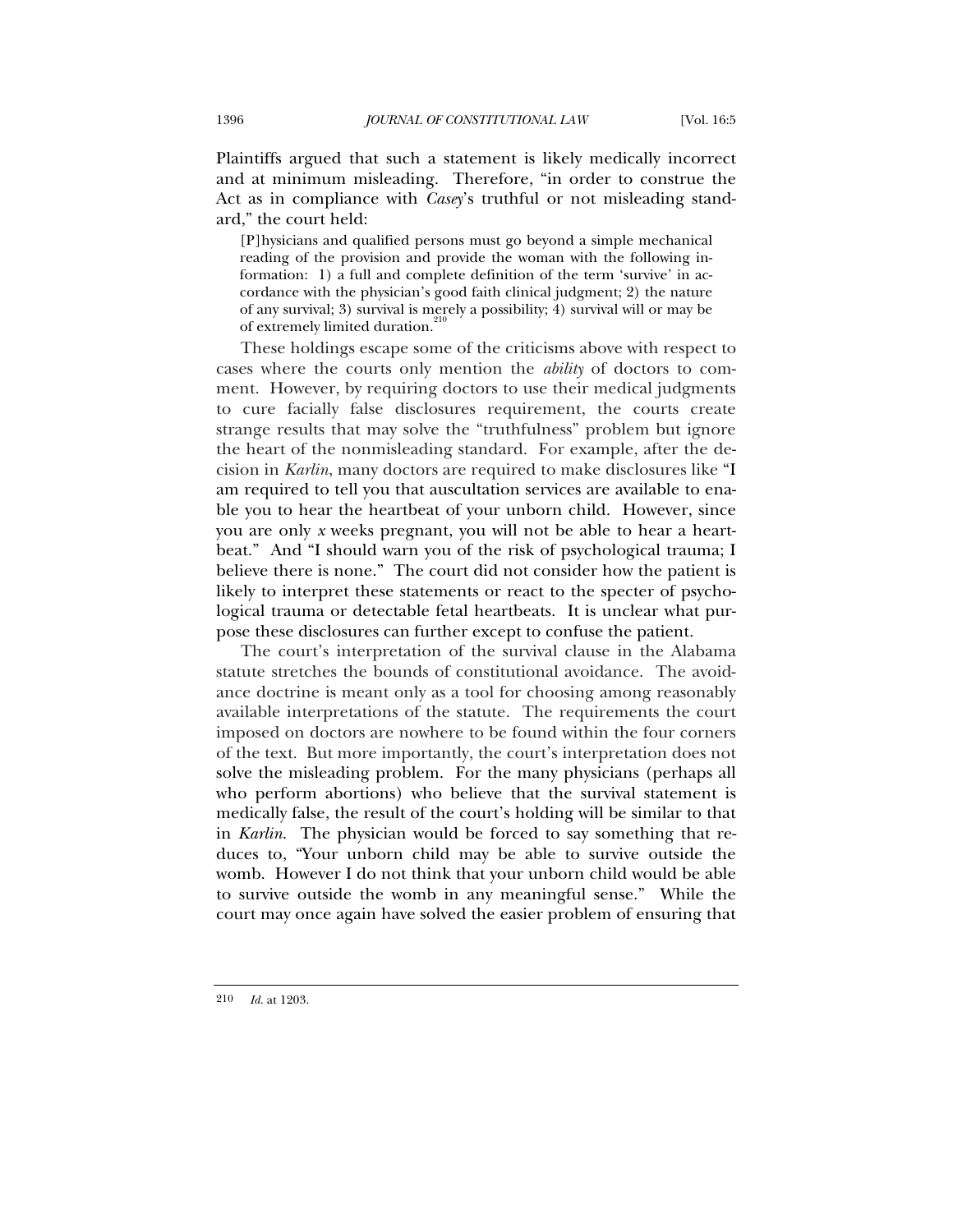a disclosure is not false, the court did not truly engage in considering what may be misleading to patients. $^{211}$ 

Other doctor-patient regulation challenges demonstrate the lower courts' limited engagement thus far with the meaning of the nonmisleading standard and nearly complete deference to the state interest in regulation recognized in *Casey*. In *Eubanks v. Schmidt*, a district court declared ipso facto that color-enhanced and enlarged photos were not misleading without any discussion of its reasoning.<sup>212</sup> The court also upheld state-created and mandatorily distributed materials despite evidence at trial that proved that an agency listed in the state materials provided misleading information to patients.<sup>213</sup> The court held that the misleading character of the agency's actions did not affect the character of the materials themselves: "*Casey* does not require, however, that every statement made by every agency identified be truthful and nonmisleading, merely that the pamphlets themselves meet those requirements."<sup>214</sup> The result may be that the state can use its materials to guide women to crisis pregnancy centers and other organizations that have a documented practice of providing misleading information. Such a ruling opens up the possibility for the state to do by proxy what it cannot do directly; the court did not analyze how this squares with the purposes behind the nonmisleading standard. Moreover, in *Fargo Women's Health*, despite *Casey's* guidance*,* the court focused on the likely effect on all patients rather than those affected by the provision. $215$  While analyzing a provision that required doctors to tell women about the availability of medical assistance and father liability for child support (information that was only included in the optional state materials in *Casey*), the Eighth Circuit reasoned "[i]f in certain cases such a statement would be misleading or false, it

<sup>211</sup> The court did temporarily enjoin the promulgation of the state materials on the ground that some of the information "may" have violated *Casey*'s truthful and not misleading requirement. *Id*. at 1204–05. However, its holding was at best ambivalent. The court based its decision to preliminarily enjoin the materials on three factors: 1) they may not have complied with the statute itself, 2) some experts presented conflicting testimony on the factual accuracy of the materials, and 3) the legislature's directive indicated that the materials were not essential to the Act's taking effect. *Id*. at 1205. One interesting note, however, on the portion of the opinion is the court's recognition of how false or misleading materials may interact with and hinder the right; "[i]ndeed, these concerns are bolstered by the magnitude of the decision to have an abortion as well as the potential persuasiveness that state approved materials may have in this context." *Id.*

<sup>212 126</sup> F. Supp. 2d 451, 459 (W.D. Ky. 2000).

<sup>213</sup> *Id.* at 458

<sup>214</sup> *Id.* at 459.

<sup>215</sup> Fargo Women's Health Org. v. Schafer, 18 F.3d 526, 533 (1994).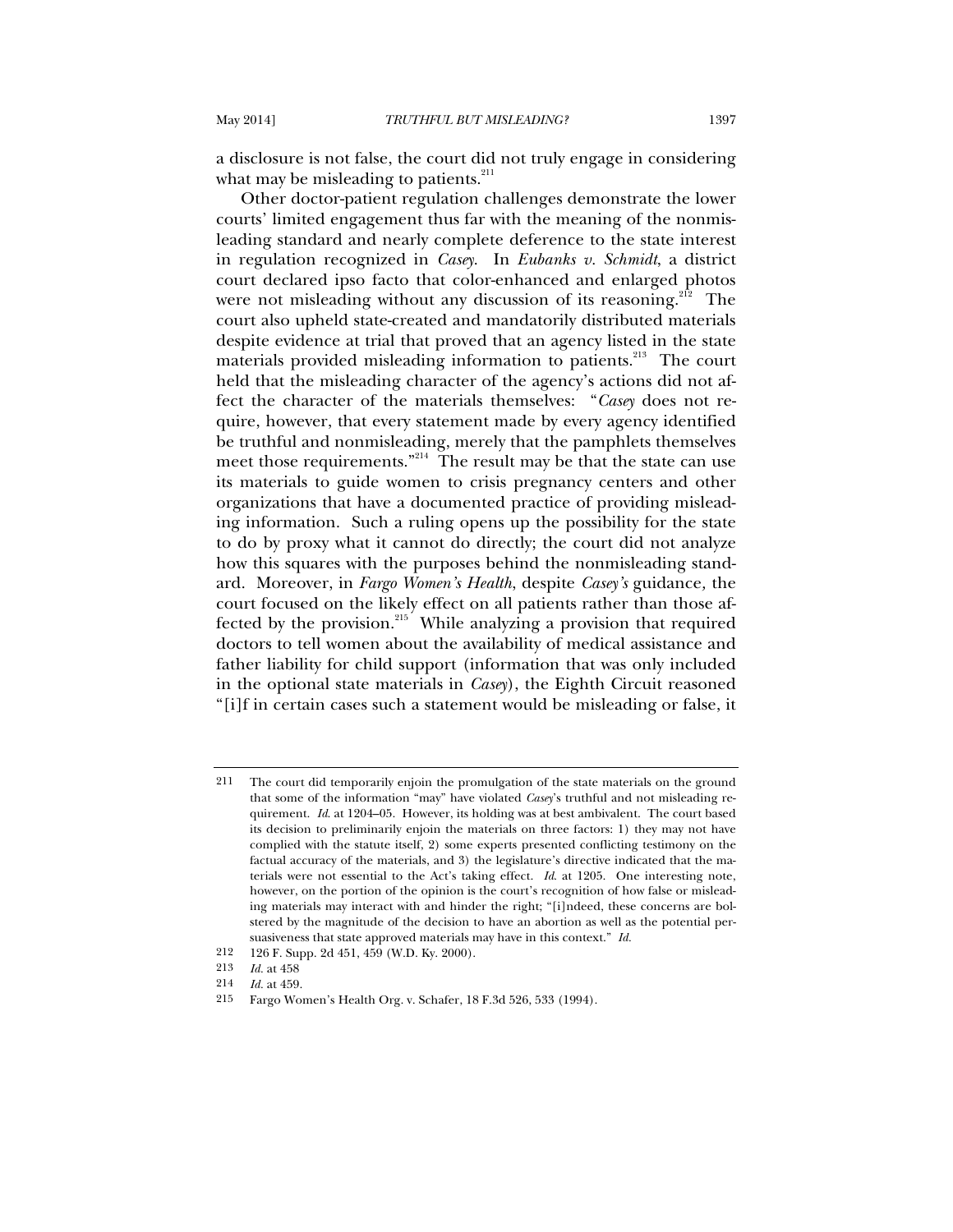would undoubtedly be because of unique and personal background facts that would be at least suspected if not known to the woman."<sup>216</sup>

The Eighth Circuit *Rounds* decisions<sup>217</sup> demonstrate how consideration of what is misleading in informed consent regulations has dropped out entirely in many courts' analyses of abortion restrictions. First, in 2008, the Eighth Circuit court held en banc that South Dakota's informed consent law, which required physicians to inform women that the abortion will terminate the life of a "whole, separate, unique, living human being," is true, not misleading, and constitutionally permissible.<sup>218</sup> While the court recognized that "[t]aken in isolation," such a statement "may be read to make a point in the debate about the ethics of abortion, $"$ <sup>219</sup> the court considered the statutory definition of "human being," provided in a separate section of the statute, sufficient to remedy any constitutional problems. The statute defined "human being" as "an individual living member of the species of Homo sapiens, including the unborn human being during the entire embryonic and fetal ages from fertilization to full gestation."220 Reasoning that, by this definition of human being, the statement that an abortion terminates a member of the species Homo sapiens is scientifically true, the court concluded that the disclosure was permissi $ble.$ <sup>221</sup>

The court's reading implies that the question of what is "misleading" entirely rises and falls with the question of what is "truthful." Many of the depositions and affidavits in the case focused on whether it was "true" that a fetus is a "member of the species Homo sapiens."<sup>222</sup> The court relied on this evidence to summarily conclude that the statement was true and, thus, also not misleading. As the dissent explained, the court did not consider the effect of the modifiers "whole," "separate," "unique," or "living," but rather accepted wholesale the defense's explanation of why the state considered that state-

<sup>216</sup> *Id.* at 534.

<sup>217</sup> See *supra* notes 154–55 and accompanying text.<br>218 Planned Parenthood Minnesota North Dakota

<sup>218</sup> Planned Parenthood Minnesota, North Dakota, South Dakota v. Rounds, 530 F.3d 724, 735, 738 (8th Cir. 2008) (citation omitted).

<sup>219</sup> *Id.* at 735.

<sup>220</sup> *Id.* at 727 (citation omitted) (internal quotation marks omitted).

<sup>221</sup> *Id.* at 736.

<sup>222</sup> *See, e.g.*, Declaration of Dr. David Fu-Chi Mark at 2 Planned Parenthood Minnesota, North Dakota, South Dakota v. Rounds, 530 F.3d 724 (8th Cir. 2008) (No. 05-4007), 2005 WL 3531296 (explaining that South Dakota House Bill 1166's definition of a "human being" as an "'individual living member of the species Homo sapiens,' including human beings living in utero, makes it clear that the statement under  $[\frac{8}{1}7(1)(b)]$  is stated as a scientific fact and nothing more").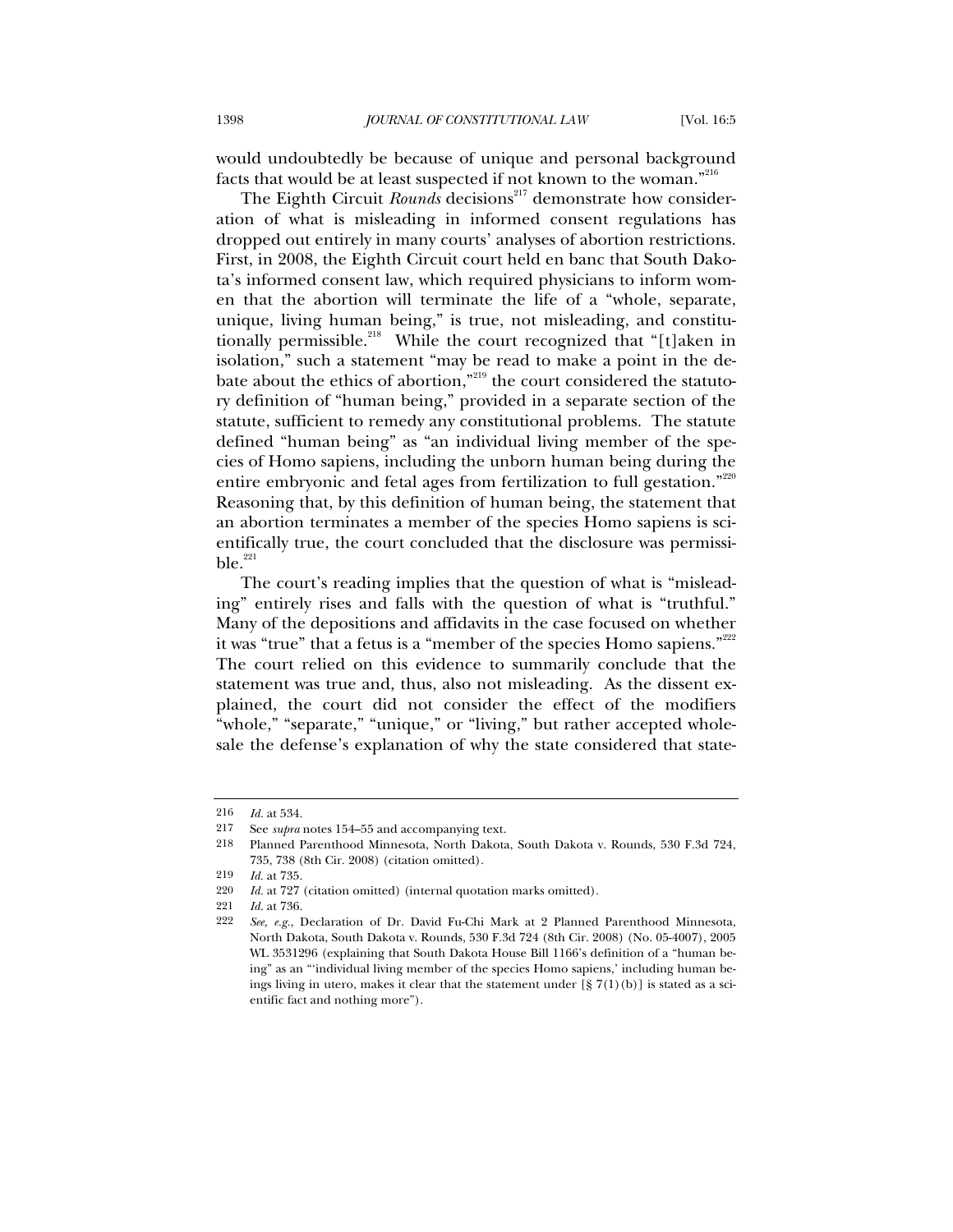ment to be true.<sup>223</sup> In one sentence, the court dismissed Planned Parenthood's argument regarding the inherently misleading, if not factually untrue, nature of the disclosure: "Planned Parenthood's evidence and argument rely on the supposition that, in practice, the patient will not receive or understand the narrow, species-based definition of 'human being' in § 8(4) of the Act, but we are not persuaded that this is so." $224$ 

The court provided no explanation for why it is persuasive that women will understand this as a purely factual scientific disclosure despite its natural reading as a moral and philosophical one. It seems fair to assume that the question of whether this statement is misleading—in the sense that it uses the authority of the state and the physician to make an unsettled moral assertion as if it were a factual and settled one—is at least a colorable one to be substantively addressed. The court's failure to explain how it thinks women will understand this statement, and how that bears on whether it is misleading, is particularly troublesome, because it is difficult to imagine what reasonable other meaning or purpose could be assigned to the disclosure. As Robert Post argues, "[i]t hardly seems plausible that a woman could be confused about whether she is carrying the biological fetus of a zebra, a raccoon, or a bat." $225$ 

When this case returned to the district court, the court struck down the provision requiring doctors to inform women of "all known medical risks . . . including an [i]ncreased risk of suicide ideation and suicide" and the requirement that doctors advise a woman that she "has an existing relationship" with the fetus that "enjoys protection under the United States Constitution and under the laws of South Dakota."<sup>226</sup> But even though the lower court found the latter provision to be untruthful and misleading because it could find no basis in South Dakota or United States constitutional law for it, $227$  the Eighth Circuit panel accepted the strained construction that this disclosure only requires a woman to be informed that she "is legally and constitutionally protected against being forced to have an abortion."228

<sup>223</sup> *Rounds*, 530 F.3d at 744–45 (Murphy, J., dissenting).

<sup>224</sup> *Id.* at 735 (majority opinion).

<sup>225</sup> Robert Post, *Informed Consent to Abortion: A First Amendment Analysis of Compelled Physician Speech*, 2007 U. ILL. L. REV. 939, 954 (2007).

<sup>226</sup> Planned Parenthood Minnesota, North Dakota, South Dakota v. Rounds, 650 F. Supp. 2d 972, 977–79, 982–83 (D.S.D. 2009) (alteration in original) (citations omitted) (internal quotation marks omitted).

<sup>227</sup> *Id.* at 978–79.

<sup>228</sup> Planned Parenthood Minnesota, North Dakota, South Dakota v. Rounds, 653 F.3d 662, 669 (8th Cir. 2011).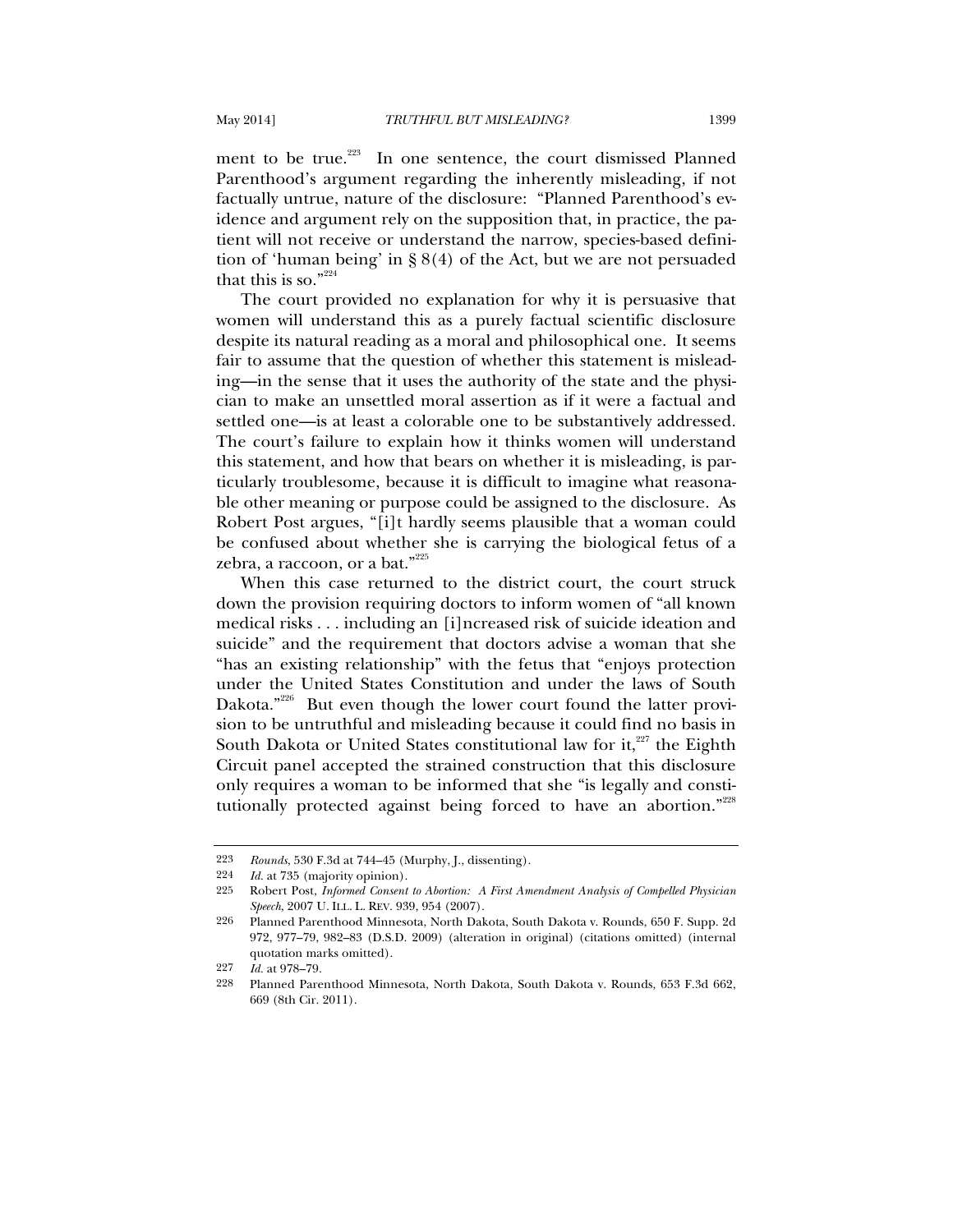Once again, the court failed to consider how this provision would be interpreted by the patient when analyzing the possibly misleading nature of the required disclosure.

Finally, although both the district court and the Eighth Circuit panel found the suicide ideation and suicide disclosure to be not only misleading, but also false, $229$  the Eighth Circuit took the case en banc and reversed this holding.<sup>230</sup> In holding the disclosure "truthful," the en banc court did somersaults to construe the term "increased risk" not to imply any causal relationship. For example, the court explained: "There is a very real difference between (1) a statement that an action places an individual at an increased risk for an adverse outcome, and (2) a statement that, if the individual experiences the adverse outcome, the action will have been the direct cause."<sup>231</sup> But it is questionable whether, to a layperson receiving medical advice on a procedure, there is a "very real difference" between those statements. And in any event, the question in determining the truthfulness of the disclosure is not whether the term "increased risk" implies that "the action will have been the *direct cause*" but rather if the term implies any causal relationship at all (because there is no medical evidence that adequately demonstrates *any* causal relationship between abortion and suicide or suicide ideation). The en banc court concluded that it does not.<sup>232</sup> Therefore, it concluded that correlative evidence was sufficient to support the required disclosure.

In analyzing the disclosure under the nonmisleading standard, the en banc court seemingly acknowledged that, without any proof of causation, the disclosure would be misleading or irrelevant. But then, the court turned the nonmisleading standard on its head. The question was no longer whether the disclosure misleadingly suggests to the patient an unproven causal link between abortion and suicidal ideation or suicide. The court did not consider whether the patient would assume at least some proof of causation in light of the required disclosure. Rather, the court held that the disclosure, which it admitted is only relevant to the extent it suggests causation, is not misleading unless "Planned Parenthood . . . show[s] that abortion has been ruled out, to a degree of scientifically accepted certainty, as a statistically significant causal factor in post-abortion suicides."233 In other

<sup>229</sup> *Rounds*, 650 F. Supp. 2d at 982–83; *Rounds*, 653 F.3d at 670–73.

<sup>230</sup> Planned Parenthood Minnesota, North Dakota, South Dakota v. Rounds, 686 F.3d 889, 906 (8th Cir. 2012) (en banc).

<sup>231</sup> *Id.* at 896.<br>232 *Id.* at 889

<sup>232</sup> *Id.* at 889

*Id.* at 900.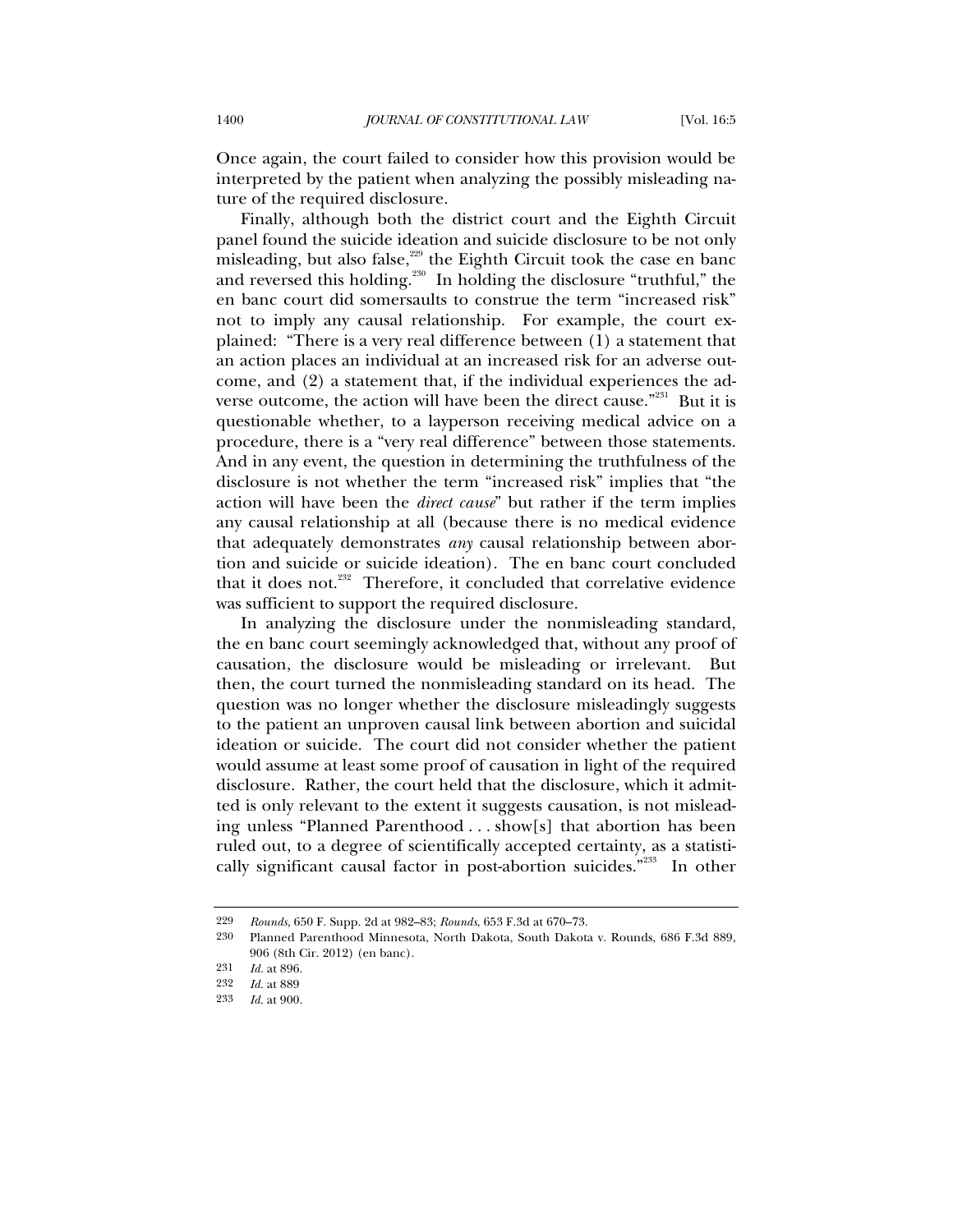words, the state has no affirmative obligation to ensure that its required disclosures do not misleadingly imply unproven inferences; a state-required disclosure is only unconstitutional if a plaintiff can demonstrate, with absolute certainty, that the implied inferences of a disclosure are false. With this impossibly high standard in place, the court rejected Planned Parenthood's evidence rebutting any causal link.

The en banc court's analysis essentially eliminated *Casey*'s affirmative requirement that informed consent disclosures "must be calculated to inform the woman's free choice, not hinder it."<sup>234</sup> In Part I, this Article established that the purpose of the truthful and nonmisleading standard is to preserve a woman's autonomy in her decisionmaking process. But the court's analysis in *Rounds* entirely ignored the effect of the challenged disclosure on a woman's autonomy. The court never considered the way in which such a disclosure, unsupported by medical evidence, might manipulate a woman's autonomous decision-making.

The foregoing analysis demonstrates the lower courts' reluctance to rigorously apply the truthful and nonmisleading standard in light of the autonomy principle in *Casey*. Until recently, no opinion had ever declared a state's informed consent law misleading. However, a few recent decisions demonstrate that the lower courts are still willing to consider such challenges but lack the analytical tools to analyze what is misleading under *Casey*. In July 2010 and June 2011, district court decisions in Nebraska and South Dakota, respectively, temporarily enjoined the laws requiring doctors to discuss every recorded "risk factor" for abortion, discussed above in Subpart II.B.2.<sup>235</sup> Both courts held that, because the literal language of the bills would certainly require doctors to discuss invalid and outdated medical studies asserting refuted claims such as the breast cancer link, the laws required the dissemination of untruthful and misleading information. These opinions represent a step towards recognizing the importance of this standard to maintaining the balance of *Casey*. But perhaps because the information required in these cases was so blatantly untruthful, the cases still do not provide much structure for future analysis under the nonmisleading standard.

<sup>234</sup> Planned Parenthood of Southeastern Pennsylvania v. Casey, 505 U.S. 833, 877 (1992).

<sup>235</sup> Planned Parenthood of Heartland v. Heineman, 724 F. Supp. 2d 1025, 1046, 1048–49 (D. Neb. 2010); Planned Parenthood Minnesota, North Dakota, South Dakota v. Daugaard, 799 F. Supp. 2d 1048, 1072 (D.S.D. 2011).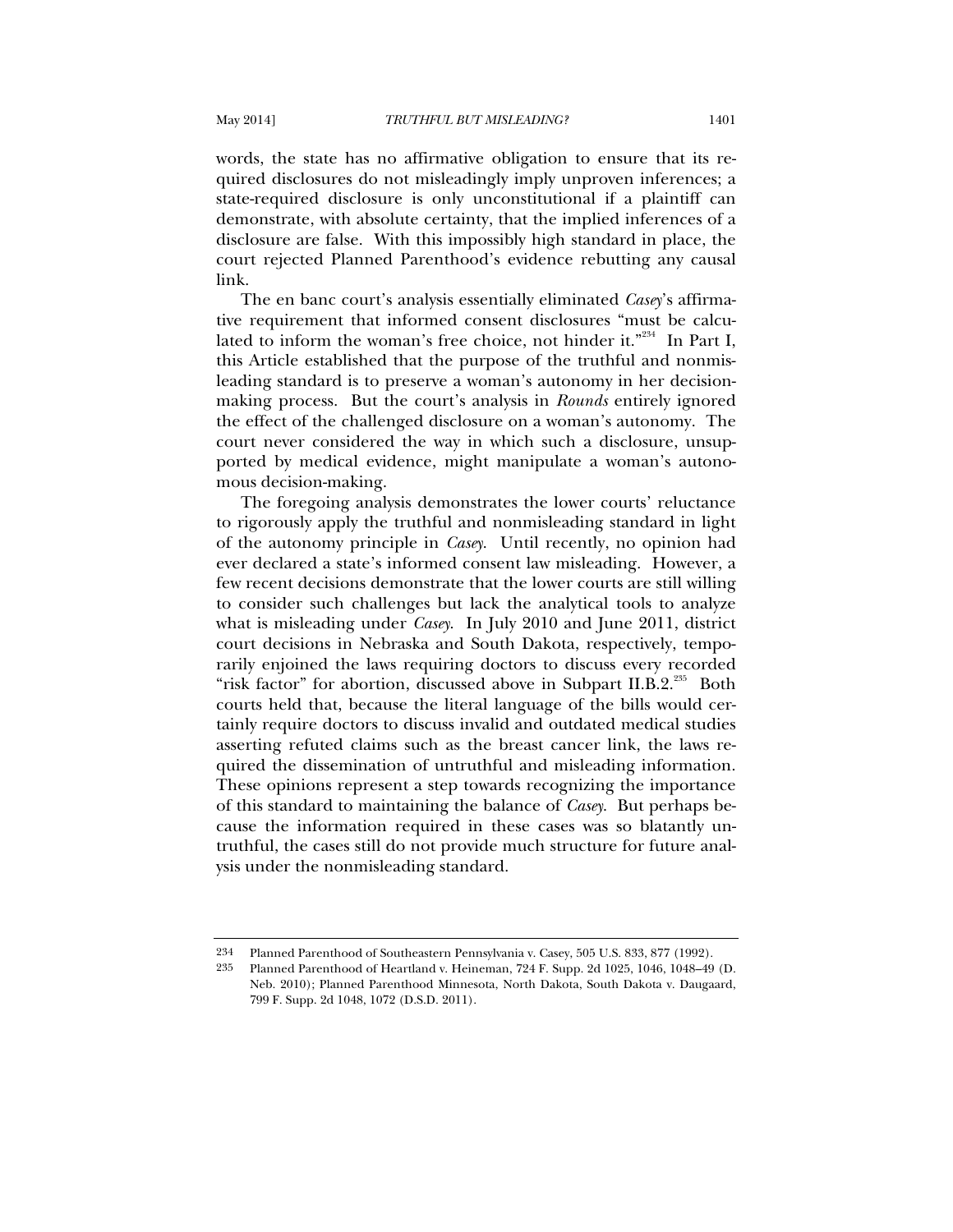Recently, in *Stuart v. Loomis*,<sup>236</sup> a district court recognized and applied the autonomy-protecting principle within *Casey'*s informed consent holdings. The court found North Carolina's ultrasound law which required a doctor to display and explain an ultrasound image to a patient even if the woman refused to look or listen—irrelevant to any proper informed consent dialogue, and therefore unconstitutional under *Casey*. The court explained,

Instead of a "reasonable framework" within which a woman makes the decision about terminating a pregnancy, the speech-and-display provision is more like an unyielding straightjacket. It goes well beyond "encourag[ing the pregnant woman] to know that there are philosophic and social arguments of great weight that can be brought to bear in favor of continuing the pregnancy to full term" and "taking steps to ensure that [her] choice is thoughtful and informed." By requiring providers to deliver this information to a woman who takes steps not to hear it or would be harmed by hearing it, the state has erected an obstacle and has moved from "encouraging" to lecturing, using health care providers as its mouthpiece. As discussed above, there is no health reason for requiring the disclosure to women who take steps not to hear it or would be harmed by hearing it, making this an "unnecessary health regulation<sup>[]"</sup> which is not allowed under *Casey*. 237

The court's reasoning in *Loomis* takes *Casey*'s truthful, nonmisleading, and relevant requirement seriously and applies the relevance prong in a manner that effectuates Casey's purpose: preserving a woman's autonomous decision-making. The following part fleshes out a theory by which courts can consistently apply the nonmisleading requirement to the same end.

# IV. REVIVING THE NONMISLEADING REQUIREMENT: A RENEWED ANALYSIS OF *AKRON*, *THORNBURGH*, AND *CASEY*

As discussed above, a number of scholars have commented on the various ways in which the principles of *Casey* have eroded and proposed strategies for rebuilding the decision's foundation.<sup>238</sup> Further, a look at the case law suggests a possible resurgence of First Amendment compelled speech claims. Plaintiffs were successful in the district courts in both Texas and North Carolina in challenging the forced ultrasounds with physician explanations on compelled speech grounds (although the Texas decision was reversed by the Fifth Cir-

<sup>236</sup> No. 1:11-CV-804, 2014 WL 186310 (M.D.N.C. Jan. 17, 2014).

<sup>237</sup> *Id.* at \*38 (alterations in original) (citations omitted).

<sup>238</sup> *See supra* notes 7–12 and accompanying text.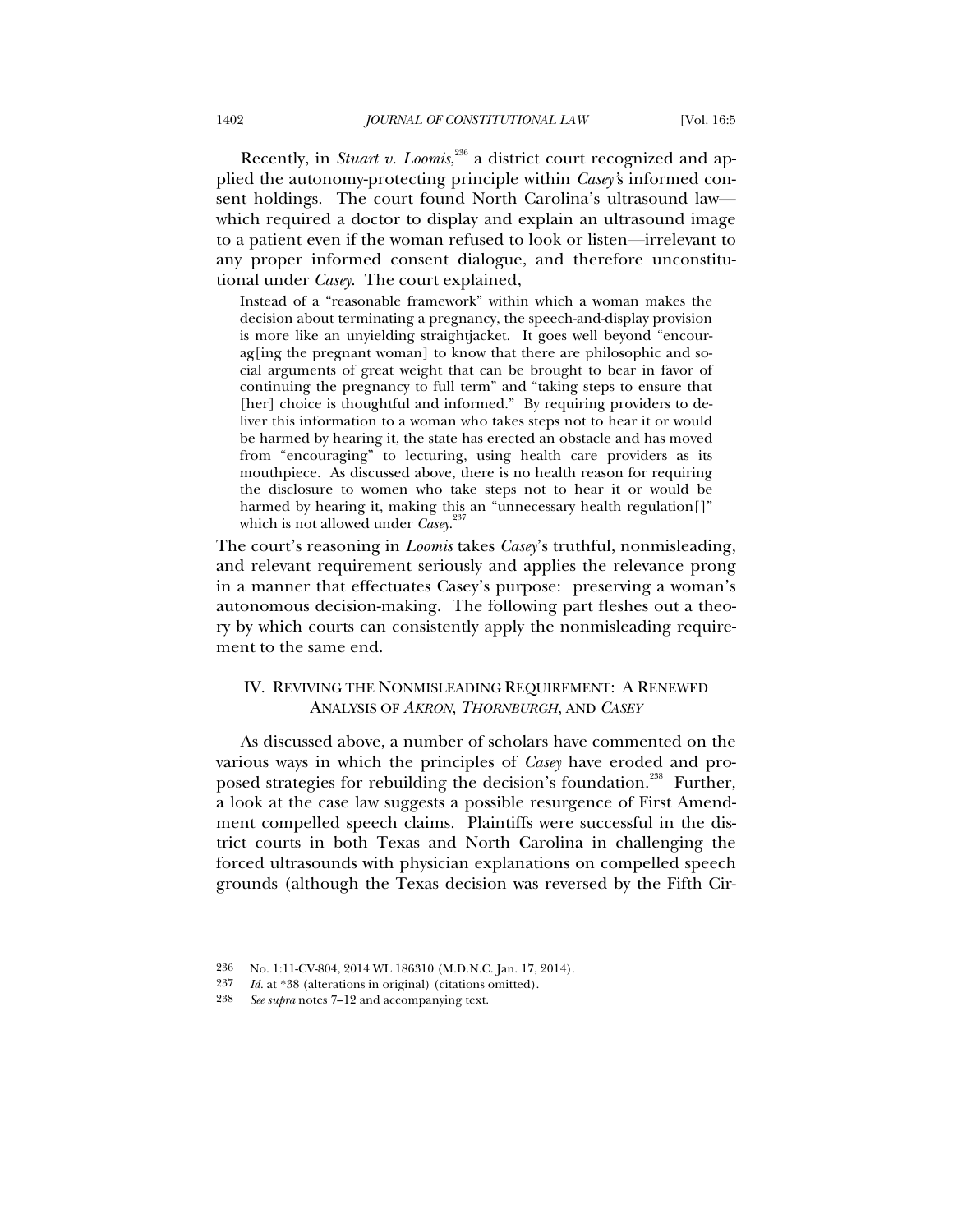cuit).<sup>239</sup> This Article contributes to this literature by focusing on the content and enforcement mechanisms for the truthful and nonmisleading standard, as a part of the overarching undue burden framework governing abortion restrictions.

For the reasons outlined in Parts I and II, this Article suggests that a better understanding of the truthful and nonmisleading standard is an important contribution to any discussion regarding the revival of the autonomy-protecting principle in *Casey*. Abortion restrictions act on women in a variety of ways, but dissuasion laws are increasingly common and the focus of significant constitutional litigation. The truthful and nonmisleading standard was designed to regulate these laws in particular. Although *Casey* overruled portions of *Thornburgh* and *Akron*, it was careful to limit its holding:

*To the extent Akron I* and *Thornburgh* find a constitutional violation when the government requires, as it does here, the giving of *truthful, nonmisleading information* about the nature of the procedure, the attendant health risks and those of childbirth, and the 'probable gestation age' of the fetus, those cases go too far, are inconsistent with *Roe*'s acknowledgement of an important interest in potential life, and are overruled.<sup>24</sup>

As discussed above, a close reading of *Akron*, *Thornburgh*, and *Casey* together demonstrates that the truthful and nonmisleading standard derives from concerns regarding women's autonomy first outlined in *Akron*. By reexamining the origins of the standard, it becomes clear that much of *Akron* is still good law and provides a useful starting point for determining how courts should approach the nonmisleading standard to faithfully implement the autonomy-protecting constraints in *Casey*. A more robust understanding of the nonmisleading standard will have the benefits of (1) protecting the autonomy central to *Casey*; (2) uncovering impermissible purposes in state regulation; and (3) providing a framework for challenging statutes that are based solely on impermissible gender stereotypes.

# *A. Retracing Akron — The Origins of the Nonmisleading Standard*

In 1983, the Court considered a challenge to an Ohio statute that regulated abortions in a manner remarkably similar to today's second-generation dissuasion laws.<sup>241</sup> The law limited the performance

<sup>239</sup> *Stuart*, 2014 WL 186310, at \*38, \*42; Texas Med. Providers Performing Abortion Servs. v. Lakey, 806 F. Supp. 2d 942, 976–78 (W.D. Tex. 2011), *vacated by* Texas Med. Providers Performing Abortion Servs. v. Lakey, 667 F.3d 570, 584 (5th Cir. 2012).

<sup>240</sup> Planned Parenthood of South Eastern Pennsylvania v. Casey, 505 U.S. 833, 882 (1992) (emphasis added).

<sup>241</sup> City of Akron v. Akron Ctr. for Reprod. Health, Inc., 462 U.S. 416 (1983).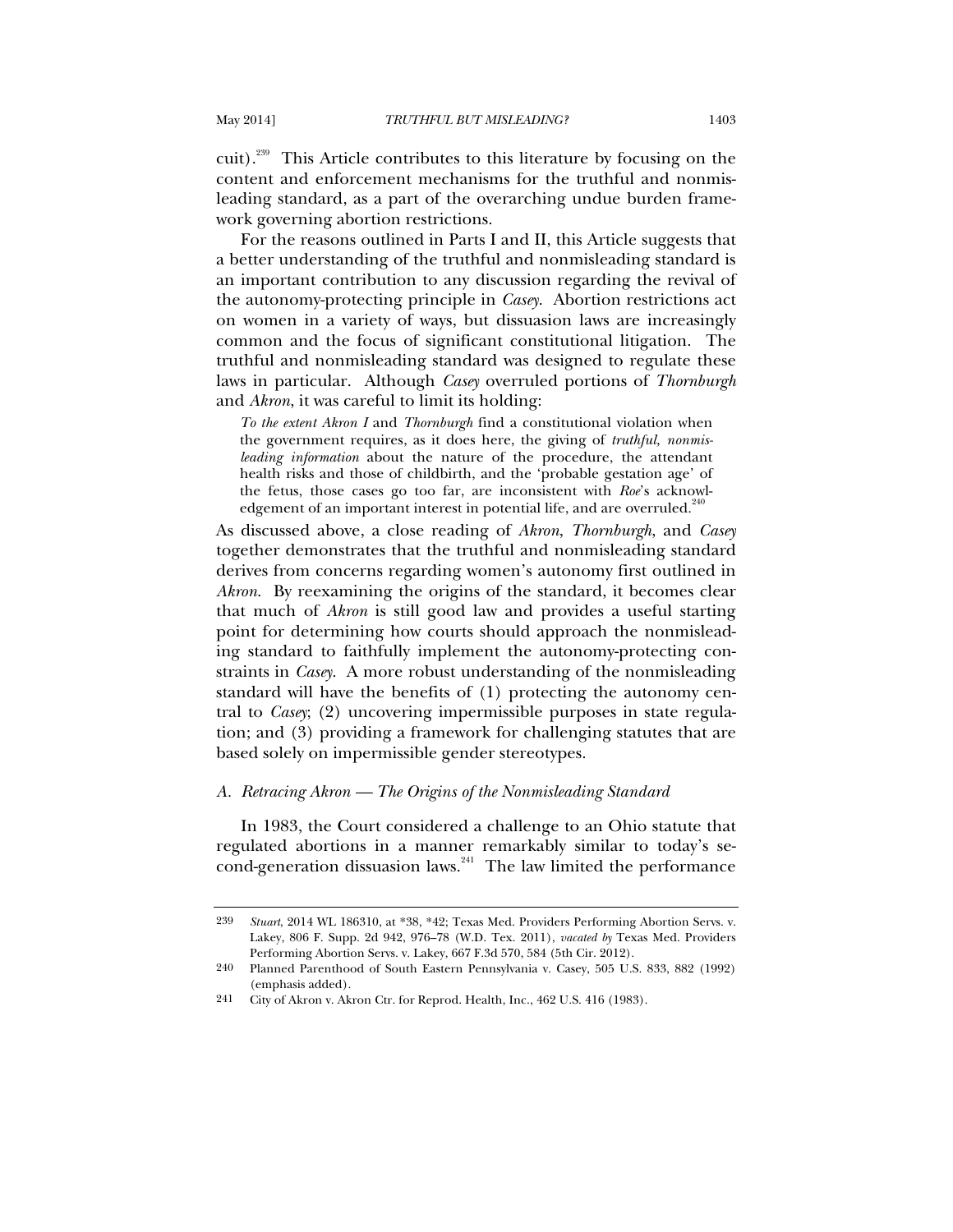of abortions to hospitals and imposed specific disclosures and a twenty-four-hour waiting period before a woman could certify her informed consent to an abortion. The informed consent disclosures included, (1) that according to the physician's best judgment, the woman is pregnant; (2) the number of weeks since the probable conception; (3) "that the unborn child is a human life from the moment of conception" and a detailed description of the anatomical and physiological characteristics of the unborn child of that pregnancy "including, but not limited to, appearance, mobility, tactile sensitivity, including pain, perception or response, brain and heart function, the presence of internal organs and the presence of external members"; (4) if after 22 weeks, that the child may be viable and capable of surviving outside the womb, and that "her attending physician has a legal obligation to take all reasonable steps to preserve the life and health of her viable unborn child during the abortion"; (5) that abortion is "a major surgical procedure which can result in serious complications, including hemorrhage, perforated uterus, infection, menstrual disturbances, sterility and miscarriage and prematurity in subsequent pregnancies; and that abortion may leave essentially unaffected or may worsen any existing psychological problems she may have, and can result in severe emotional disturbances"; (6) the availability of public and private agencies that can provide birth control information; and (7) the availability of public and private agencies to assist her during pregnancy and after birth, including adoption options.<sup>242</sup> Further, the physician was required to disclose the particular risks attendant to the specific pregnancy and the abortion technique to be employed.

Since the law challenged in *Akron* is more akin to the secondgeneration informed consent laws than the law challenged in *Casey*, the Court's approach to the law in *Akron*, to the extent we can determine it was not overruled in *Casey*, should be helpful to lower courts in determining the constitutionality of today's similar regulations. Since *Casey*, it appears that both scholars and courts alike have mistakenly considered all of *Akron* to be overruled and irrelevant. Therefore, consideration of how its remaining holdings may inform the *Casey* decision has been under-theorized.

As Part I established, parts of *Akron* focused on the right of the doctor not to be placed in an "undesired and uncomfortable straitjacket" and suggested that the State could not seek to dissuade wom-

<sup>242</sup> *Id.* at 423 n.5.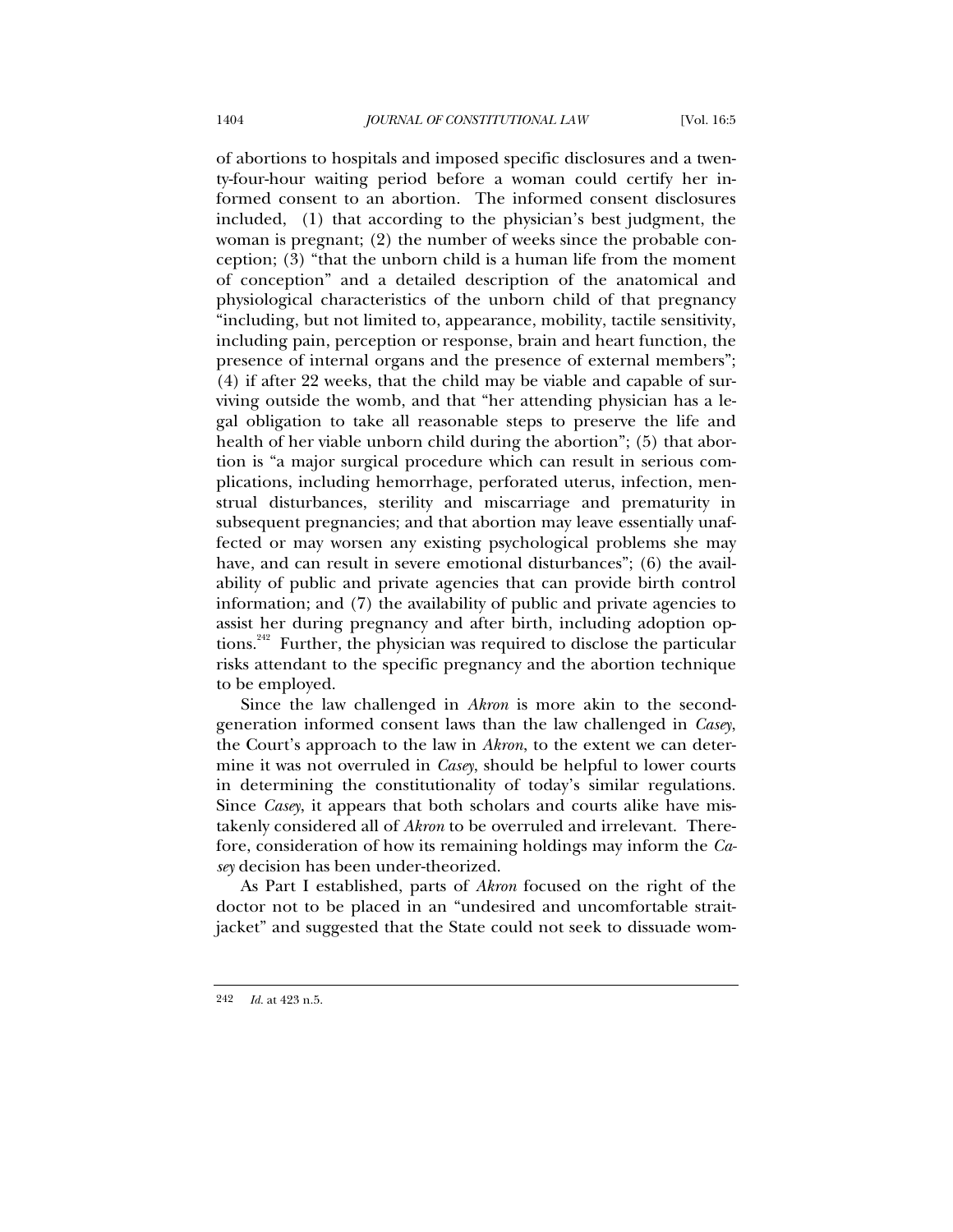en through informed consent laws from seeking an abortion.<sup>243</sup> In those two respects—special solicitude for the rights of the doctor and the absolute prohibition on expressing a preference for childbirth— *Akron* is no longer reliable law.

However, a close reading of the Court's evaluation of the informed consent provisions demonstrates that its primary concern was the misleading nature of the disclosures. As to the requirement to disclose that "the unborn child is a human life," the Court indicated that such a statement was directly inconsistent with *Roe* and therefore could not be adopted by a state in an informed consent regulation.<sup>244</sup> Further, the Court indicated that a detailed description of the specific fetus's development would involve "at best speculation."245 The Court was clearly concerned about the accuracy of the information and its likelihood to confuse or misinform a patient during her decision-making process. In particular, the Court was concerned with the statute's attempt to create the misleading impression that abortion is excessively risky to one's health. The Court labeled the statement "abortion is a major surgical procedure" as "dubious."246 Finally, the Court described the risk disclosures as a "'*parade of horribles' intended to*  suggest that abortion is a particularly dangerous procedure."<sup>247</sup>

Thus, it was primarily to the misleading nature of the aggressive informed consent disclosures that the Court objected. In fact, in a footnote the Court indicated that it saw no problem *per se* with the pregnancy, gestational age, or adoption agency disclosures.<sup>248</sup> Those provisions were struck down on an entirely different ground.<sup>249</sup> These are precisely the disclosures that the *Akron* statute had in common with the statute in *Casey*. The Court only found impermissible, in and

<sup>243</sup> *Id.* at 443–44 (quoting Planned Parenthood of Central Missouri v. Danforth, 428 U.S. 52, 67 n.8 (1976)).

<sup>244</sup> *Id.* at 444 (internal quotation marks omitted).

<sup>245</sup> *Id*.

<sup>246</sup> *Id.* (internal quotation marks omitted).<br>247 *Id.* at 445 (emphasis added)

<sup>247</sup> *Id.* at 445 (emphasis added).<br>248 *Id.* at 445 n 37 ("These four

Id. at 445 n.37 ("These four subsections require that the patient be informed by the attending physician of the fact that she is pregnant,  $\S 1870.06(B)(1)$ , the gestational age of the fetus, § 1870.06(B)(2), the availability of information on birth control and adoption, § 1870.06(B)(6), and the availability of assistance during pregnancy and after childbirth,  $\S 1870.06(B)(7)$ . This information, to the extent it is accurate, certainly is not objectionable, and probably is routinely made available to the patient.").

<sup>249</sup> *Id*. ("We are not persuaded, however, to sever these provisions from the remainder of § 1870.06(B). They require that all of the information be given orally by the attending physician when much, if not all of it, could be given by a qualified person assisting the physician.").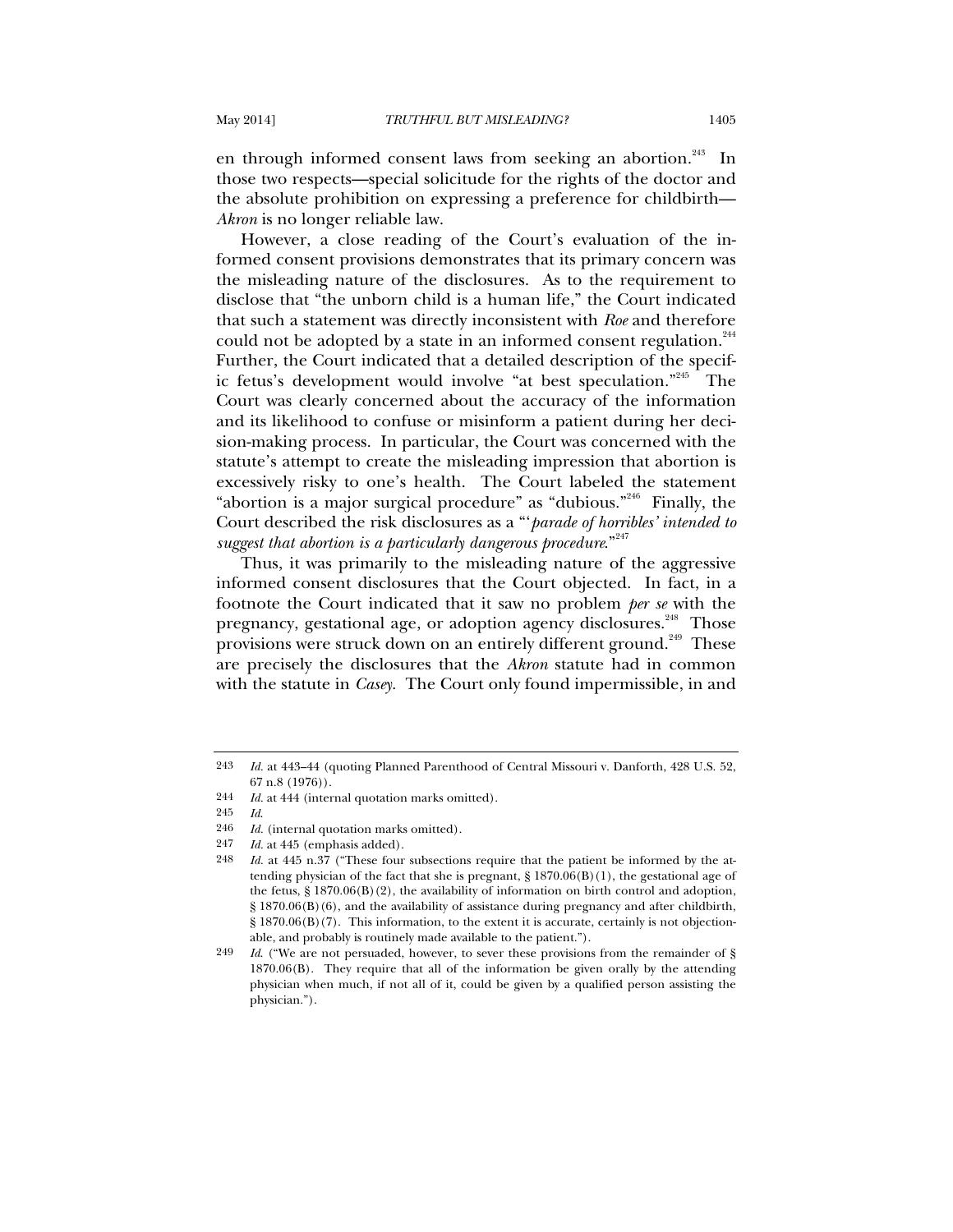of themselves, those disclosures that the Court determined were misleading, giving an unfair impression of the procedure.

Thus, the *Casey* Court's limitation of its overruling of *Akron* and *Thornburgh* only to the extent that they struck down "truthful and nonmisleading disclosures" can be read to specifically retain the portions of *Akron* concerned with misleading and manipulative disclosures by incorporation.

A comparison of *Thornburgh* and *Akron* supports this proposition and suggests that *Casey* was primarily overruling *Thornburgh*, not *Akron*, with respect to the content of disclosures. Unlike the statute in *Akron*, the statute in *Thornburgh* bore significant resemblance to the statute approved in *Casey*. In fact, the statute in *Casey* was a reincarnation of the *Thornburgh* statute. It required the disclosure of seven pieces of information:

(a) the name of the physician . . . , (b) the "fact that there may be detrimental physical and psychological effects which are not accurately foreseeable," (c) the "particular medical risks associated with the particular abortion procedure to be employed," (d) the probable gestational age, . . . (e) the "medical risks associated with carrying her child to term"...  $\left[ , \right]$  (f) the "fact that medical assistance benefits may be available for prenatal care, childbirth and neonatal care," and (g) the "fact that the father is liable to assist" in the child's support  $\dots$ 

The law also mandated the provision of state-mandated materials that would describe the development of the fetus and provide information about alternatives to abortion.<sup>251</sup> Unlike *Akron*, where the Court focused on the problematic content of the disclosures, the Court in *Thornburgh* relied only on the two propositions that *Casey* later overruled. First, the provisions were unconstitutionally designed to persuade a woman not to seek an abortion.<sup>252</sup> Second, the regulation placed the doctor in an "undesired and uncomfortable straitjacket," thus imposing "state medicine" on the woman and barring the professional guidance she would ordinarily expect from her physician.<sup>253</sup> The Court did not consider whether the disclosures were "dubious," misleading, or similarly problematic; with the exception perhaps of section (b), the disclosures were far too straightforward to support such an assertion.

Justice White's dissent in *Thornburgh* affirms this interpretation of *Akron*. In fact, the truthful and nonmisleading standard in *Casey* was

<sup>250</sup> Thornburgh v. Am. Coll. of Obstetricians & Gynecologists, 476 U.S. 747, 760–61 (1986).

<sup>251</sup> *Id.*

<sup>252</sup> *Id.* at 762.

<sup>253</sup> *Id.* at 762–63.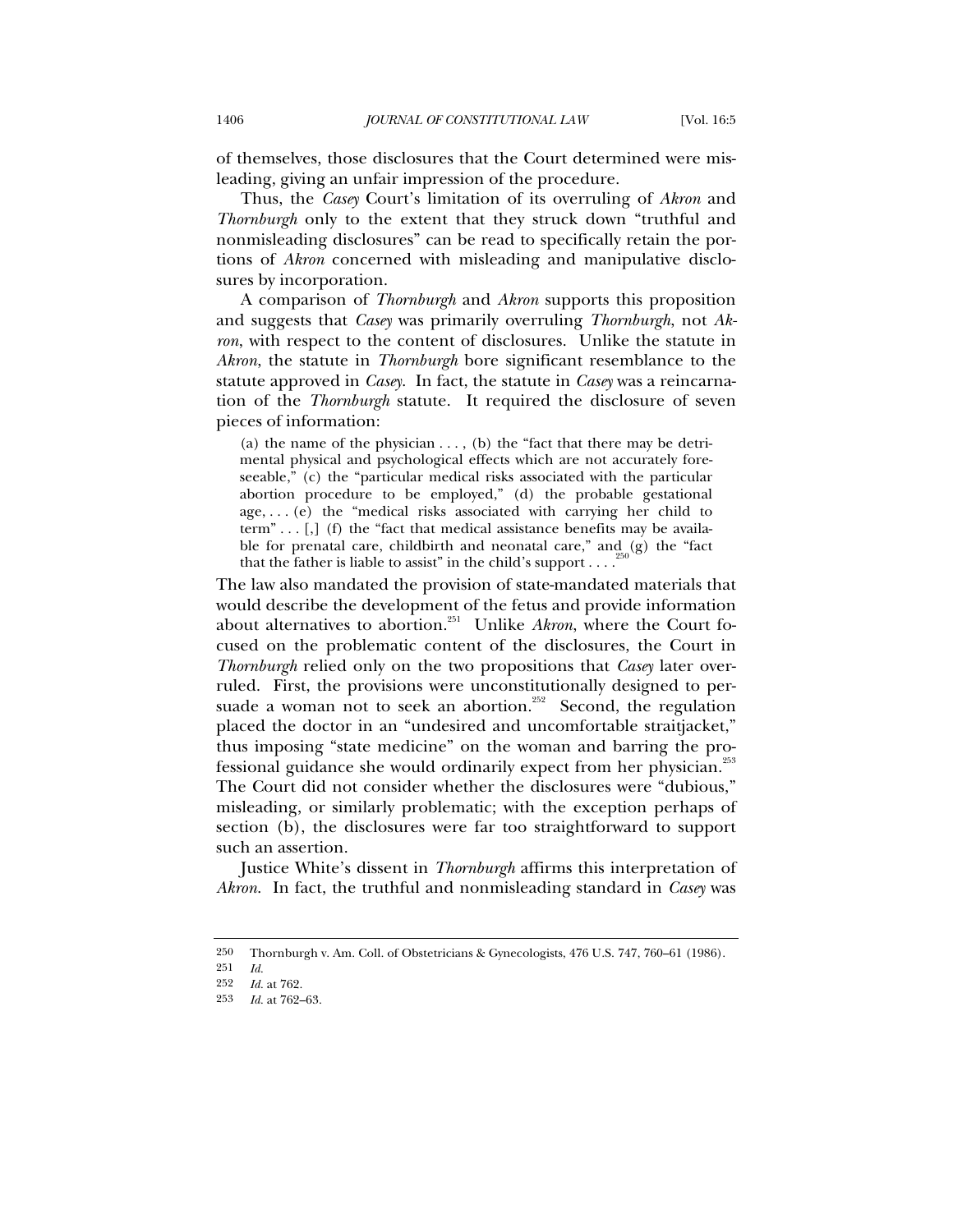likely lifted from his discussion of *Akron* in the *Thornburgh* dissent. Justice White wrote,

I have no quarrel with the general proposition, for which I read *Akron* to stand, that a campaign of state-promulgated disinformation cannot be justified in the name of 'informed consent' or 'freedom of choice.' But the Pennsylvania statute before us cannot be accused of sharing the flaws of the ordinance at issue in *Akron*. 254

Two paragraphs later, Justice White outlined precisely the "truthful and nonmisleading" standard articulated in the plurality opinion in *Casey*: "It is in the very nature of informed-consent provisions that they may produce some anxiety in the patient and influence her in her choice. This is in fact their reason for existence, and—*provided that the information required is accurate and nonmisleading*—it is an entirely salutary reason.<sup>"255</sup> In other words, informed consent provisions will, by their nature, always tend to either support or not support the decision to have an abortion. But providing a woman with truthful and nonmisleading information that is pertinent and "may affect her choice" is constitutionally acceptable.

Given the close relationship between the law in *Thornburgh* and the nearly identical law the Pennsylvania legislature passed just a few years later resulting in the *Casey* decision, it is likely that the truthful and nonmisleading standard articulated in Justice White's dissent is an important antecedent of the *Case*y standard.<sup>256</sup> Therefore, his stark comparison of what he describes as the "campaign of statepromulgated disinformation" in the *Akron* provisions with the *Thornburgh* provisions should provide a starting point for any *Casey* nonmisleading analysis.

What is notable is that the disclosures that Justice White labels "state-promulgated disinformation" are nearly identical to many provisions in current dissuasion regulations. The requirement that a doctor inform a woman "that the unborn child is a human life from the moment of conception" is a precursor to the "whole, separate, unique, living human being" disclosures.<sup>257</sup> Since the Court applied the nonmisleading standard in *Akron* to strike down that provision,

<sup>254</sup> *Id.* at 800 (White, J., dissenting).

<sup>255</sup> *Id.* at 801 (White, J., dissenting) (emphasis added).<br>256 The standard can also be found in the First Ame

The standard can also be found in the First Amendment commercial speech context, which was addressed in the Third Circuit opinion in *Casey*, and therefore likely influenced the Court's decision. Planned Parenthood of Southeastern Pennsylvania v. Casey, 947 F.2d 682, 705–06 (3d Cir. 1991). Nonetheless, the nonmisleading strand traced from *Akron* to *Thornburgh* to *Casey* more closely aligns with the underlying principles of *Casey* as outlined in Part I.

<sup>257</sup> City of Akron v. Akron Ctr. for Reprod. Health, Inc., 462 U.S. 416, 423 n.5 (1983).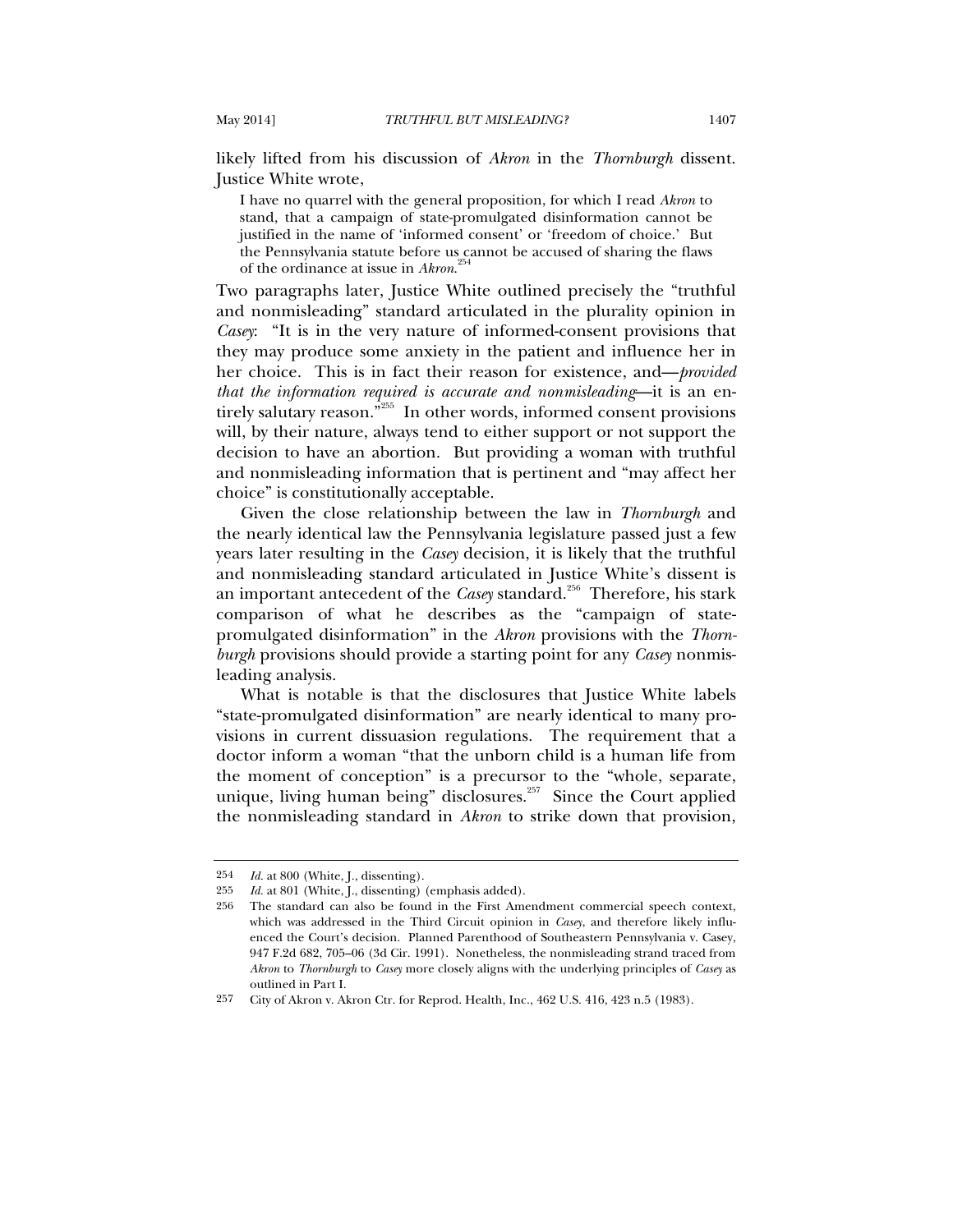the history of the nonmisleading standard casts doubt on the South Dakota provision upheld in *Rounds*. Likewise, the survival disclosures disapproved of in *Akron* bear a close resemblance to the disclosure upheld in *Summit Medical Center.*<sup>258</sup> Finally, the risk disclosures that Justice Lewis Powell described as a disingenuous "parade of horribles" match many current mandatory dissuasion regulations, as discussed above in Part II.

The nonmisleading analysis in *Akron* did not concern itself with whether any particular statement could be defended as truthful as a technical matter, but instead considered what the overall effect of the disclosures would be on the patient and whether it would create a misleading impression. Justice White approved of this analysis in his *Thornburgh* dissent, indicating that informed consent regulations should be limited to those that are neither untruthful nor misleading; that analysis was borrowed by the *Case* majority.<sup>259</sup> Tracing the history of the truthful and nonmisleading standard demonstrates that (1) the Court has consistently been concerned with misleading disclosures, not only technically untruthful disclosures, in order to safeguard the autonomy of a woman's decision that is at the core of the abortion right and (2) much of *Akron* is still good law and provides a useful starting point for any analysis of whether an informed consent regulation is misleading, and thus, unconstitutional under *Casey*.

# **B.** The Nonmisleading Standard: Protecting the Autonomy Value in Casey *in Application*

# *1. The Nonmisleading Standard in Multiple Roles: Serving Multiple Constitutional Purposes*

As the foregoing Parts have established, a more robust vision of the nonmisleading requirement in light of *Casey*'s goals should aid courts in enforcing the autonomy-protecting principle within *Casey*. The question that can be gleaned from *Akron* is whether the required disclosures, and their presentation to the patients, give an honest and fair portrayal of relevant information or if, instead, the disclosures are likely to manipulate, mislead, or confuse women in the informed consent process and/or create a warped vision of the procedure. The latter would dangerously threaten a woman's autonomous decision-making in the most direct way by inserting misleading considerations into her thought process. In this way, informed consent disclo-

<sup>258</sup> Summit Med. Ctr. of Ala., Inc. v. Siegelman, 227 F. Supp. 2d 1194, 1198 (M.D. Ala. 2002).

<sup>259</sup> Planned Parenthood of Southeastern Pennsylvania v. Casey, 505 U.S. 833, 882 (1992).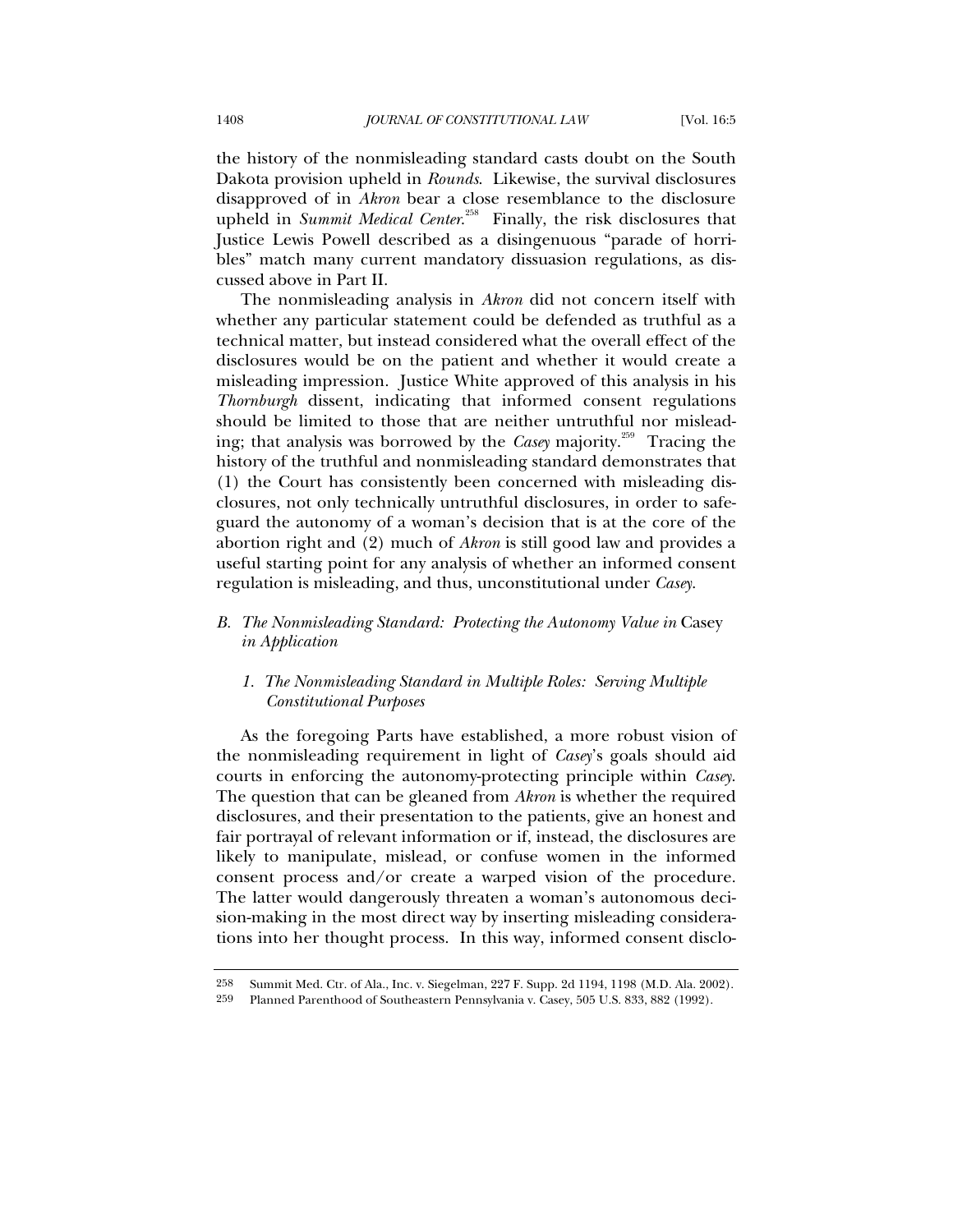sures are more dangerous to the core of *Roe* than logistical barriers. But the nonmisleading standard can act as a dyke against such dangers.

At the same time, the nonmisleading standard can also serve other constitutional functions as well. The nonmisleading requirement can act as a proxy for the purpose prong of *Casey*, which requires that state regulation have the purpose of informing, not hindering, a woman's choice.<sup>260</sup> State regulation must not have the purpose of creating a substantial obstacle for a woman seeking an abortion. However, purpose evaluations are notoriously difficult to make. For example, the discriminatory purpose test for race or sex discrimination under the Fourteenth Amendment, where the statute itself is race or sex "neutral," has raised prohibitive barriers to challenging acts with discriminatory effects.<sup>261</sup> Unless a statute inscribes its unconstitutional purpose into the text, the Court is hesitant to ascribe unconstitutional purposes to the state where constitutional purposes might explain the statute instead.

Scholars have noted that it has been particularly difficult to prove an unconstitutional purpose in the *Casey* context.<sup>262</sup> In *Mazurek v*. *Armstrong*, the Supreme Court suggested that it is possible that an impermissible purpose can never be found without an impermissible effect. However, it did not directly so hold.<sup>263</sup> Nonetheless, lower courts have often ignored the purpose prong entirely or, when they have addressed it, "define[d] the test negatively, describing the type of evidence that is insufficient to establish improper purpose but never indicating what evidence, short of a defendant's outright admission on the record, might suffice. $n^{264}$  Only a few cases have ever found an unconstitutional purpose under *Casey*. 265

A robust application of the nonmisleading standard can help to mollify the effects of a weak purpose prong and identify statutes with

263 520 U.S. 968, 972 (1997).

<sup>260</sup> *Id.* at 877.

<sup>261</sup> *See generally* Reva Siegel, *Why Equal Protection No Longer Protects: The Evolving Forms of Status-Enforcing State Action*, 49 STAN. L. REV. 1111, 1136 (1997).

<sup>262</sup> *See, e.g.*, Wharton, Frietsche & Kolbert, *supra* note 7, at 378.

<sup>264</sup> Wharton, Frietsche & Kolbert, *supra* note 7, at 378.

<sup>265</sup> *E.g.*, Planned Parenthood of Greater Iowa v. Atchison, 126 F.3d 1042 (8th Cir. 1997) (holding that the state requirement that a director obtain a certificate of need in order to build an abortion clinic was unconstitutional); Jane L. v. Bangerter, 102 F.3d 1112 (10th Cir. 1996) (holding that a state provision that only allowed abortions after twenty weeks with only narrow exceptions was unconstitutional); Okpalobi v. Foster, 981 F. Supp. 977 (E.D. La. 1998),*aff'd*, 190 F.3d 337 (5th Cir. 1999), *rev'd on other grounds*, 244 F.3d 405 (5th Cir. 2001) (en banc) (holding that a state statute that rendered the doctor providing an abortion liable in tort for any derivative injury to the mother was unconstitutional).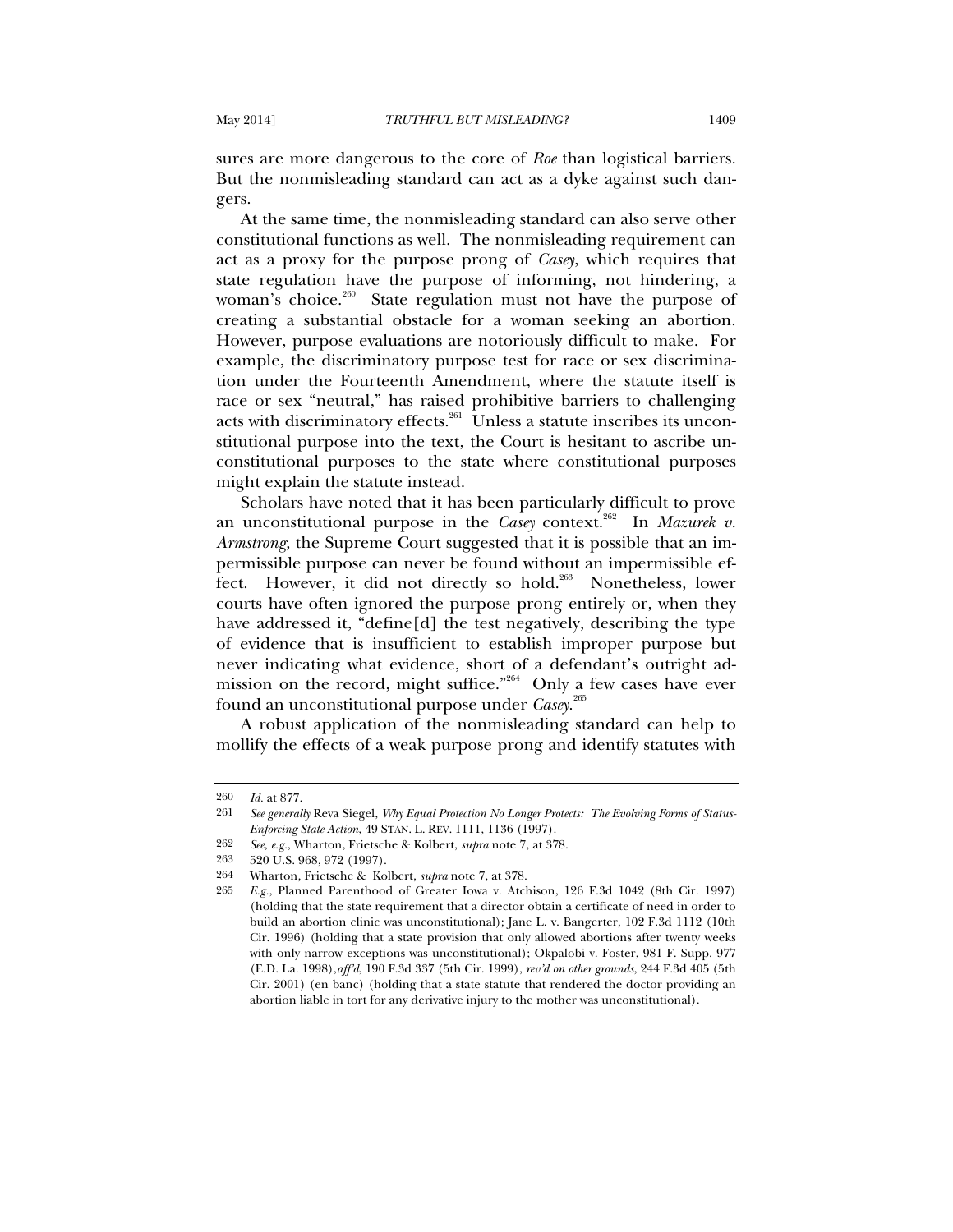unconstitutional purposes as well as effects. In further explaining the purpose prong, the Court in *Casey* explained that "[a] statute with this purpose [of placing a substantial obstacle] is invalid because the means chosen by the State to further the interest in potential life *must be calculated to inform* the woman's free choice, not hinder it."<sup>266</sup> Where the regulations run afoul of a robust nonmisleading inquiry, meaning that the information is calculated to manipulate or confuse a woman's decision-making process, then the statute does not meet the requirement that it be calculated to inform, not hinder, a woman's decision.

Finally, as discussed above, the women-protective antiabortion argument, which underlies many second-generation dissuasion regulations, is premised on impermissible assumptions about women's role in society and their capacity to make independent decisions. Based on these impermissible assumptions, antiabortion advocates support regulations that insist that abortion harms women, both physically and psychologically, despite the lack of medical evidence supporting these claims. Further, these impermissible assumptions support an argument that any and all restrictions on abortion, regardless of the veracity of their claims or the legitimacy of their medical motives, are acceptable because they "protect" women from their own choices to seek abortions.

The nonmisleading inquiry will invalidate regulations based on such impermissible assumptions about women. Again, the nonmisleading inquiry will only allow disclosures that present a fair and accurate impression of the abortion procedure as well as a woman's alternative options. Therefore, regulations that (1) require disclosures regarding harms to women from abortion that are not medically supported or (2) seek to restrict abortion in any manner possible on the theory that "abortion always harms women" will be rejected. These regulations can be exposed as impermissibly supported by gender stereotypes since their content is misleading. The content of such disclosures clearly seeks to hinder, not inform, women's decisions on the basis that (1) women lack the capacity to make these choices and (2) the natural role for every woman is mother. Therefore, in addition to promoting the autonomy of women's decisions and identifying statutes with the unconstitutional purpose of creating a substantial obstacle to abortion access, the nonmisleading inquiry can identify statutes supported by impermissible assumptions about women. The following Subpart applies the nonmisleading standard to three of the

<sup>266</sup> *Casey*, 505 U.S. at 877 (emphasis added).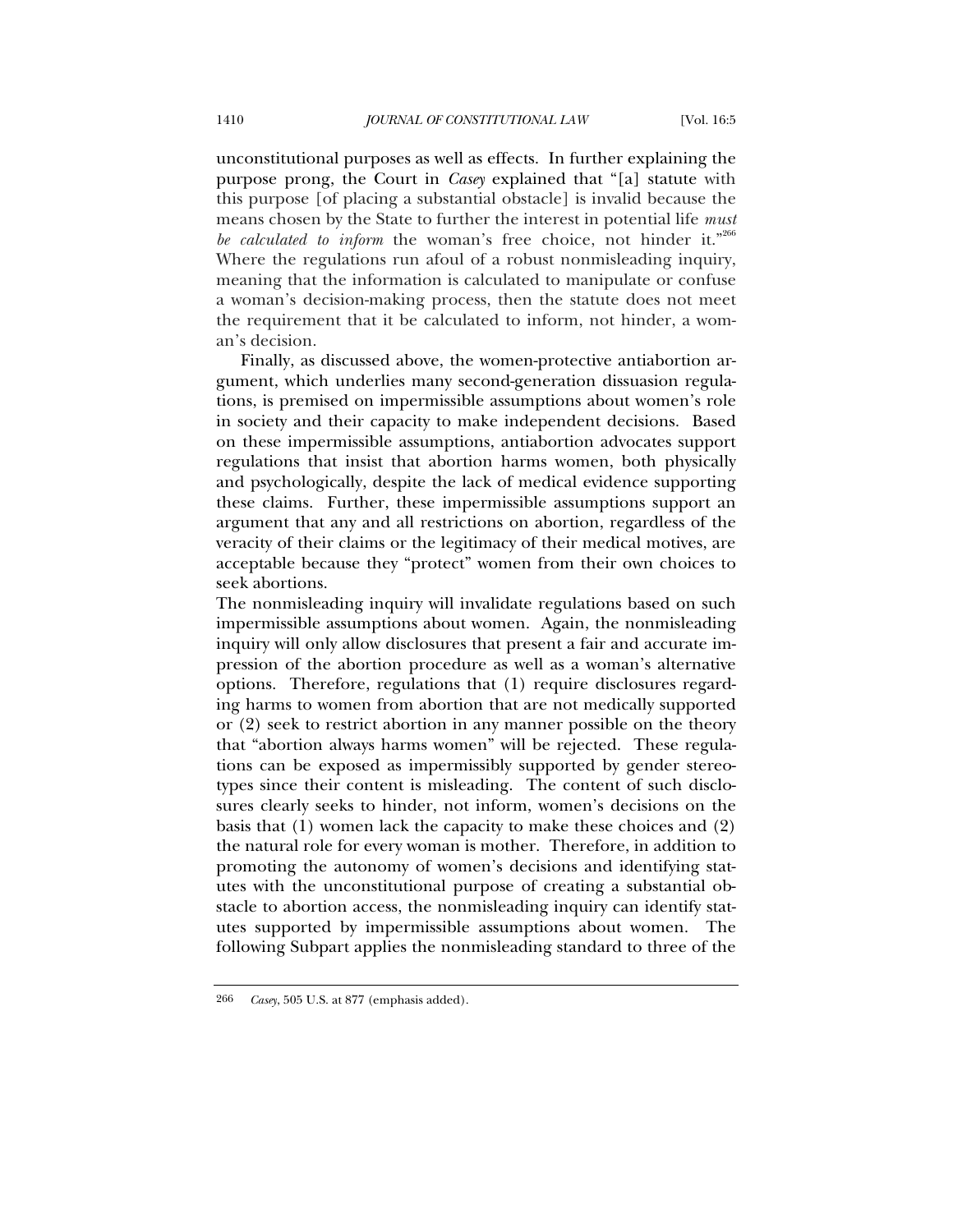dissuasion laws discussed above to illustrate how it can aid courts in applying the autonomy–protecting principle within the undue burden standard and the limits of the standard as an analytic tool.

# *2. The Nonmisleading Standard As Applied*

## *a. The "Whole, Separate, Unique, Living Human Being" Disclosure*

As outlined in subpart II.B.6, several states now require doctors to tell women that abortion ends the life of a "whole, separate, unique, living human being." The Eighth Circuit—relying on the technical statutory definition of "human being" and depositions from scientists stating that accepting such a definition would be scientifically accurate—upheld the requirement against a *Case*y challenge.<sup>267</sup> This dissuasion law most clearly demonstrates how the application of the nonmisleading standard, in line with its application in *Akron* and the autonomy principle in *Casey*, would drastically change the legal analysis. The Eighth Circuit relied on evidence in the record to conclude that at least one reading of the language of the disclosure, although divergent from common parlance, was not inaccurate and, on that basis, upheld the disclosure.<sup>268</sup> Under a proper nonmisleading analysis, the court's task is *not* to determine whether there is an available, technically accurate interpretation of the disclosure. Rather, the court must place itself in the position of the reasonable woman and determine whether her likely understanding of the disclosure is one that would accurately inform her decision or mislead or manipulate her decision-making process.

From this perspective, the "whole, separate, unique, living human being" disclosure almost certainly fails. The reasonable woman will certainly interpret the disclosure as an assertion of the moral status of the fetus as a human being: that the fetus is a human being not in the biological sense of being a member of the species Homo sapiens but in a "second and distinct sense" that it is a "member of the community of human persons whose life possesses dignity and warrants respect."269 As Robert Post argues, "It hardly seems plausible that a woman could be confused about whether she is carrying the biological fetus of a zebra, a raccoon, or a bat."<sup>270</sup>

<sup>267</sup> Planned Parenthood Minnesota, North Dakota, South Dakota v. Rounds, 530 F.3d 724, 738 (8th Cir. 2008).

<sup>268</sup> *Id.* at 735–36.

<sup>269</sup> Post, *supra* note 225, at 954–55.

<sup>270</sup> *Id.* at 954.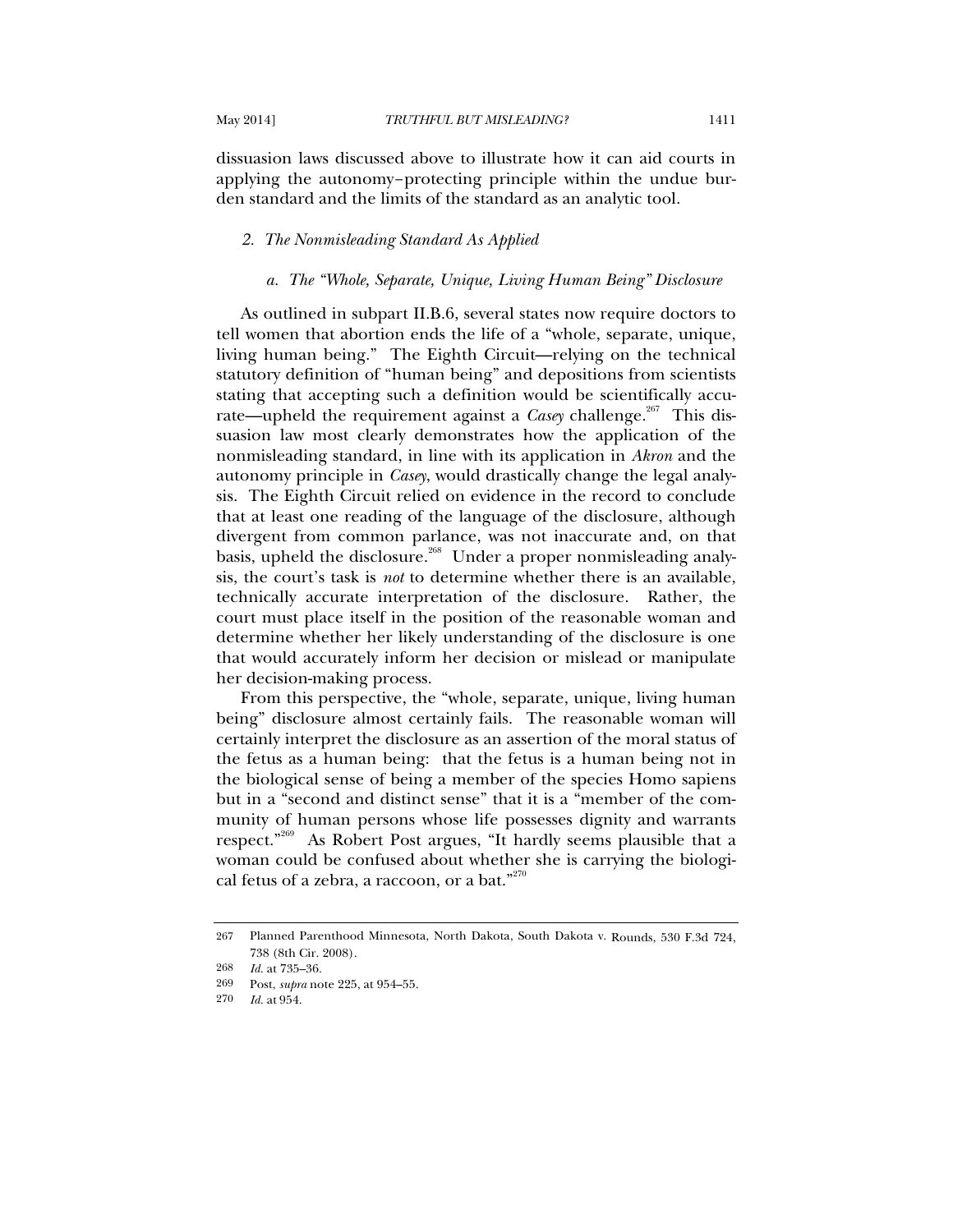Understood as portraying this message, it is clear that the state is using its power to regulate the doctor-patient relationship to convey as fact an answer to the unsettled moral question that underlies the entire abortion conflict. It is precisely because the Court held in *Roe*, and again in *Casey*, that the state cannot dictate how a woman answers the question of whether the fetus constitutes human life that the woman has the right to decide whether to terminate her pregnancy. If the woman truly accepted this statement as fact, in all but perhaps the rarest circumstances, her decision would be entirely shortcircuited. Referring back to *Akron* confirms that this disclosure would fail a more robust nonmisleading test. In *Akron*, the law required doctors to tell women "the unborn child is a human life from the moment of conception."<sup>271</sup> The Court rejected the disclosure as "inconsistent with the Court's holding in *Roe v. Wade* that a State may not adopt one theory of when life begins to justify its regulation of abortions."<sup>272</sup> The state could not lead a woman to believe that an unsettled question constitutionally left to the individual woman was indeed settled. Indeed, even the Eighth Circuit recognized that to the extent that the statement was read to make a "point in the debate about the ethics of abortion," it would be improper under the truthful and nonmisleading standard.<sup>273</sup> Therefore, under a more comprehensive understanding of the nonmisleading standard, the "whole, separate, unique, living human being disclosure" would fail.

# *b. The 2011 South Dakota Dissuasion Law: Risk Disclosures and Crisis Pregnancy Center Counseling*

The 2011 South Dakota dissuasion law included many components. This Subpart applies the nonmisleading standard to its risk disclosure and crisis pregnancy center sections to demonstrate the more complex ways that the standard can change the manner in which courts analyze these laws. Subpart II.B.2. outlined South Dakota's new risk disclosure law, which would require doctors to screen for every "risk factor," defined broadly, ever reported to be associated with abortion ever published in an English peer-reviewed study anywhere since 1972, and disclose any "complications" associated with those risk factors. $274$  Even under the weaker standard courts are cur-

<sup>271</sup> City of Akron v. Akron Ctr. for Reprod. Health, Inc., 462 U.S. 416, 423 n.5 (1983).

<sup>272</sup> *Id.* at 444.

<sup>273</sup> Planned Parenthood Minnesota, North Dakota, South Dakota v. Rounds, 530 F.3d 724, 735 (8th Cir. 2008).

<sup>274</sup> H.B. 1217, 2011 Leg., 86th Sess. (S.D. 2011).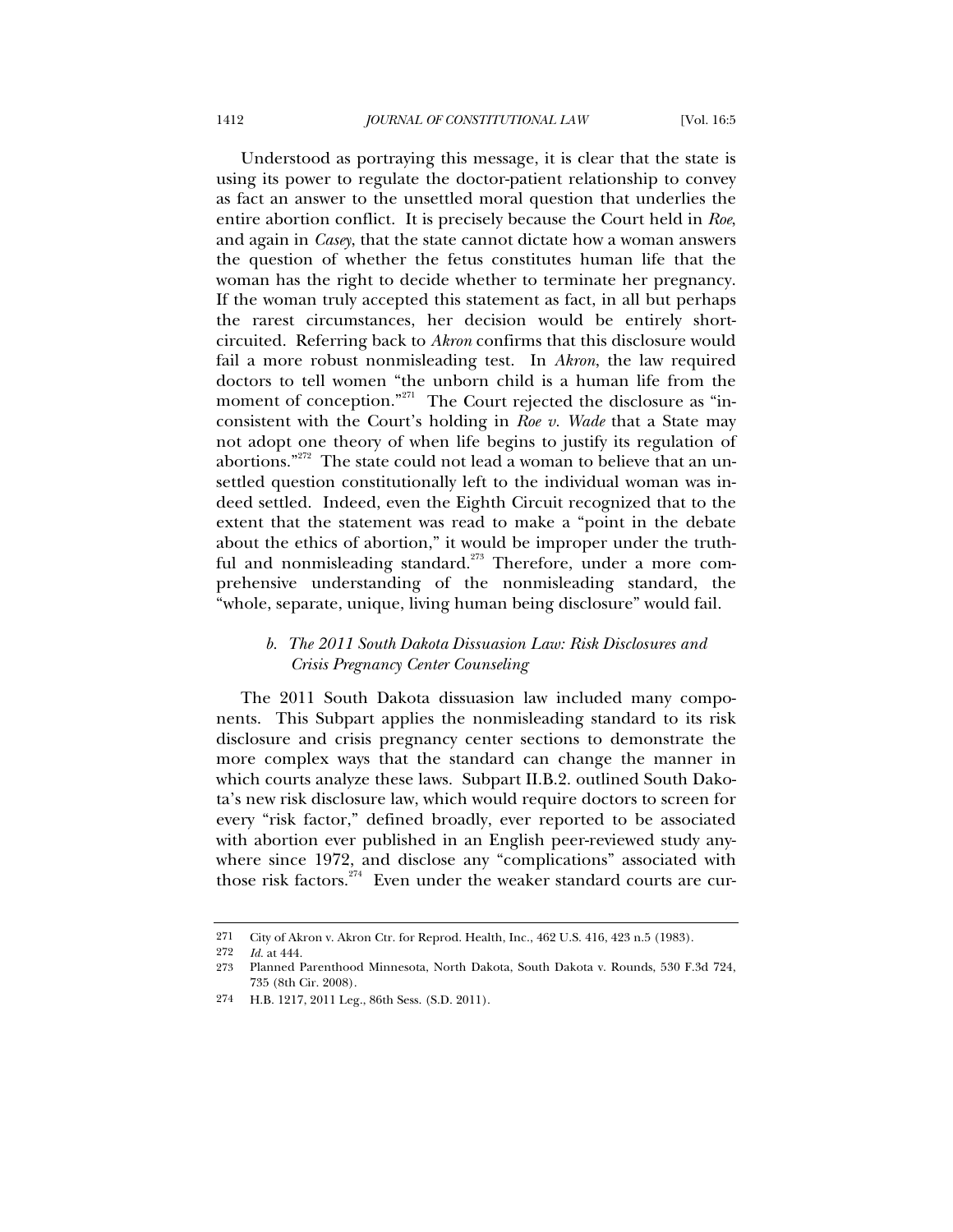rently enforcing, the district court held that the statute did not provide sufficient safeguards to ensure that the risks required to be disclosed under the law would not be false or patently misleading. For example, the law could require disclosure of an abortion-breast cancer link, which has been firmly rejected by the medical literature. $^{275}$ 

However, as discussed above, one could imagine a version of the South Dakota law that ensured that the law only covered medically accurate studies, but would still require such an abundance of information that it would likely severely disrupt the informed consent process and the woman's ability to make an intelligent assessment of her options.276 The nonmisleading analysis provides a vehicle for the courts to determine whether the dissuasion law disrupts autonomy in this manner, regardless of the technical truthfulness of the disclosures. Again, the question for the courts is whether the risk disclosures, from the perspective of the patient, will provide an accurate portrayal of relevant information or disrupt her ability to make a competent decision. Like the disclosure in *Akron*, the South Dakota law would force women to listen to a "parade of horribles" that would incorrectly "suggest that abortion is a particularly dangerous procedure."277 Furthermore, the nonmisleading standard would allow the courts to take cognizance of the psychological studies and informed consent literature that suggests that the disclosure required by this law would create the type of cognitive overload that would disrupt a patient's ability to make an informed choice.

The 2011 South Dakota law also required women to visit crisis pregnancy centers for independent counseling before accessing an abortion. The court struck this provision down on the separate First Amendment ground of a woman's right against compelled speech.<sup>278</sup> The nonmisleading standard provides another way of evaluating this provision. Under current case law, the courts would not necessarily analyze the content of the possible misleading effects of the provision since the counseling is provided by a third party, not the state, and the state does not dictate the disclosures the pregnancy center must give. However, under the nonmisleading standard, the question is not just whether the state dictates factually inaccurate disclosures. Rather, the inquiry is whether the state forces the woman into a position where her decision-making will be disrupted by disclosures that

<sup>275</sup> Planned Parenthood Minnesota, North Dakota, South Dakota v. Daugaard, 799 F. Supp. 2d 1048, 1071–72 (D.S.D. 2011).

<sup>276</sup> See *supra* Subpart II.B.2.

<sup>277</sup> City of Akron v. Akron Ctr. for Reprod. Health, Inc., 462 U.S. 416, 445 (1983).

<sup>278</sup> *Daugaard*, 799 F. Supp. 2d at 1054–55, 1077.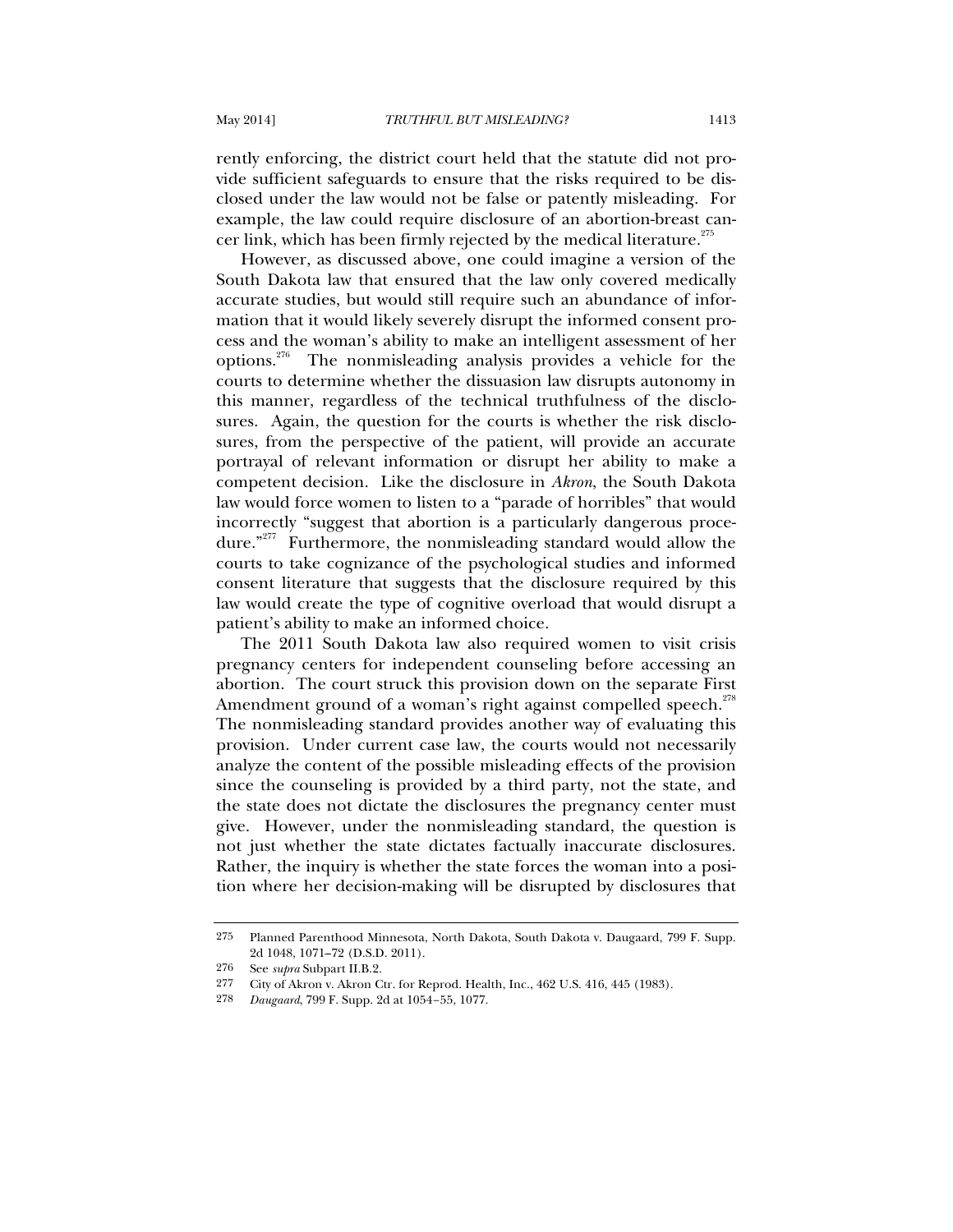create false impressions about her options. Seen in this light, the state should not be permitted under the nonmisleading standard to delegate the mandatory disclosure process to a third party unless it dictates the content of the disclosures. This is not to suggest that the state must dictate the disclosures given by a woman's doctor, since she freely chooses which doctor to approach. But when the state requires a woman to enter a counseling session in order to access abortion, it must ensure that the content of that discussion is nonmisleading. In other words, the nonmisleading standard will not allow the state to do by proxy what it cannot do directly.

#### *c. The Mandatory Ultrasound with Mandatory Descriptions*

Analysis of the mandatory ultrasound laws, in particular those that require not only that all women have an ultrasound, but also that every woman's provider show her the image and describe it to her regardless of her wishes, $279$  demonstrates the limitation of the nonmisleading standard as a tool for analyzing abortion regulation under the broader undue burden framework. The mandatory ultrasound does not appear to carry the danger most prominent in *Akron* and that the nonmisleading standard was developed to counter: the use of the informed consent dialogue to create false impressions of abortion and its alternatives and the manipulation of a woman's ability to make a competent and knowing decision. The ultrasound image does not introduce misleading information into the informed consent dialogue in the conventional sense. One could argue that mandatory ultrasounds seek to emotionally manipulate the decisionmaking process and in that sense violate the nonmisleading standard. Ultrasound requirements seek to force women to confront an unwanted image, powerfully symbolic of motherhood, in the hopes that the emotional impact will compel her to continue her pregnancy. As Carol Sanger writes, it "is meant to bend a woman's will once she has already made up her mind to seek an abortion."<sup>280</sup>

However, because the ultrasound image and the doctor's script do not contain the types of confusing or misleading information paradigmatic of the standard as elaborated in *Akron*, the nonmisleading standard does not seem like the most appropriate tool for analyzing these provisions. Thus, the mandatory ultrasound law illustrates the limitations of the nonmisleading standard. The standard is only one

<sup>279</sup> *See supra* Subpart II.B.5.

<sup>280</sup> Carol Sanger, *Seeing and Believing: Mandatory Ultrasound and the Path to a Protected Choice*, 56 UCLA L. REV. 351, 362 (2008).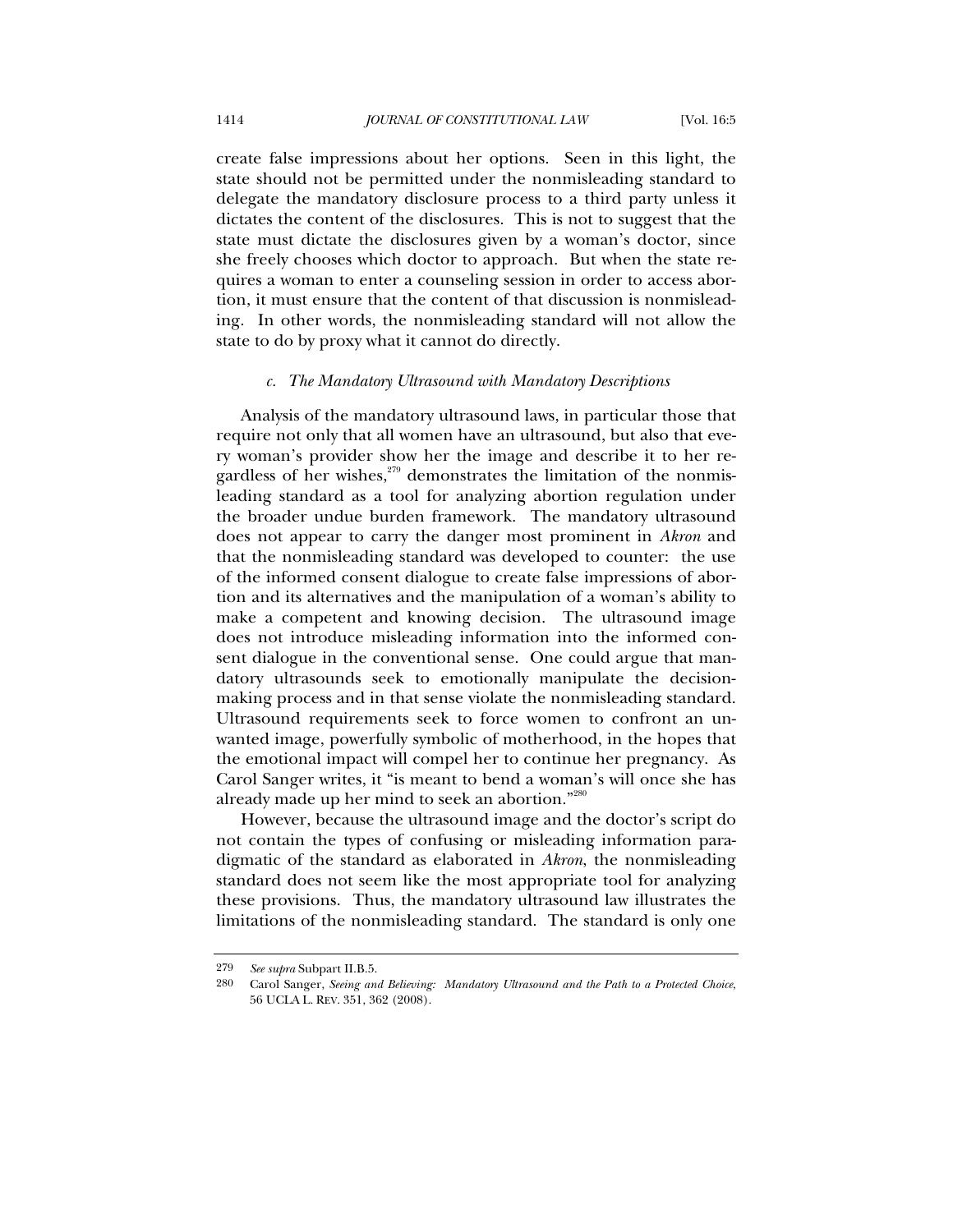tool for implementing the broader undue burden framework that *Casey* implemented to place autonomy–protecting constraints on the State's right to regulate abortion throughout pregnancy. Ultrasound requirements may be more appropriately analyzed directly under the undue burden framework; courts must determine whether the laws have the "purpose or effect of placing a substantial obstacle in the path of a woman seeking an abortion of a nonviable fetus."<sup>281</sup> As Sanger argues, the distinctiveness of the ultrasound requirement and its use of a woman's own body to produce a powerfully symbolic image of motherhood for the woman to confront may pose such a substantial obstacle. $282$  It is beyond the scope of this Article to analyze how the undue burden framework applies to mandatory ultrasound requirements. However, the application of the nonmisleading standard to these regulations demonstrates the limits of the standard in protecting women's autonomy and reminds us that the standard is only part and parcel of the larger undue burden framework erected in *Casey*.

# **CONCLUSION**

*Casey* sought to strike a balance through the undue burden framework between the state's interest in regulating to protect potential life and the woman's liberty interest in autonomously deciding whether to continue her pregnancy. The truthful and nonmisleading standard was one of the autonomy-protecting constraints that *Casey* placed on the states as it opened up the space for the state to regulate abortion. A close reading of *Akron*, *Thornburgh*, and *Casey* together demonstrates that the nonmisleading standard, at least in part, has its roots in the *Akron* decision. Doctor-patient dialogue regulation has come full circle since the *Akron* decision. The Court in *Akron* struck down the challenged statute because it sought to convince women to continue their pregnancy through misleading disclosures. The regulations in *Thornburgh* and *Casey* sought to persuade women but through nonmisleading means. However, the new generation of doctor-patient regulations, which this Article has termed dissuasion laws, more closely resembles the misleading disclosures of the statute in *Akron* than the disclosures approved in *Casey*. Recent case law demonstrates that lower courts are seeking to respond to this increasingly aggressive generation of regulations to enforce the balance of

<sup>281</sup> Planned Parenthood of Southeastern Pennsylvania v. Casey, 505 U.S. 833, 877 (1992).<br>282 Sanger *subra* note 280 at 361

Sanger, *supra* note 280, at 361.